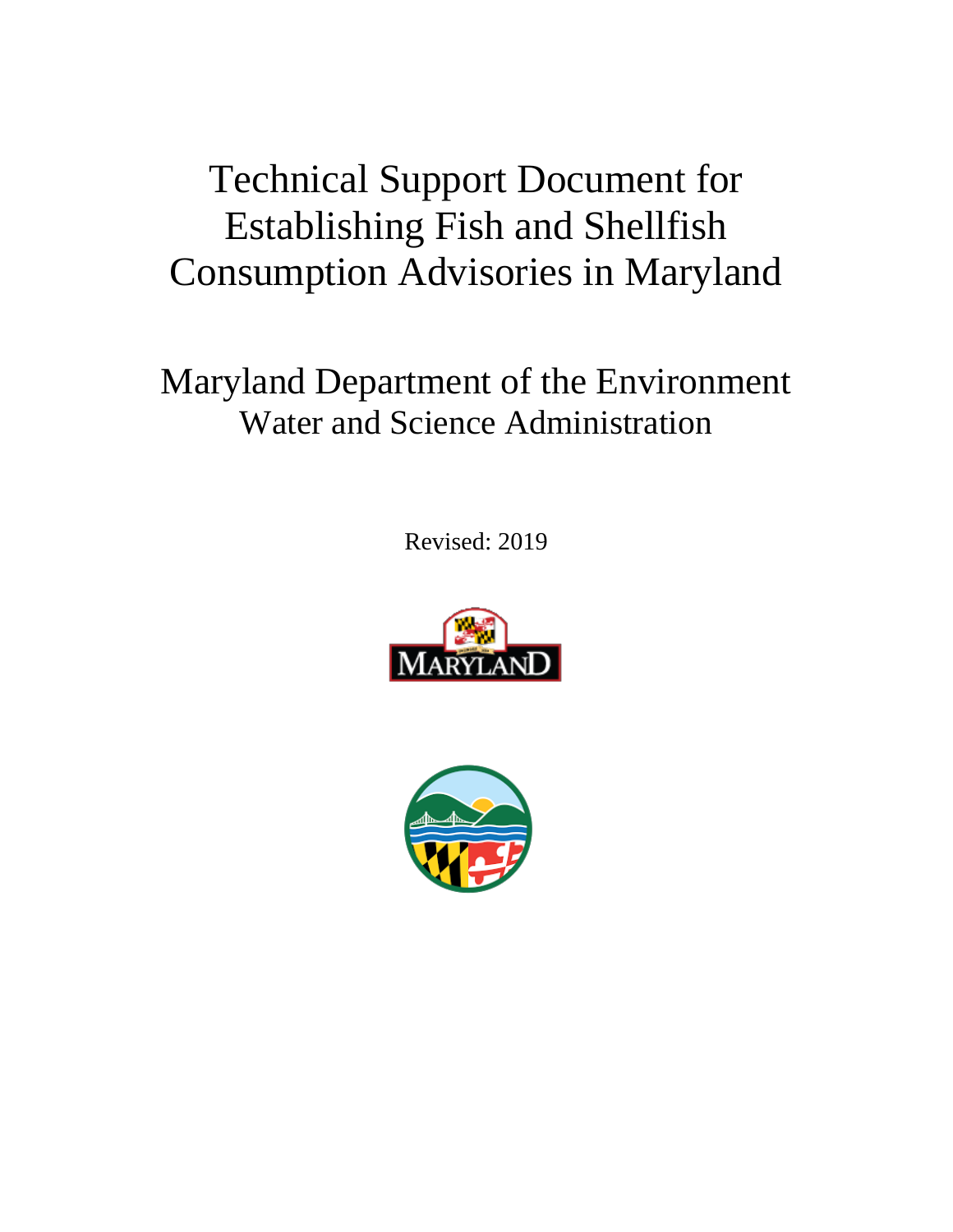|  | <b>TABLE OF CONTENTS</b> |
|--|--------------------------|
|--|--------------------------|

| 3.4 Instructions for Creating Fish consumption Advisory Tables  18             |  |
|--------------------------------------------------------------------------------|--|
| 4.0 FISH CONSUMPTION ADVISORY OUTREACH PLAN AND RISK/BENEFIT                   |  |
| COMMUNICATION                                                                  |  |
|                                                                                |  |
|                                                                                |  |
|                                                                                |  |
| APPENDIX A: Example chemicals in MDE's current and past fish tissue monitoring |  |
|                                                                                |  |
|                                                                                |  |
| APPENDIX C: SPREADSHEET INSTRUCTIONS FOR CALCULATING MEAL                      |  |
|                                                                                |  |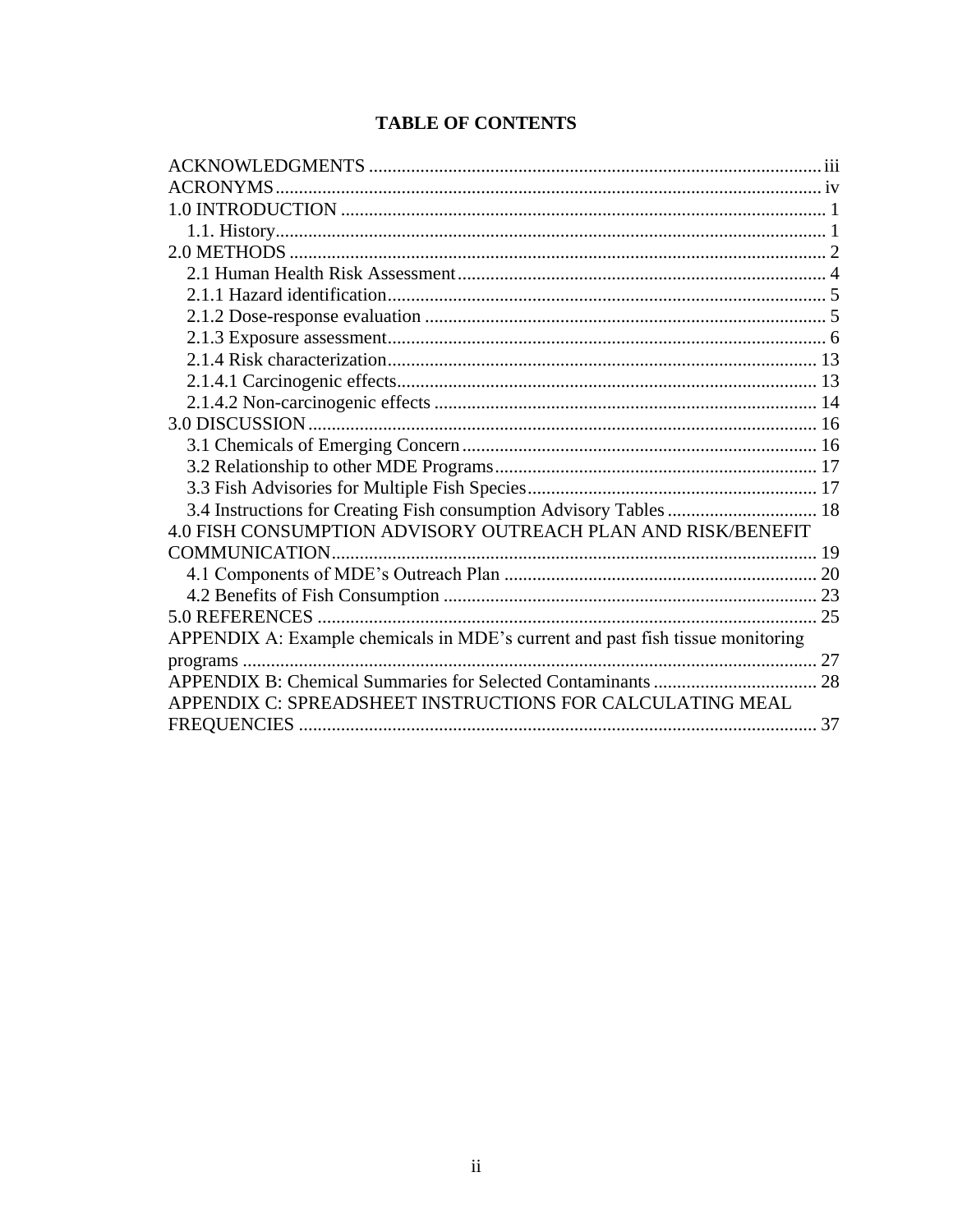#### <span id="page-2-0"></span>**ACKNOWLEDGMENTS**

Maryland Department of the Environment thanks Richard W. Greene and John Schneider, from the Delaware Department of Natural Resources and Environmental Control, for their help and assistance, and for permission to utilize materials from State of Delaware Fish Contaminant Monitoring and Health Advisory Program, especially the document entitled: *Technical Procedures for Evaluating Human Health Risks Associated with the Consumption of Chemically Contaminated Fish and Shellfish* (revised March 2005) (DNREC/DHSS, 2005).

**Note to reader:** The general term "fish consumption advisory" refers to MDE recommendations regarding the number of meals of a given species of fish from a waterbody considered acceptable for consumption. Typical recommendations might include limiting consumption to 4 or 8 fish meals per month, depending upon the size of the fish or whether the person consuming the fish is an adult, a woman of child-bearing age, or a child.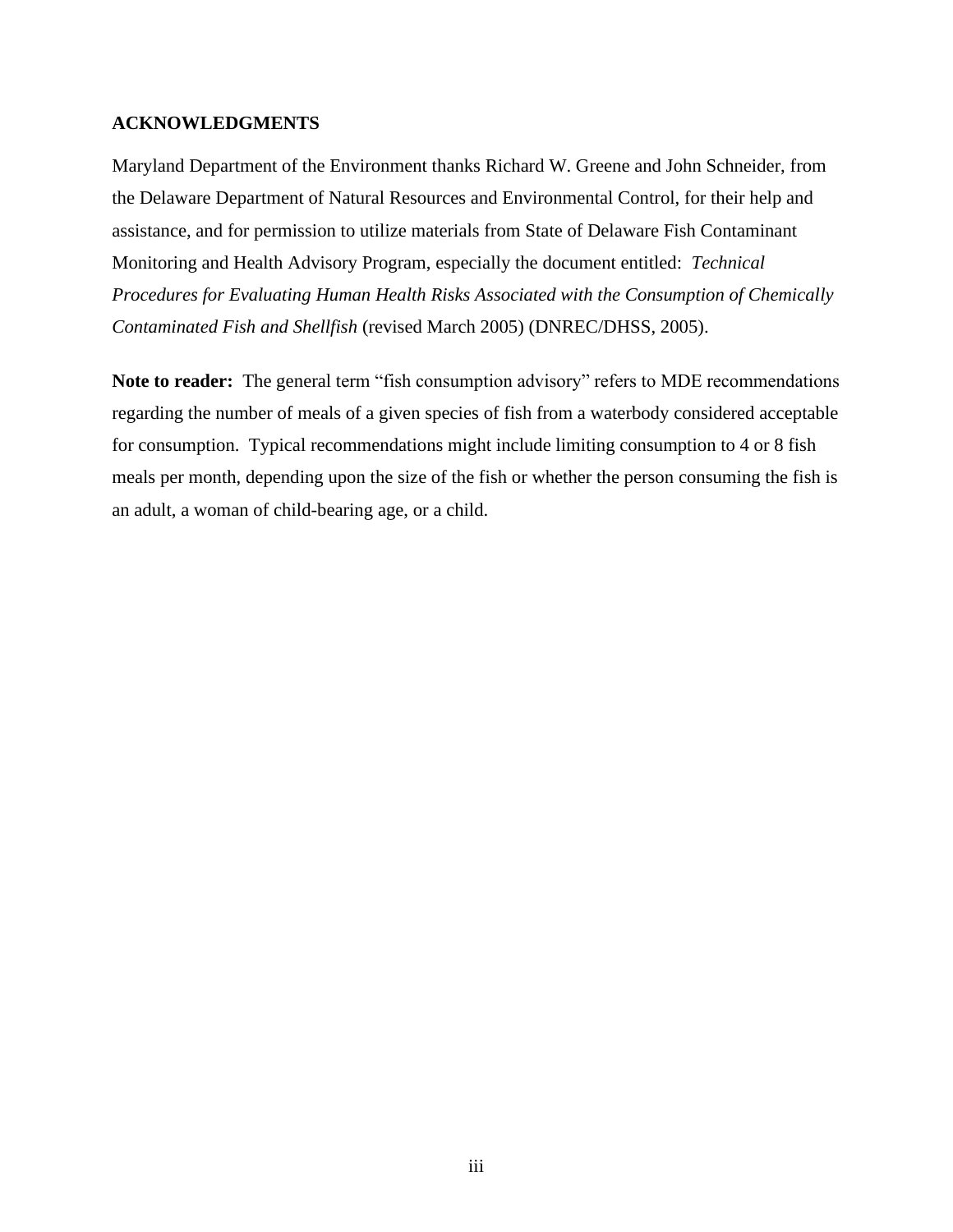# <span id="page-3-0"></span>**ACRONYMS**

| <b>ADD</b>             | average daily dose                           |
|------------------------|----------------------------------------------|
| AT                     | averaging time                               |
| BW                     | body weight                                  |
| Cf                     | concentration of a chemical in fish          |
| <b>CPF</b>             | cancer potency factor                        |
| <b>DDT</b>             | dichloro-diphenyl-trichloroethane            |
| <b>DNR</b>             | Department of Natural Resources              |
| ED                     | exposure duration                            |
| <b>EPA</b>             | <b>U.S. Environmental Protection Agency</b>  |
| <b>FDA</b>             | U.S. Food and Drug Administration            |
| HQ                     | hazard quotient                              |
| <b>IRIS</b>            | <b>Integrated Risk Information System</b>    |
| LADD                   | lifetime average daily dose                  |
| LOAEL                  | lowest observed adverse effect level         |
| <b>MDE</b>             | Maryland Department o the Environment        |
| MDH                    | Maryland Department of Health                |
| MeHg                   | methylmercury                                |
| MF                     | meal frequency                               |
| $\overline{\text{MS}}$ | meal size                                    |
| <b>NCHS</b>            | <b>National Center for Health Statistics</b> |
| NOAEL                  | no observed adverse effect level             |
| <b>PCBs</b>            | polychlorinated biphenyls                    |
| ppm                    | parts per million                            |
| RF                     | reduction factor                             |
| RfD                    | Reference Dose                               |
| <b>TSD</b>             | <b>Technical Support Document</b>            |
| <b>WIC</b>             | Women, Infants, and Children Program         |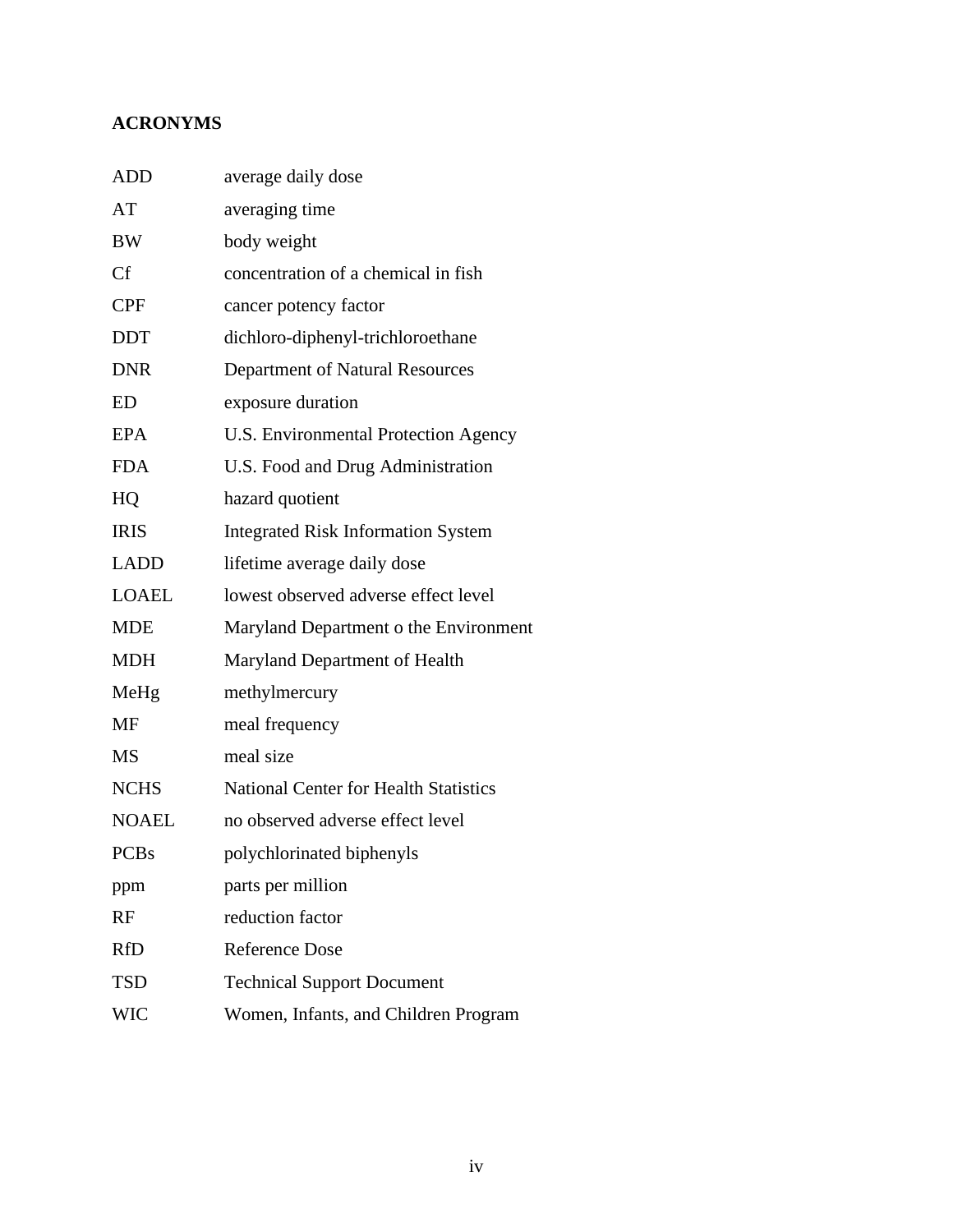#### <span id="page-4-0"></span>**1.0 INTRODUCTION**

This Technical Support Document (TSD) describes the general procedures used by MDE in developing its fish consumption advisories. The Maryland Department of the Environment (MDE) shares the goals stated by the Great Lakes Sport Fish Advisory Task Force (1993):

- 1) maintaining the health benefit of fish consumption,
- 2) minimizing the potential for toxic chemical exposures to anglers and those who consume the anglers' catch,
- 3) using credible and understandable science, and
- 4) presenting the information in a manner conducive to maximum voluntary compliance.

Some chemicals in surface waters and sediments tend to concentrate - or bioaccumulate - in fish and shellfish. The presence of chemicals in fish and shellfish and the associated potential health risks to those individuals who consume the fish are of concern to various government agencies and the public. The U.S. Food and Drug Administration (FDA) carries the primary responsibility for regulating risks associated with fish sold in the interstate marketplace. In order to arrive at acceptable levels of chemicals in fish, the FDA considers national fish consumption habits and national fish contamination patterns. This approach is consistent with their mandate to ensure the overall safety of the nation's food supply. However, the FDA does not consider the risks to recreational fishermen nor subsistence anglers who may consume substantially greater amounts of fish from a local or regional waterway which has become contaminated (Reinert et al., 1991). Assessing and managing those risks is the responsibility of State environmental and health agencies.

#### <span id="page-4-1"></span>1.1. History

During the early 1970s, the Maryland Department of Health and Mental Hygiene (DHMH) collected locally caught commercial fish from various fish markets in the Baltimore region. This monitoring was conducted to supplement US Food and Drug Administration (FDA) monitoring

1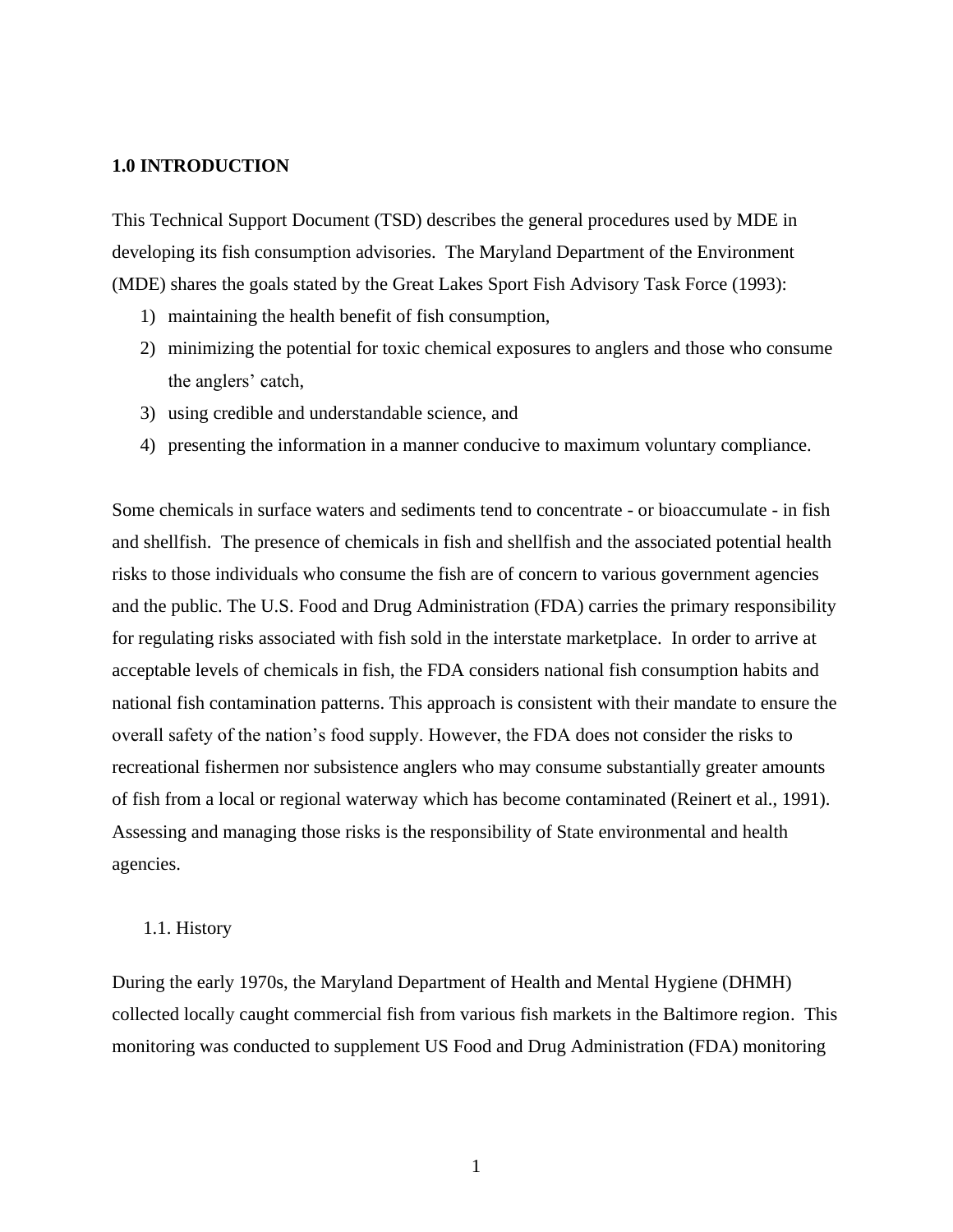conducted nationally and included assessments for contaminants of local concern, such as kepone. The focus of this monitoring was to evaluate the potential for human health concerns.

The Maryland Department of Natural Resources (DNR) began its environmental monitoring of fish in 1976. DNR's focus was on assessing environmental concerns and the monitoring included both lower level food web bait fish and predatory species. Initial efforts analyzed whole fish for contaminant levels. In 1980, the water monitoring program was reassigned from DNR to MDH. Thereafter, most of the monitoring focused on the assessment of edible portions of the fish. On occasion, various organ tissues and whole fish were analyzed in addition to the fillets.

MDE has monitored chemical contaminant levels in Maryland's fish since the early 1970s. Initial evaluations of the contaminant levels for possible human health effects were based on the FDA fish consumption guidelines utilized for commercially available fish. Later, Maryland decided to estimate potential risks associated with fish consumption by local subsistence fishermen.

In general, fish targeted for collection have included popular recreational fish. Eels, fallfish, and other species are collected when target species are not readily available. A secondary goal of the monitoring program is to assess temporal and geographic trends in fish tissue contamination by obtaining the same species during revisits to the sites.

#### <span id="page-5-0"></span>**2.0 METHODS**

MDE is responsible for monitoring and evaluating contaminant levels in fish, shellfish and crabs in Maryland waters. The tissues of interest for human health include the edible portions of species (e.g., fish fillet). Such monitoring enables MDE to determine whether the specific contaminant levels in these species are within acceptable limits for human consumption. Results of such studies are used to issue consumption advisories for recreationally caught fish, shellfish, and crab species in Maryland. Additionally, since fish, shellfish, and crabs have the potential to accumulate inorganic and organic chemicals in their tissues (even when these materials are

2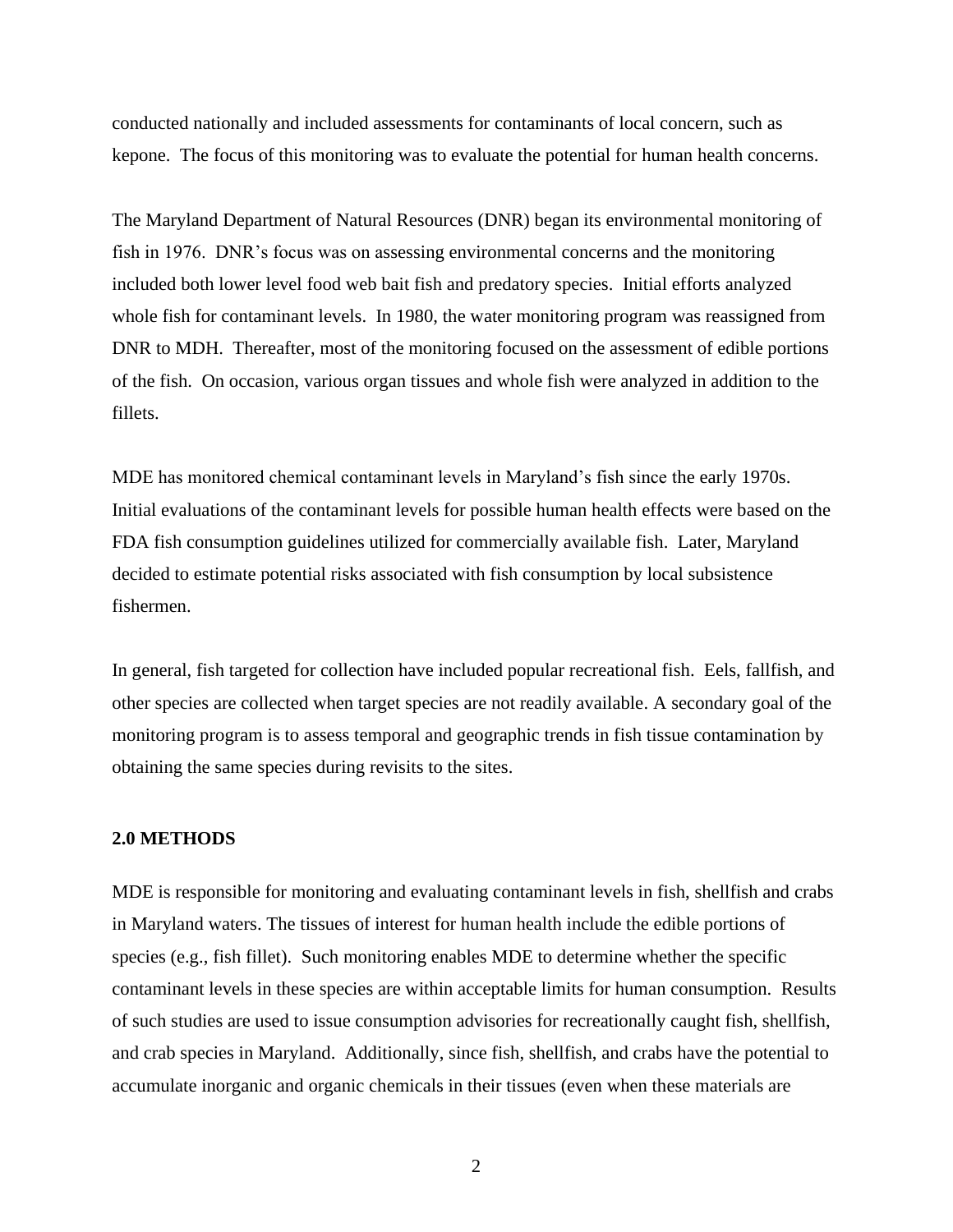present in very low concentrations in water), monitoring of these species becomes a valuable indicator of environmental pollution in a given waterbody. Chemicals typically tested in fish tissue include those found at historically high levels in water and sediments, such as polychlorinated biphenyls (PCBs), chlorinated pesticides (e.g., DDT and decomposition compounds, dieldrin) and total and/or methyl mercury (MeHg). Appendix A includes the specific chemicals screened by MDE's current and past fish tissue monitoring programs.

#### Fish Tissue Monitoring

The current regional sampling areas divide the State waters into five core regions:

- Western Maryland (fresh water running streams and rivers, lakes and reservoirs) usually screened for MeHg,
- Metro (non-tidal waters in the Baltimore/Washington metro area) usually screen for PCBs and MeHg,
- Harbors and Bays (tidal waters) usually screened for PCBs and MeHg,
- Western Bay Tributaries (tidal waters) usually screened for PCBs and MeHg, and
- Eastern Shore (tidal and nontidal waters) usually screened for PCBs, MeHg, and chlordane.

MDE routinely monitors watersheds within these five regions. When routine monitoring indicates potential hazards to the public and environment, additional monitoring of the affected area may be conducted to verify the initial findings and identify the appropriate species and size classes associated with harmful contaminant levels. Findings from such studies are the basis for the fish consumption advisories.

The types of fish sampled include important predatory game species (e.g., small mouth bass and striped bass), common recreational panfish species (e.g., white perch, bluegill, and crappie) as well as bottom dwelling, accumulator species with relatively high fat content (e.g., carp, catfish, and American eel).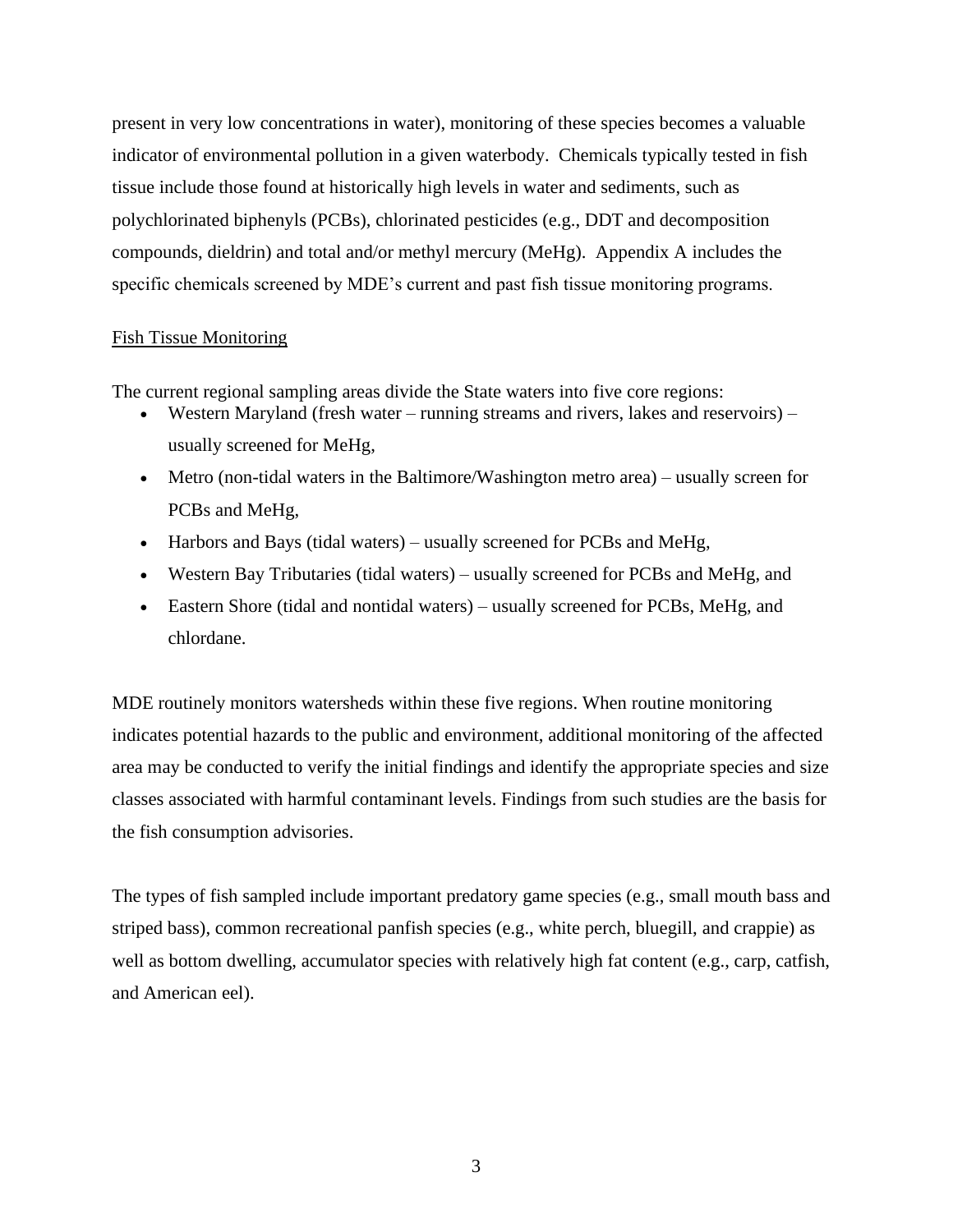#### Shellfish and Crab Monitoring

Since the 1960's, MDE has been surveying metal and pesticide levels in oysters and clams from the Chesapeake Bay and its tributaries. Prior to 1990, this effort was conducted as often as every one to two years. In response to low levels of contaminants found and very little change from year to year, the bay-wide monitoring is currently conducted less frequently. Between 2001- 2003, blue crabs were sampled in several locations throughout Maryland.

#### Risk Management and Advisories

Because the issuance of a fish advisory is fundamentally a risk management action, factors in addition to the technical risk assessment are often considered prior to issuing fish consumption advisories (e.g., weighing the risks associated with exposure to contaminants with the benefits of including fish as part of a healthy diet). Fish consumption advisories are typically issued in those situations where consuming more than 8 meals of fish per month (96 meals per year) from the waterbody is associated with a lifetime cancer risk greater than  $10^{-5}$  (i.e., 1 additional possible cancer case in a population of 100,000 people). Similarly, if the non-cancer health risk exceeds a hazard index of one, then an advisory would normally be issued.

The following subsections describe MDE's methods for determining the risk associated with consumption of locally caught fish containing contaminants and for setting fish consumption advisories.

#### <span id="page-7-0"></span>2.1 Human Health Risk Assessment

In conducting a risk assessment for contaminants in fish, answers to the following basic questions are sought:

- What contaminants are present in the fish and at what concentrations?
- What types of health effects are associated with exposure to these contaminants?
- How toxic are the contaminants?
- Who might consume the fish and how much do they consume?
- What is the magnitude of health risks posed?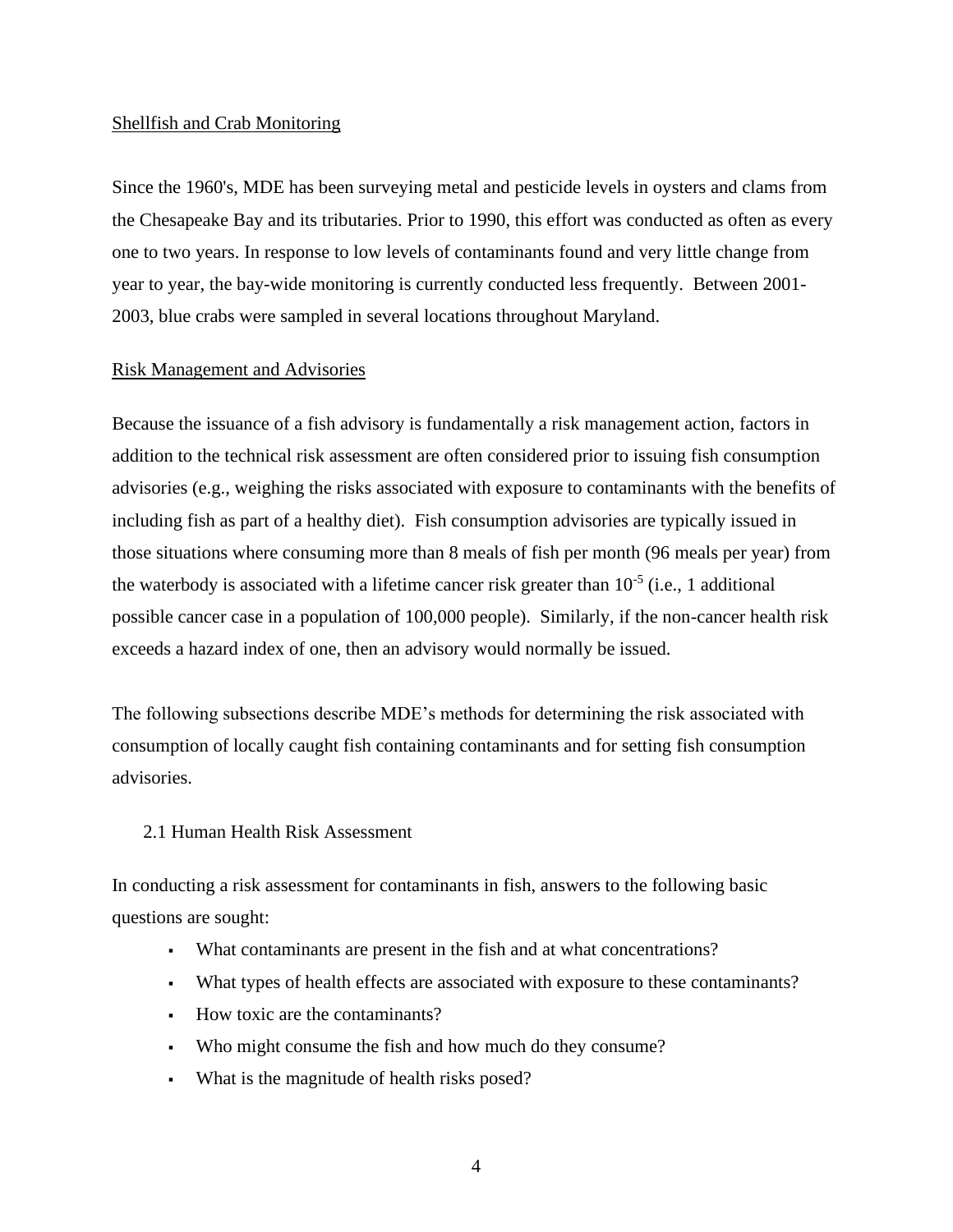Risk assessment, as first described by the National Academy of Sciences (NAS, 1983) and refined over the past few decades, is a scientifically-based procedure used to estimate the probability of adverse health effects under particular exposure conditions. As described by the NAS, risk assessment consists of four separate steps: hazard identification, dose-response evaluation, exposure assessment, and risk characterization. These steps are discussed in greater detail below.

#### <span id="page-8-0"></span>2.1.1 Hazard identification

Hazard identification is the qualitative determination of whether a chemical is associated with a particular health effect (NAS, 1983). Appendix B of this TSD includes background information on PCBs and methylmercury - both commonly detected in fish - including a description of the health endpoints of concern associated with each chemical.

#### <span id="page-8-1"></span>2.1.2 Dose-response evaluation

The purpose of the dose-response evaluation is to establish the relationship between the magnitude of exposure and extent of toxic injury or disease. Chemical-specific toxicity values including non-cancer reference doses (RfD) and cancer potency factors (CPF) are identified. This process includes: (a) the extrapolation of findings in laboratory animals or in humans from epidemiological studies to potentially exposed humans by taking into account interspecies variability; and (b) extrapolation from the general population to the more sensitive individuals by incorporating the range of sensitivities among humans.

For carcinogenic chemicals, it is assumed that cancer risk is zero only if there is no exposure to that chemical (referred to as a non-threshold phenomenon). In contrast to carcinogenic hazard, non-cancer hazards assume that toxic effects only occur after exposure is greater than some threshold level that exceeds the body's natural defense mechanisms. The RfD is an estimate (with uncertainty spanning perhaps an order of magnitude) of a daily exposure of the human population (including sensitive subgroups) that is likely to be without appreciable risk of deleterious effects during a lifetime (Dourson and Clark, 1990). The units of the RfD are the

5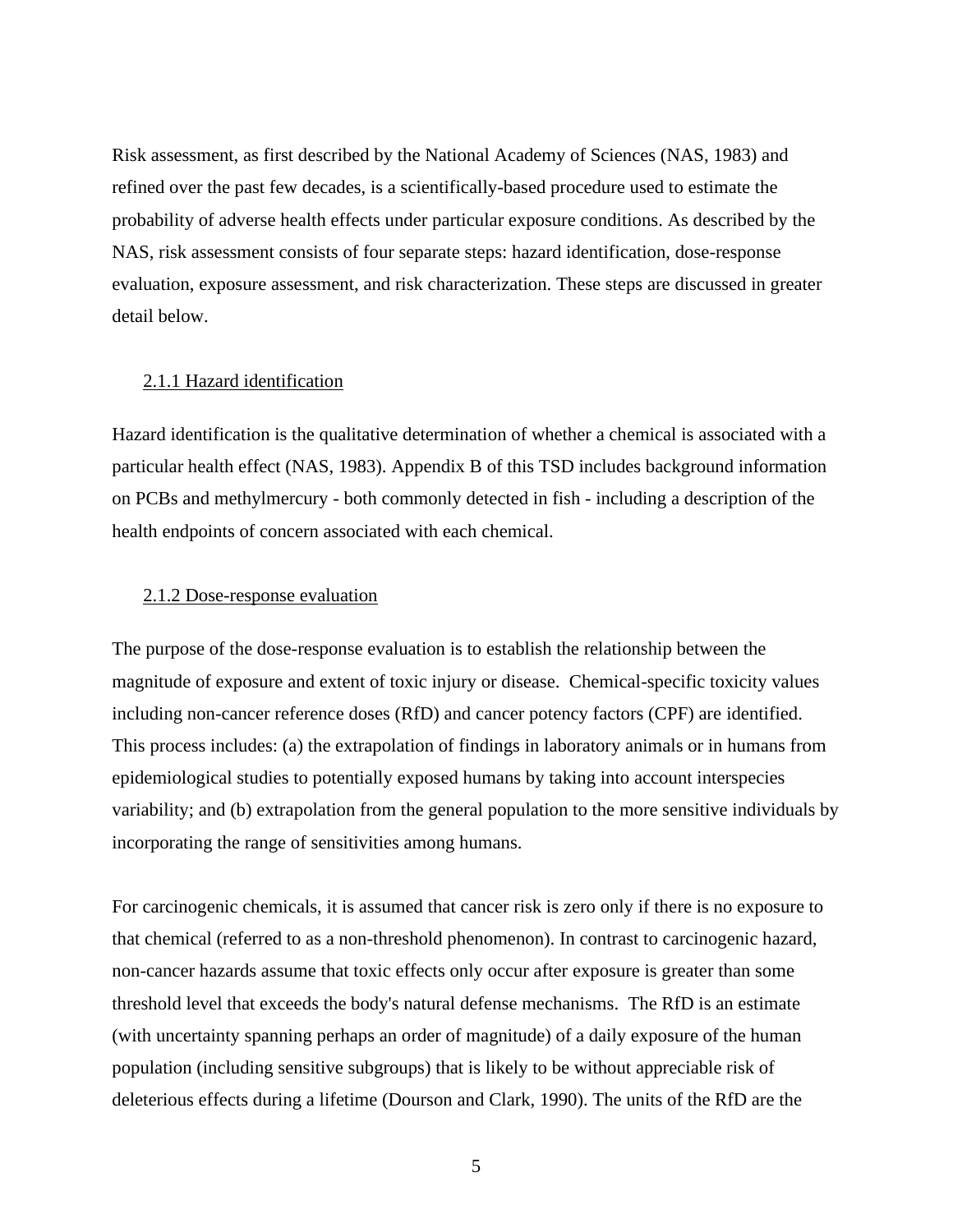same as the units of dose: mg of contaminant per body weight of human per day (mg/kg-day). Operationally, the RfD is obtained by dividing either the highest dose of the chemical that did not produce a toxic effect in experimental studies (the No Observed Adverse Effect Level or NOAEL) or the lowest dose that did produce a toxic effect (the Lowest Observed Adverse Effect Level or LOAEL) by the product of uncertainty and modifying factors. The uncertainty factors account for differences in sensitivity to toxic effects within and between species, as well as differences in toxic effects between chronic and subchronic exposures. The modifying factor reflects the confidence in the quality of the animal assay data in predicting health effects in humans.

The principal source of information used to obtain cancer potency factors and Reference Doses is the U.S. Environmental Protection Agency's (EPA) Integrated Risk Information System (IRIS). While other sources may be available, they have not undergone full peer review and would not be considered as reliable as values obtained from the IRIS database. Dose-response information on the toxicity of PCBs and methylmercury – the chemicals that drive most of the fish consumption advisories in Maryland - appears in Appendix B of this document; these values are used by MDE in assessing the risk to human health associated with fish consumption from a specific water body.

#### <span id="page-9-0"></span>2.1.3 Exposure assessment

Exposure assessment is the estimation of the amount of a chemical ingested, inhaled, or absorbed by a target population. In an exposure assessment, at least two different measures of intake are necessary, depending on the nature of the effect being evaluated. When evaluating exposure to non-carcinogenic chemicals, intake is calculated by averaging the intake over the period of exposure, which is referred to as the averaging time (AT) (EPA, 1989a). The averaging time is applied to the calculation of non-cancer exposure resulting in an average daily dose (ADD). The equation to calculate the ADD from exposure via the consumption of fish is given in Eq. 2.1. The parameters included here are discussed in detail in the sections below.

$$
ADD = \frac{Cf \times MS \times MF \times ((100 - RF) / 100) \times ED}{BW \times AT}
$$
 Eq 2.1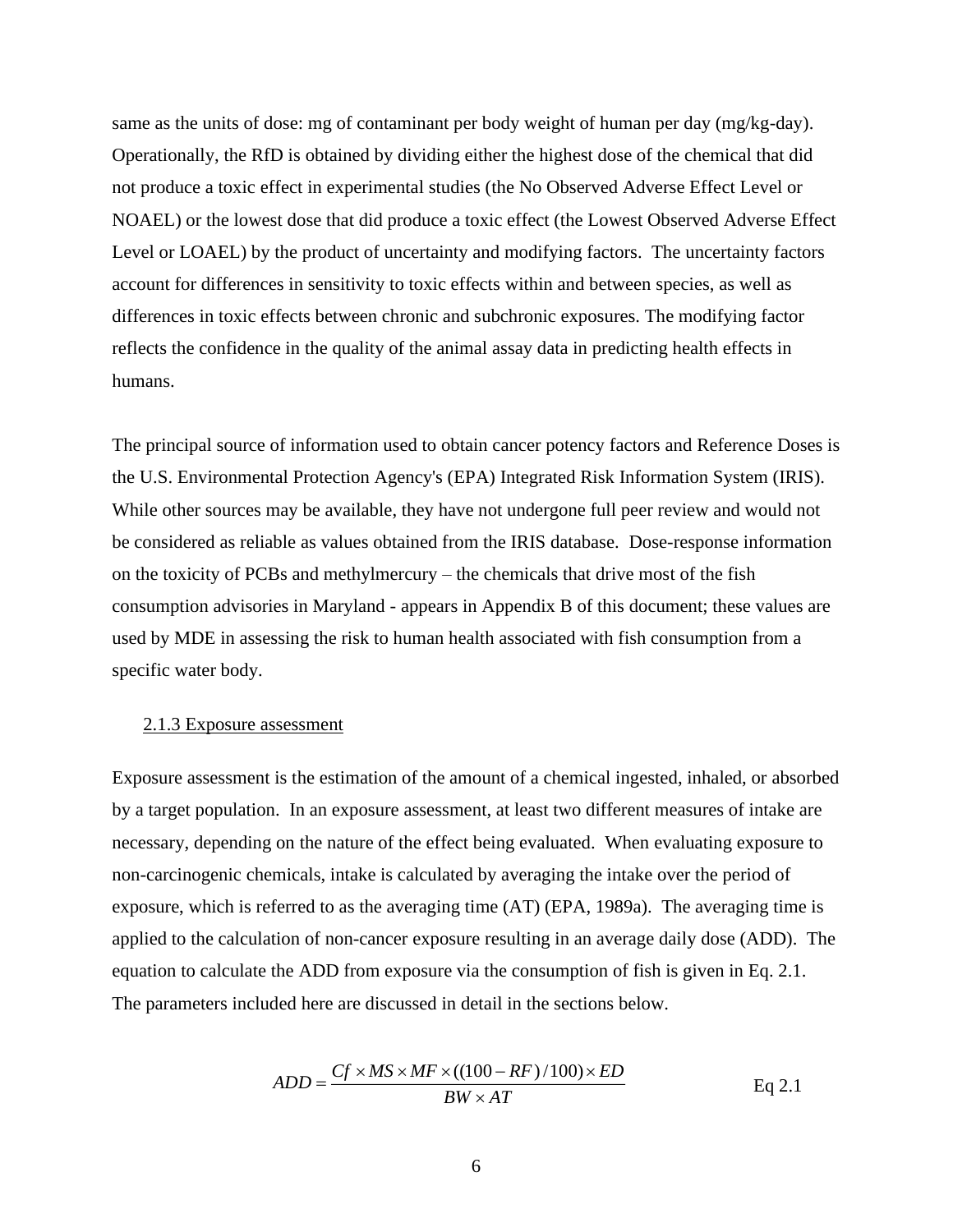where:

ADD = average daily dose  $(mg/kg-day)$ 

- $Cf$  = measured concentration of the contaminant in the edible portion of the fish (mg/kg or parts per million [ppm])
- $MS$  = meal size in ounces x conversion factor of 0.02835 = kg/meal
- $MF$  = meal frequency, or number of meals consumed per day (meals/day)
- $RF = reduction factor, or percent reduction in contamin concentration in the fish due to$ trimming and cooking losses (%)
- $ED =$  exposure duration (days)
- $BW = body weight (kg)$
- $AT = averageing time (days)$

For carcinogens, intakes are calculated by averaging the total cumulative dose over a lifetime and are referred to as the lifetime average daily dose (LADD) (EPA, 1989a). The equation to calculate the lifetime average daily dose from exposure via the consumption of fish is as follows:

$$
LADD = \frac{Cf \times MS \times MF \times ((100 - RF)/100) \times ED}{BW \times AT}
$$
 Eq 2.2

where:

LADD = Lifetime Average daily dose (mg/kg-day)

- $Cf$  = measured concentration of the contaminant in the edible portion of the fish (mg/kg or ppm)
- $MS$  = meal size in ounces x conversion factor of 0.02835 = kg/meal
- $MF$  = meal frequency, or number of meals consumed per day (meals/day)
- $RF = reduction factor, or percent reduction in contamin concentration in the fish due to$ trimming and cooking losses (%)
- $ED = exposure duration (days)$
- $BW = body weight (kg)$
- $AT = averageing time (days) (lifetime for carcinogens)$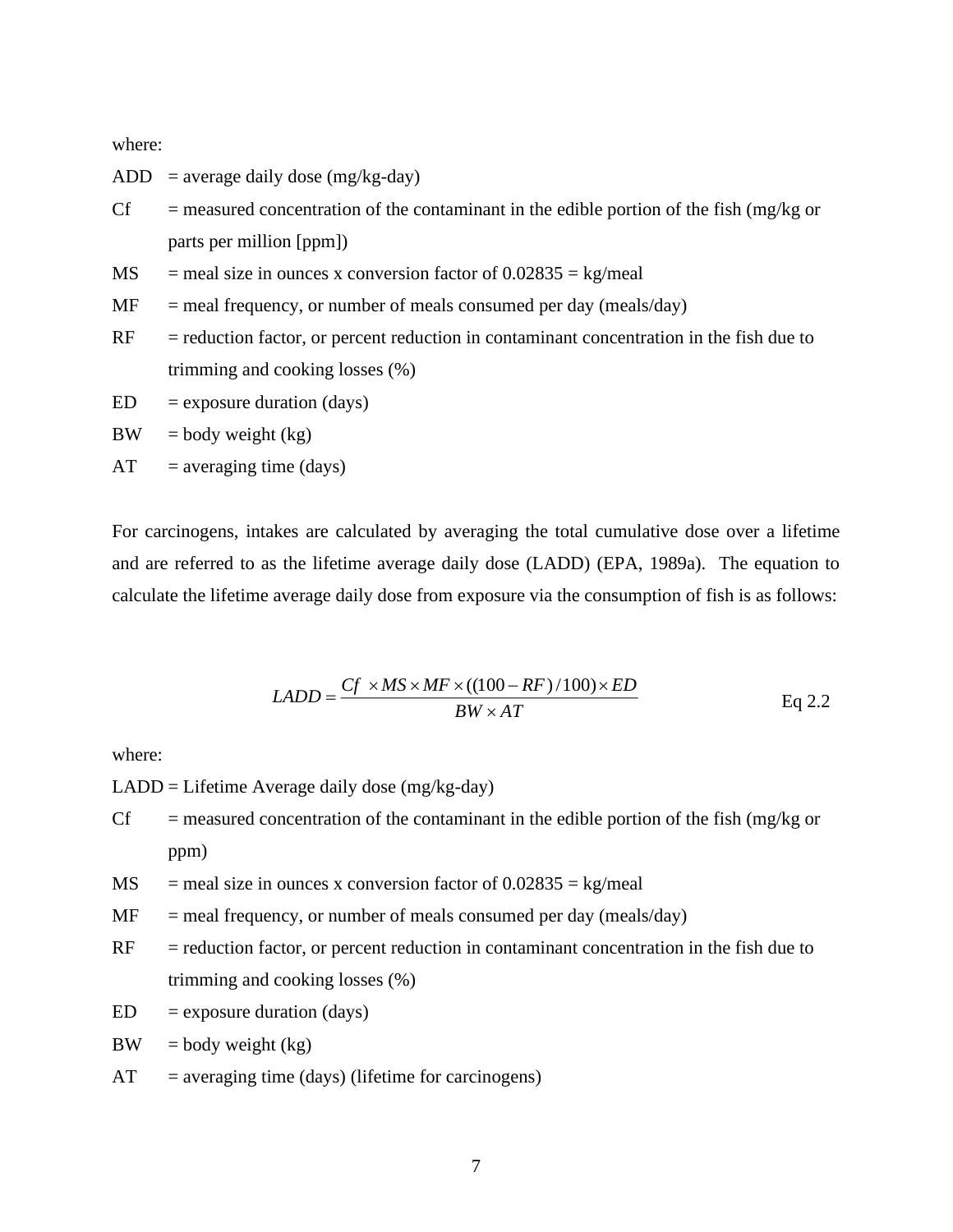Parameters included in Equations 2.1 and 2.2 are discussed in the following subsections.

### Concentration of the contaminant in the fish (Cf):

Fish tissue concentration data are gathered and managed by MDE's fish tissue monitoring program. For each waterbody of interest, there may be chemical-specific data from several fish (analyzed either as individuals or as composites). An estimate of central tendency is used to represent the measured concentration of the contaminant in the edible portion of the fish tissue (Cf in Equations 2.1 and 2.2 above). MDE considered the use of the median or the weighted mean as the estimate of central tendency. As a matter of policy**, the median fish tissue value will be used by MDE to generate fish consumption advisories**. The advantages of using the median value are: (i) the value will be less influenced by extreme values in the dataset, and (ii) use of the median is concordant with the methodology used by Delaware. In general, fish tissue concentration data for a specific waterbody will be drawn from the most recent year of fish sampling. However, in some cases, additional data from sampling up to 4 years prior may be included in the determination of the median value for the waterbody.

In some cases, fish tissue levels of a particular contaminant may be below the laboratory limit of detection. In this situation, MDE assigns a value of zero to those measurements.

#### Meal frequency (MF):

In the case of fish consumption advisories, MDE is interested is using fish tissue concentrations to determine the number of meals per month for a specific fish species that an angler may consume without appreciable risk. For this situation, Equations 2.1 and 2.2 can be rearranged such that the dependant variable is the meal frequency. In Equations 2.5 and 2.6 below, the units of MF are meals/day. These can be converted to meals/month or meals per year as desired by multiplying MF by 30.44 day/month or 365.25 day/year, respectively (see Appendix C). In general, if fish tissue levels correspond to meal frequency of less than or equal to 8 meals per month, then an advisory is issued. If more than 8 meals per month are acceptable, then guidance of "No Restrictions" is given.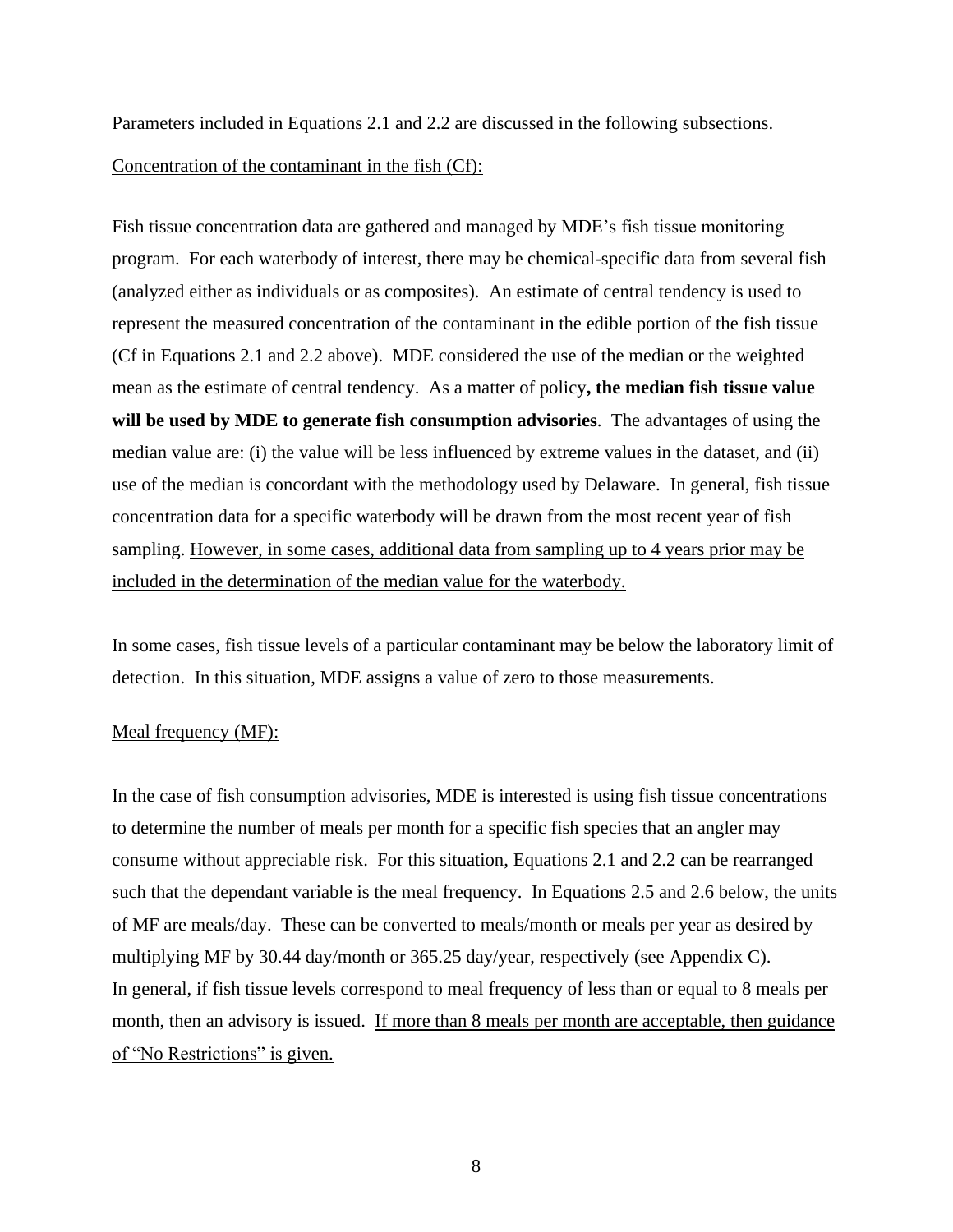#### Meal size (MS):

If actual fish consumption data are available for a particular waterbody, those data could be used to estimate site-specific ingestion rates. In general, however, this type of information is not available. Consequently, reasonable assumptions must be made concerning meal size. As a default, a meal size of 8 ounces (equivalent to 227 g) is assumed for the general adult population and women of child-bearing age, while 3 ounces (equivalent to 85 g) is assumed for children under 6 years of age. According to a study of anglers around the Chesapeake Bay area, "Most anglers who provided fish to their families reported that the women in the household eat about the same serving size as the angler, and 8 ounces was the most commonly reported serving size" (Gibson and McClafferty, 2005). The value of 8 oz is also used by 20 states (WV, 2005). The value of 3 oz/day for children is consistent with Gibson and McClafferty (2005) and EPA (2000a).

In the absence of specific crab consumption data, MDE currently analyses crab meat and crab hepatopancreas separately and issues separate advisories for crab meat and crab hepatopancreas based on data for each tissue and assuming 8 oz or 3 oz consumption of each tissue. An 8-oz meal is assumed to be equivalent to 9 medium crabs.

#### Exposure duration (ED):

Exposure duration reflects the length of time an individual is expected to be exposed to a particular chemical from a given source. Information on exposure duration is typically derived from population mobility data. Because the population is quite mobile, exposure duration will vary from individual to individual and from household to household. However, for purposes of risk assessment, exposure duration is typically assigned a value which reflects a reasonable worst-case residence time. According to EPA (1989a), "National statistics are available on the upper-bound  $(90<sup>th</sup>$  percentile) and average (50th percentile) number of years spent by individuals at one residence… Because of the data on which they are based, these values may underestimate the actual time that someone might live in one residence. Nevertheless, the upper-bound value of 30 years can be used for exposure duration when calculating reasonable maximum residential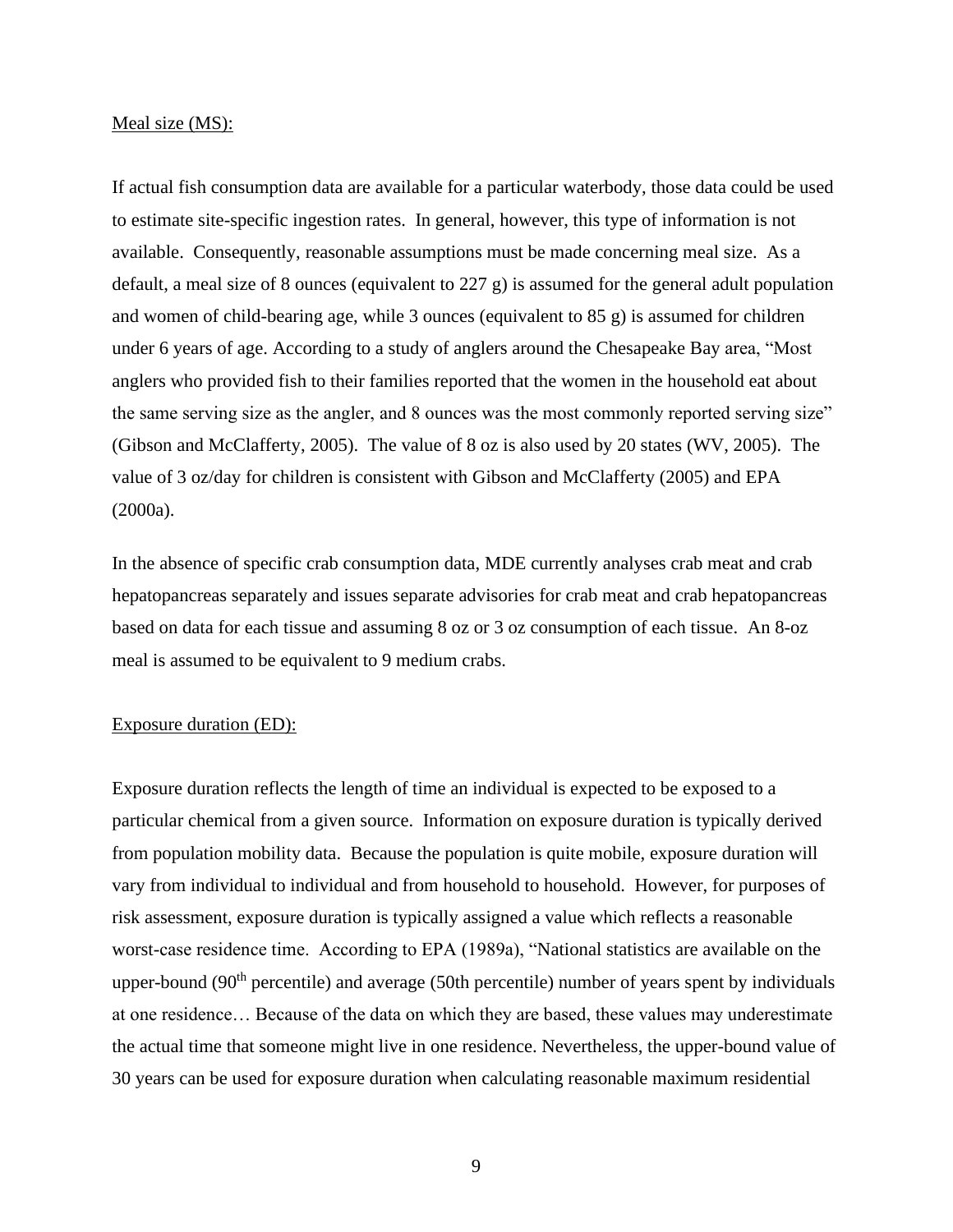exposures. In some cases, however, lifetime exposure (70 years by convention) may be a more appropriate assumption." The procedures presented in this TSD use a 30-year exposure duration for adult receptors. Although this may seem unreasonably conservative, this value will underestimate exposure for those people who spend their entire lives fishing and consuming recreationally caught fish from the same region, even if they do change their principal place of residence.

For chemicals with hazards principally affecting young children (e.g., neurodevelopmental effects), a separate exposure duration of 6 years, representing exposure during the first 6 years of life, is used.

#### Averaging time (AT):

According to EPA (1989a), the selected averaging time "depends on the type of toxic effect being assessed. When evaluating exposures to developmental toxicants, intakes are calculated by averaging over the exposure event. When evaluating longer-term exposure to non-carcinogenic toxicants, intakes are calculated by averaging intakes over the period of exposure (i.e., subchronic or chronic daily intakes). For carcinogens, intakes are calculated by prorating the total cumulative dose over a lifetime (i.e., chronic daily intakes, also called lifetime average daily intake). This distinction relates to the currently held scientific opinion that the mechanism of action for each category is different…The approach for carcinogens is based on the assumption that a high dose received over a short period of time is equivalent to a corresponding low dose spread over a lifetime..."

Thus, AT for carcinogens is based on lifetime. Based upon current data, the average life expectancy of the entire U.S. population is 74.7 years (EPA, 1989b). MDE assumes a life expectancy of 70 years. This value aggregates males and females, blacks, whites, and others.

For non-carcinogens, AT is set at 30 years for adults. For cases where early life exposures are deemed to be the critical effect, the averaging time for children's exposures is set to 6 years.

10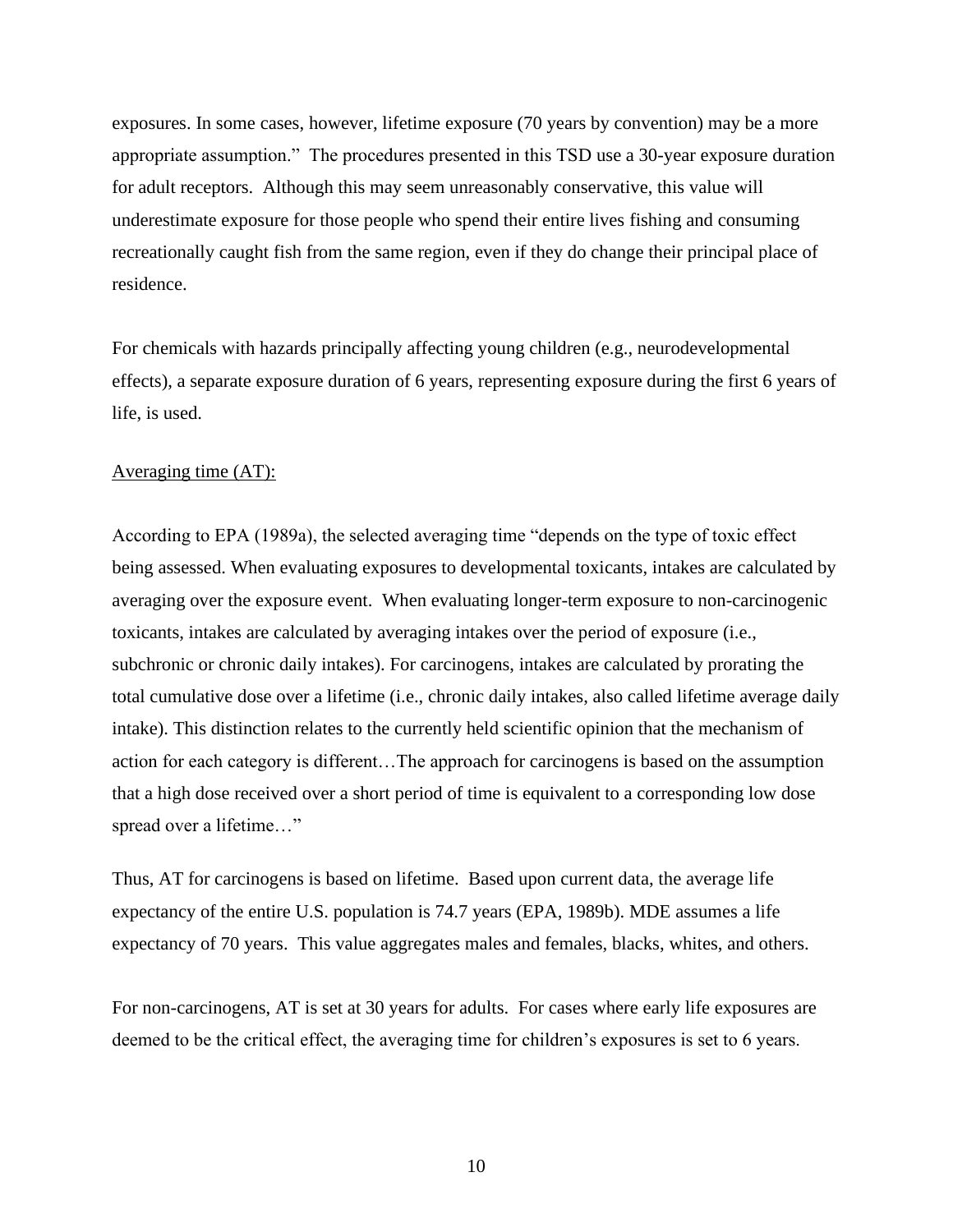#### Percent reduction of chemical due to cooking and trimming – reduction factor (RF):

Based on recent studies conducted on Great Lakes fish, typical losses of PCBs and chlorinated pesticides resulting from proper trimming and cooking may be roughly one-third (e.g., 33%) and in some cases, as high as 50% (Zabik et al., 1993). These figures, however, assume that the angler has followed trimming advice carefully and that the oils in the fish are allowed to drip away during cooking. MDE uses a value of 30% for chemicals such as lipophilic organics that preferentially reside in the fatty tissue of fish. The fish consumption advisory should include language indicating that if the fat is not removed from the fish prior to cooking, the angler should consume less fish.

#### Body weight (BW):

Body weight is an important factor because it influences the dose in an inverse fashion; the lighter the individual being exposed to a given amount of a toxicant, the greater the dose to that individual. This basic concept is taken into account within these procedures by specifying three separate receptor groups, each of which has its own characteristic weight. The three groups include adults of average weight (i.e., general population), women of child-bearing age, and children between the ages of 0 and 6 years.

• According to data from the USEPA (1989b), the mean body weight of all adults between the ages of 18 and 75, men and women combined, is 71.8 kilograms, or roughly 158 pounds. The National Center for Health Statistics (NCHS) provides data on body weight for males and females over the age of 20 (86 kg and 74 kg, respectively) (1999-2000 data, [https://www.cdc.gov/nchs/fastats/body-measurements.htm\)](https://www.cdc.gov/nchs/fastats/body-measurements.htm). The average would be 80 kg. The mean of the values from EPA and NCHS give a body weight of 76 kg. The EPA Methodology for Deriving Ambient Water Quality Criteria for the Protection of Human Health (EPA, 2000a) cites NHANES III data; in the agency document, women of childbearing age were considered to be between the ages of 15 and 44 years old. The median body weight in this group was 63.2 kg and the mean was 67.3 kg. EPA also cites the earlier analyses of Ershow and Canter (1989); they do not state the age range but give

11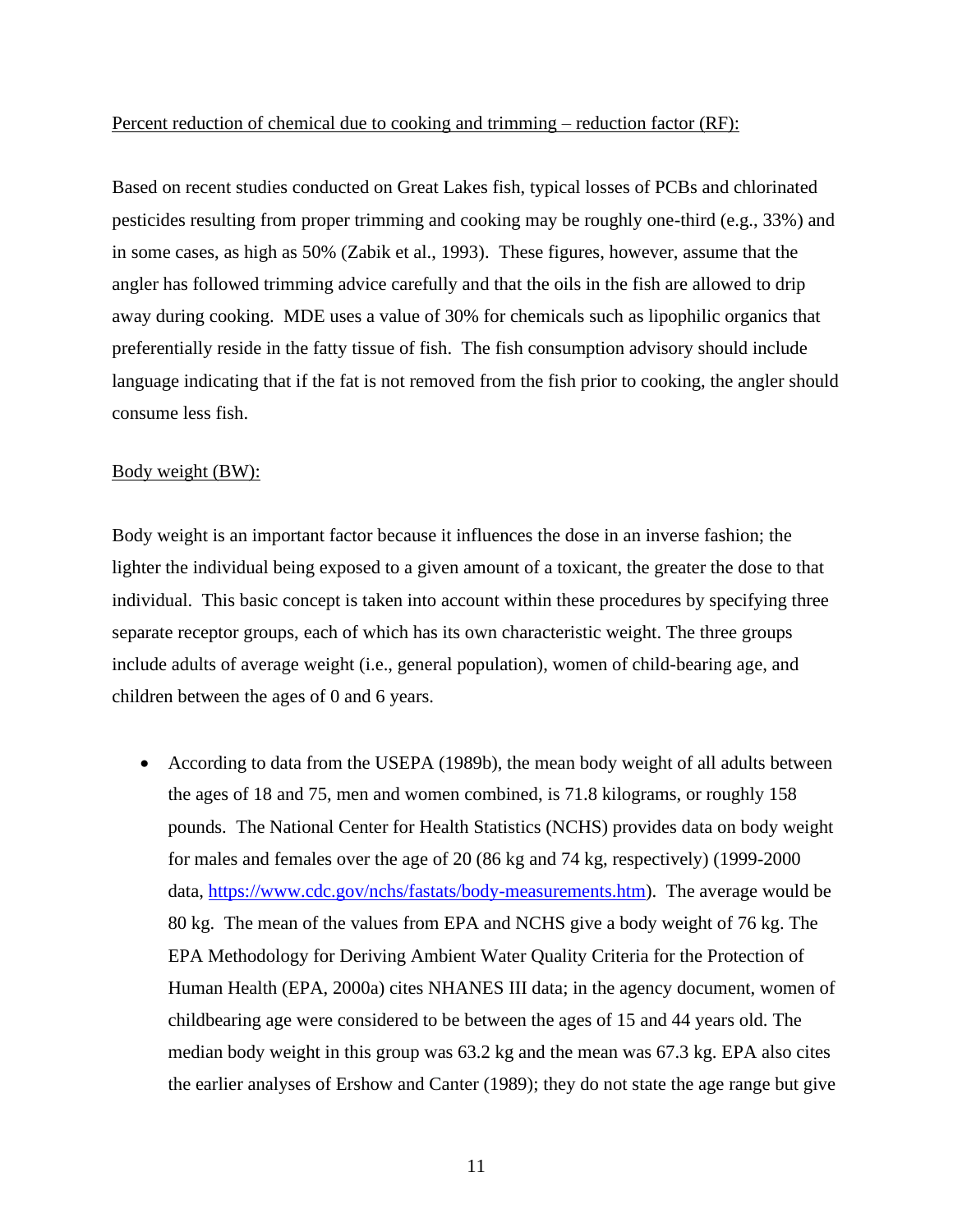a median of 64.4 kg and a mean of 65.8 kg. The recommendation in the EPA Methodology was to use a body weight value of 67 kg for a pregnant woman where pregnant women are the specific population of concern and the chemical of concern exhibits reproductive and/or developmental effects.

• The average weight of boys and girls combined between the ages of 0 and 6 years old is 14.5 kilograms, or 40 pounds (EPA, 2000b). This approximates the value in EPA's Child-Specific Exposure Factors Handbook (EPA, 2002, Table 11-6) of 15.1 kg, which is the mean for boys and girls combined.

MDE assumes weights of 76 kg, 67 kg, and 14.5 kg for adults, women of child-bearing age, and children ages 0 to 6 years, respectively.

The following table summarizes the values used for the various parameters describing average daily doses of chemicals found in angler-caught fish consumed by the general population, women of child-bearing age, and children ages 0-6 years:

| Table 1. Values for parameters describing average daily doses of chemicals found in    |
|----------------------------------------------------------------------------------------|
| angler-caught fish consumed by the general population, women of child-bearing age, and |
| children ages 0-6 years.                                                               |

|                           | <b>General</b>    | <b>Women of Child-</b> | <b>Children</b>       |
|---------------------------|-------------------|------------------------|-----------------------|
| <b>Exposure Factor</b>    | <b>Population</b> | <b>Bearing Age</b>     | $(0-6 \text{ years})$ |
| Meal size (oz)            | 8                 | 8                      | 3                     |
| Meal size (gr)            | 227               | 227                    | 85                    |
| Meal frequency            | calculated        | calculated             | calculated            |
| Exposure duration (yr)    | 30                | 30                     | 6                     |
| Averaging time (day)      |                   |                        |                       |
| Carcinogens               | 25,567.50         | 25,567.50              | <b>NA</b>             |
| Noncarcinogens            | 10,957.50         | 10,957.50              | 2,191.50              |
| Body weight (kg)          | 76                | 67                     | 14.5                  |
| <b>Reduction Fraction</b> |                   |                        |                       |
| Metals                    | $0\%$             | 0%                     | 0%                    |
| Organics                  | 30%               | 30%                    | 30%                   |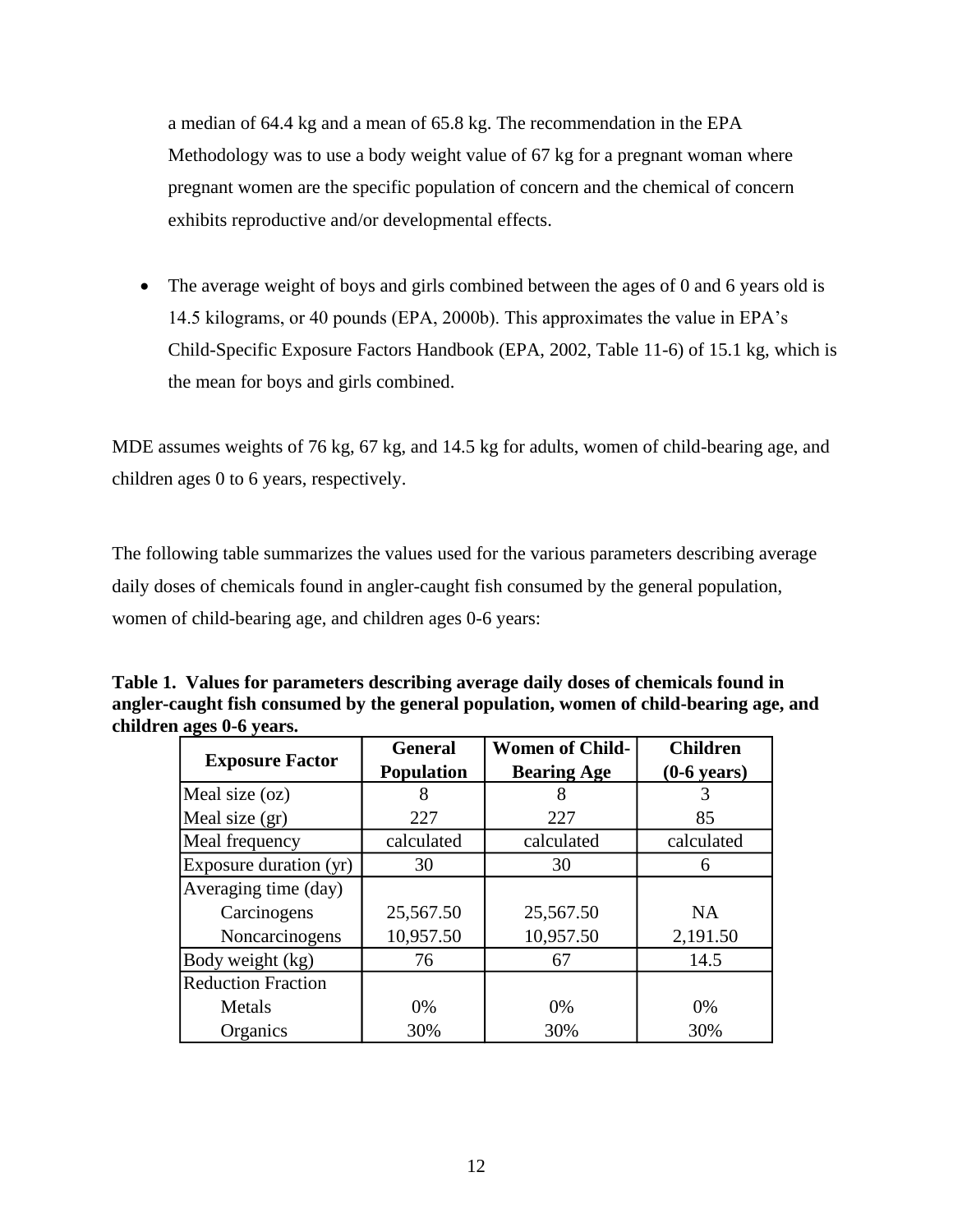#### <span id="page-16-0"></span>2.1.4 Risk characterization

Risk characterization is the integration of the dose-response evaluation and exposure assessment to produce an estimate of the nature and magnitude of potential human health risk. Risk characterizations typically include descriptions of major assumptions, scientific judgments, and, to the extent possible, estimates the uncertainties embodied in the assessment (EPA, 1989a). In this step of the risk assessment process, cancer risk (in the case of carcinogens) and the hazard index (in the case of non-cancer endpoints) are determined.

#### <span id="page-16-1"></span>2.1.4.1 Carcinogenic effects

Excess lifetime cancer risk is computed as the product of the LADD (Lifetime Average Daily Dose) and the cancer potency factor (CPF) as shown in equation 2.3 below. This equation yields conservative estimates of risk, representing a plausible upper limit for the cancer risk at the assumed exposure. Consequently, it is unlikely that the actual risk associated with a given exposure is higher than the risk predicted using this model.

$$
Risk = LADD \times CPF
$$
 Eq 2.3

LADD has units of mg/kg-day and CFP has units of  $1/(mg/kg$ -day). The product of these two values (i.e., risk) is therefore unit less. Risk, by definition, is the probability of injury, disease, or death under specific circumstances. By convention, excess lifetime cancer risks derived from the above equation are typically expressed in scientific notation. For example, a computed risk of 0.00004 is written as  $4 \times 10^{-5}$ . Alternatively, this same risk could be expressed as a lifetime rate. This is obtained simply by taking the reciprocal of the computed excess risk. For instance, a lifetime risk of 4 x  $10^{-5}$  is the same as 1 additional cancer in 25,000 individuals over a 75 yr period (i.e.,  $1/0.00004 = 25,000$ ). Similarly,  $1 \times 10^{-6}$  refers to a 1 in a million cancer risk.

The final point to be made about the above equation is that it is written in terms of excess risk because risks associated with exposure to environmental contaminants are added to, or are in excess of, cancer risks associated with other sources, (e.g., tobacco smoke, indoor radon, ambient air pollution).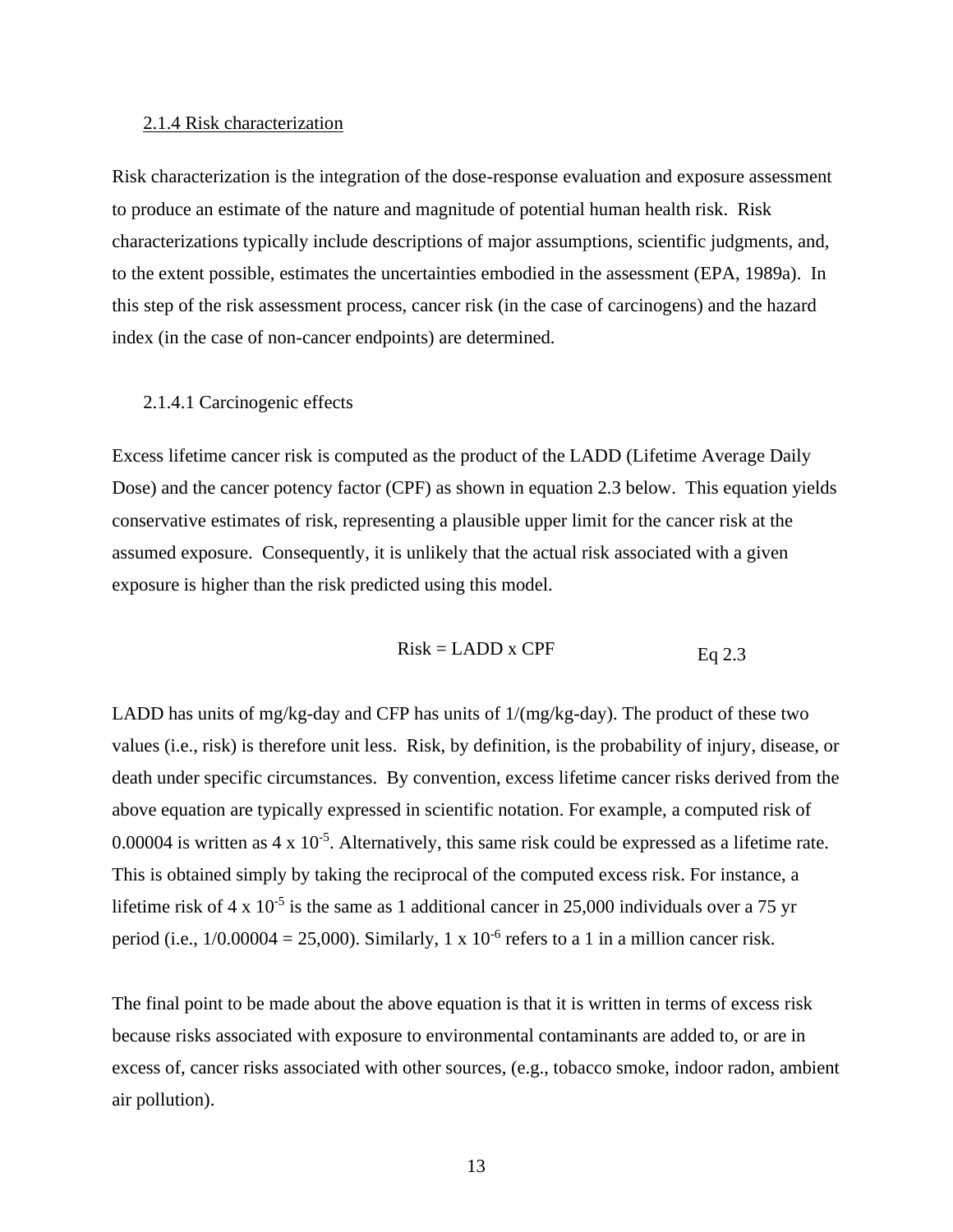#### <span id="page-17-0"></span>2.1.4.2 Non-carcinogenic effects

The magnitude of non-cancer health effects is determined by taking the ratio of the estimated ADD to the RfD for the chemical of interest. This ratio is referred to as the hazard index (HI). Hazard indices greater than 1 indicate that a potential non-cancer hazard exists. Hazard indices less than 1 are expected to be without appreciable risk of adverse effects. The hazard index is computed as follows:

$$
HI = ADD/RFD
$$
 Eq 2.4

#### 2.2 MAXIMUM NUMBER OF FISH MEALS PER UNIT TIME

The concepts introduced above can be used to answer the basic question of how many meals of fish can be consumed from a given waterbody while maintaining health risk at a defined level (a hazard index less than 1 or a cancer risk of 1 in 100,000 or less). To answer this question, we rearrange the equations presented previously, solving for meal frequency as the dependent variable. If we specify a maximum allowable cancer risk or maximum hazard index for a given set of exposure factors, then the resulting meal frequency is the maximum recommended number of meals per unit time (in this case, meals/day; in order to estimate meals per month or meals/year, the value would be multiplied by 30.44 days/month or 365.25 days/year, respectively). The method for calculating meal frequency for carcinogens is given in Equation  $2.5:$ 

$$
MF = \frac{RL \times BW \times AT}{Cf \times MS \times ((100 - RF) / 100) \times ED \times CPF}
$$
 Eq 2.5

Where:

 $MF$  = meal frequency (meal/day)

RL = risk level (unitless; 1 x  $10^{-5}$ )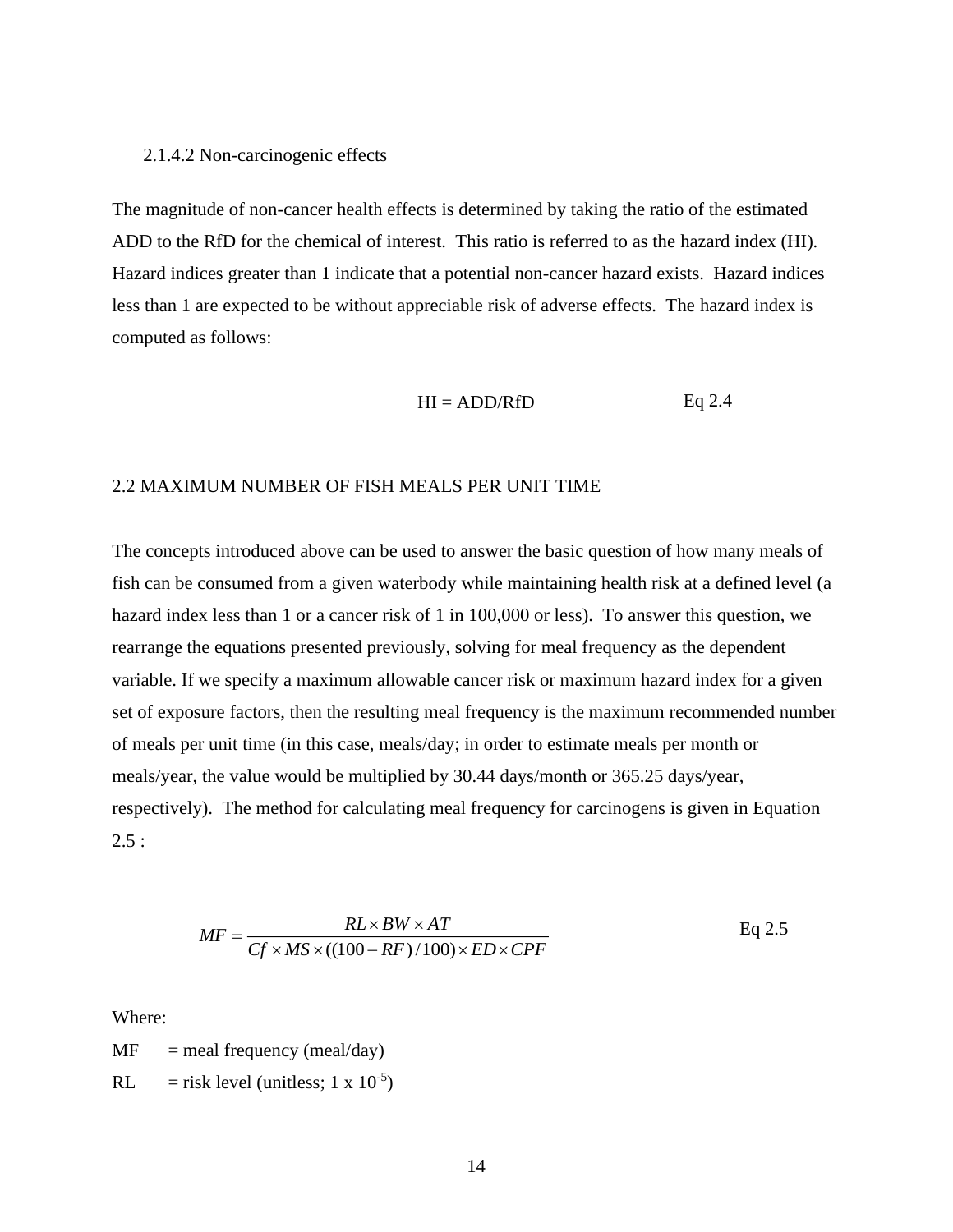$BW = body weight (kg)$ 

- $AT = averageing time (days) (lifetime for carcinogens)$
- $Cf$  = concentration of the contaminant in the edible portion of the fish (mg/kg or ppm)
- $MS$  = meal size in ounces x conversion factor of  $0.02835 = \text{kg/meal}$
- $RF = reduction factor, or percent reduction in contamin concentration in the fish due to$ trimming and cooking losses (%)
- $ED =$  exposure duration (days)
- $CPF = \text{cancer potency factor} (1/mg/kg-day)$

In Equation 2.5, the risk level is the target cancer risk level associated with a given chemical in the fish. MDE sets this value at 1 in  $100,000$  (i.e.,  $10^{-5}$ ).

In a similar manner, an equation can be derived that provides an estimate of the maximum number of fish meals per time at a hazard index equal to 1 (in this case, meals/day; in order to estimate meals per month or meals/year, the value would be multiplied by 365.25 days/year or 30.44 days/month, respectively). The resulting equation is as follows:

$$
MF = \frac{HI \times BW \times AT \times RfD}{Cf \times MS \times ((100 - RF) / 100) \times ED}
$$
 Eq 2.6

Where:

- $MF$  = meal frequency (meals/day)
- $HI =$  hazard index (unitless)
- $BW = body weight (kg)$
- $AT = averageing time (days)$
- $RfD$  = Reference Dose (mg/kg-day)
- $Cf$  = concentration of the contaminant in the edible portion of the fish (mg/kg or ppm)
- $MS$  = meal size in ounces x conversion factor of  $0.02835 = \text{kg/meal}$ )
- $RF = reduction factor, or percent reduction in contamin concentration in the fish due to$ trimming and cooking losses (%)
- $ED =$  exposure duration (days)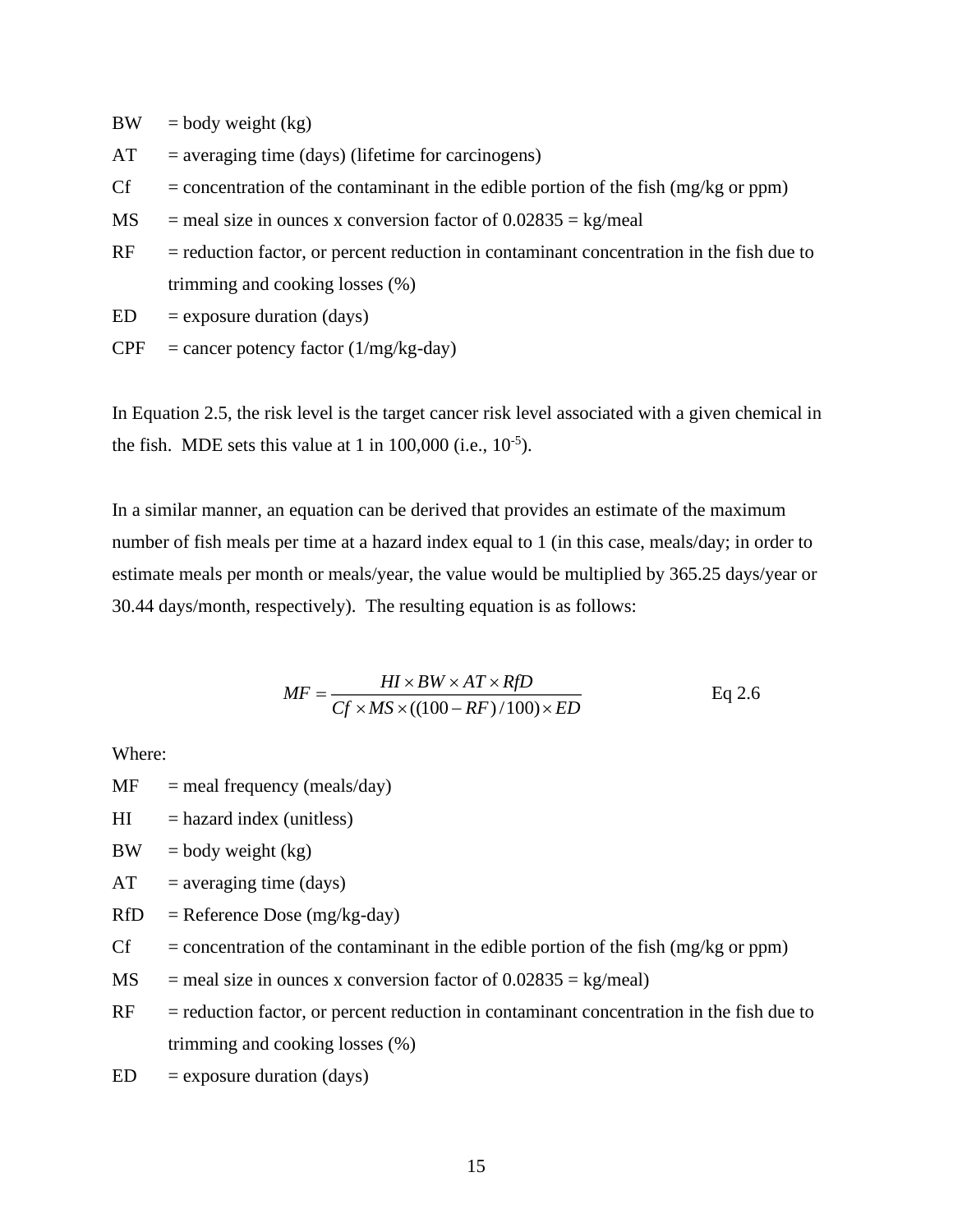Appendix C shows example Excel worksheets with sample calculations for determining meal frequencies associated a given fish tissue chemical concentration. The examples given are for PCBs and methylmercury; to use these equations to estimate meal frequency, the median fish tissue concentration for the chemical/species/waterbody of interest would be entered.

As a matter of policy, MDE uses traditional methods for rounding to the nearest whole number of meals. For example, if the median fish concentration results in an estimated meal frequency of 1.6 meals/month, MDE would advise that consumers limit consumption to 2 meals/month. In cases where fish tissue concentrations are sufficiently high such that the recommendation would be to consume less than 1 meal/month, the following method is followed: (i) for concentrations corresponding to meal frequencies of  $0.5$  to  $\lt 1$  meal per month, MDE advises that consumers limit their consumption to 1 meal every other month; (ii) for concentrations corresponding to meal frequencies  $< 0.5$ , MDE advises that those fish not be consumed.

#### <span id="page-19-0"></span>**3.0 DISCUSSION**

This TSD provides the background information necessary for understanding the methodologies used by MDE for determining whether fish consumption advisories are needed for specific waterbodies in Maryland. MDE will update this document as necessary to reflect any major changes in the technical procedures or to clarify the existing approach. In addition to the technical issues described in the preceding sections, several additional topics are discussed here, including (i) chemicals of emerging concern, (ii) how the methodology used for developing fish consumption advisories comports with other programs within MDE, and (iii) MDE's approach for addressing the issues of multiple advisories for fish species in a waterbody based on the same chemical of concern, or multiple advisories in a waterbody when there is more than one chemical of concern.

#### <span id="page-19-1"></span>3.1 Chemicals of Emerging Concern

It is well-documented that certain bioaccumulative, toxic chemicals are found in fish across the United States at levels that frequently result in the issuance of fish consumption advisories. Historically, two of these chemicals – methylmercury (mostly in fresh water) and PCBs (mostly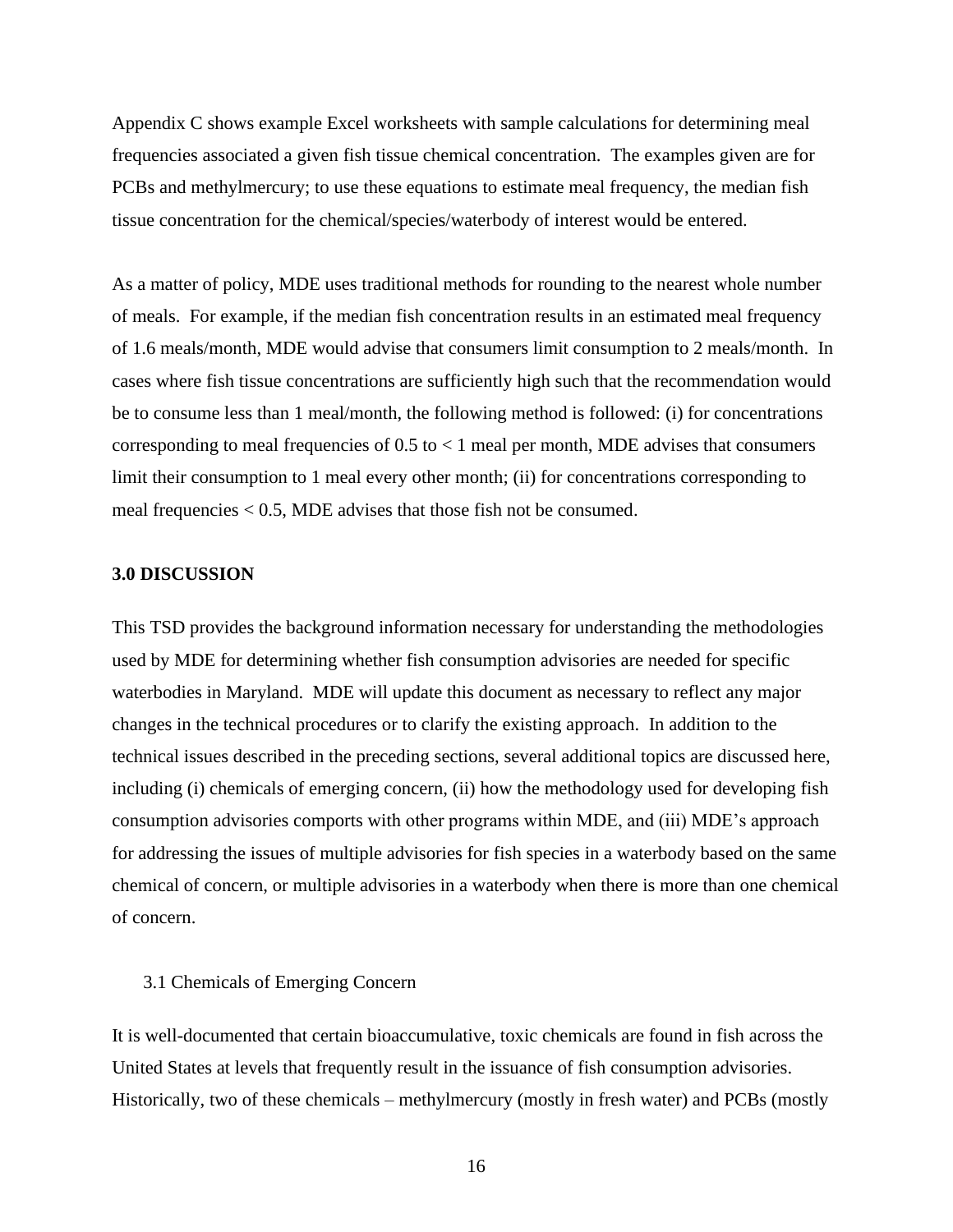in tidal waters) – have been the focus of efforts within Maryland. However, MDE is aware that additional chemicals that have not been well-studied may require attention in the future. Given the limited resources available and the high cost of fish sampling and chemical analysis, compelling information is needed to justify adding new chemicals to MDE's monitoring program. In order to issue scientifically justifiable fish consumption advisories, MDE believes that there must be robust toxicity values (i.e., RfDs or CPFs) for the chemical(s), and that evidence of bioaccumulation of the chemical(s) exists.

One class of chemicals that has received increased attention over the past several years is a group of flame retardants referred to as PBDEs, or polybrominated diphenyl ethers. These compounds bioaccumulate in fish and have been measured in fish in the Delaware River (Greene, 2007). It is encouraging that a preliminary risk evaluation of the Delaware River fish found human health risks to be relatively low (Greene, 2007). This assessment was based on maximum concentrations of four PBDEs (BDE-47, 99, 153, and 209) among 149 fish samples collected within the Delaware River Basin in combination with EPA's toxicity values (RfDs for all 4 compounds and a CSF for BDE-209 only) (personal communication, R. Greene). Similar results were reported for PBDEs in southern Mississippi catfish (Staskal et al., 2008).

#### <span id="page-20-0"></span>3.2 Relationship to other MDE Programs

Differences in the parameter values used to assess risk can exist across programs within MDE depending upon specific program goals and statutes. For example, for fish consumption advisories, MDE believes that it is important to weigh the potential risks associated with consumption of contaminants in fish with the health benefits that accrue from a diet that includes regular fish consumption.

#### <span id="page-20-1"></span>3.3 Fish Advisories for Multiple Fish Species

The guidelines recommend that if consumption limits for a species are given by MDE, people should avoid eating other fish that contain the same contaminant. For example, if MDE recommends limiting consumption to 4 meals of largemouth bass from a lake during a single

17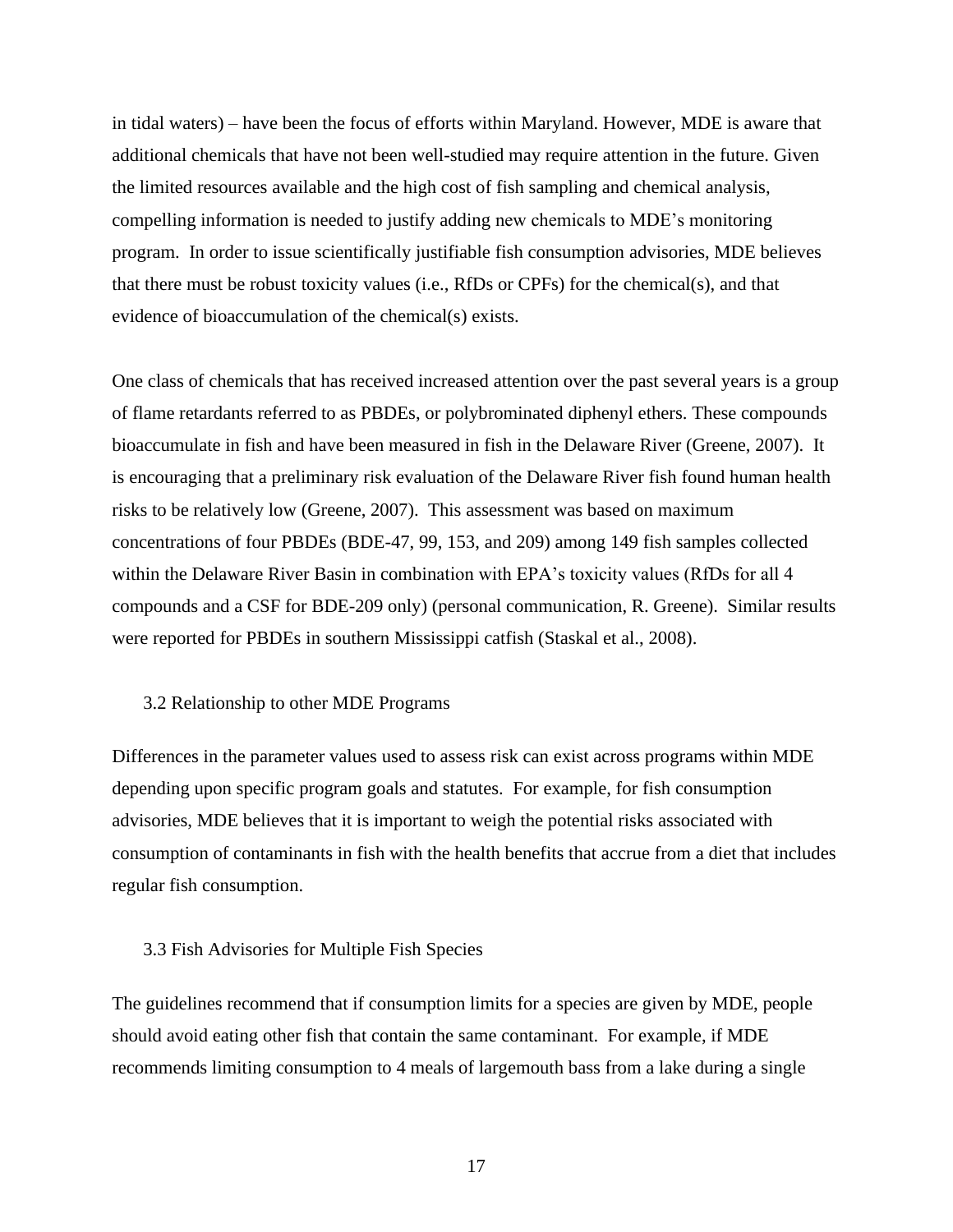month based on methylmercury contamination, the consumption of other fish that may contain mercury, such as canned tuna, should be avoided during the same general time period.

# <span id="page-21-0"></span>3.4 Instructions for Creating Fish consumption Advisory Tables

All fish consumption risk communication messages should be presented in terms of three population groups: general population (GP), women of childbearing age (WCBA), and children (CH).

PCBs meal recommendations are determined based on the following:

**GP:** conduct both cancer-based and non-cancer-based calculations (using GP body weight, meal size, etc.)  $\rightarrow$  the most restrictive results are selected for the table.

**WCBA:** non-cancer-based (using WCBA body weight, meal size, etc.) calculations

**CH:** non-cancer-based (using CH body weight, meal size, etc.)

Mercury meal recommendations are determined based on the following:

**GP:** non-cancer-based calculation (using GP body weight, meal size, etc.).

**WCBA:** non-cancer-based calculation (using WCBA body weight, meal size, etc.).

**CH:** non-cancer-based calculation (using CH body weight, meal size, etc.).

The cancer and non-cancer-based calculations are presented in Appendix C.

If more than one contaminant has been detected, the final recommendation is based on the most restrictive result (i.e., risk driver: Hg vs. PCB).

|                |                  |                             | <b>Recommended Meals per Month</b> |                        |                    |  |
|----------------|------------------|-----------------------------|------------------------------------|------------------------|--------------------|--|
| <b>Species</b> | <b>Waterbody</b> | $GP^*$                      | Women**                            | <b>Children</b><br>*** | <b>Contaminant</b> |  |
|                |                  | (8 <sub>oz</sub> )<br>meal) | (8 <sub>oz</sub> )<br>meal)        | $(3 \text{ oz})$       |                    |  |
|                |                  |                             |                                    | meal)                  |                    |  |
| Fish 1         | Stream 1         |                             |                                    |                        | Mercury            |  |
|                | Stream 2         |                             | 6                                  |                        | <b>PCBs</b>        |  |
| Fish 2         | Stream 1         |                             |                                    |                        | PCBs, Mercury      |  |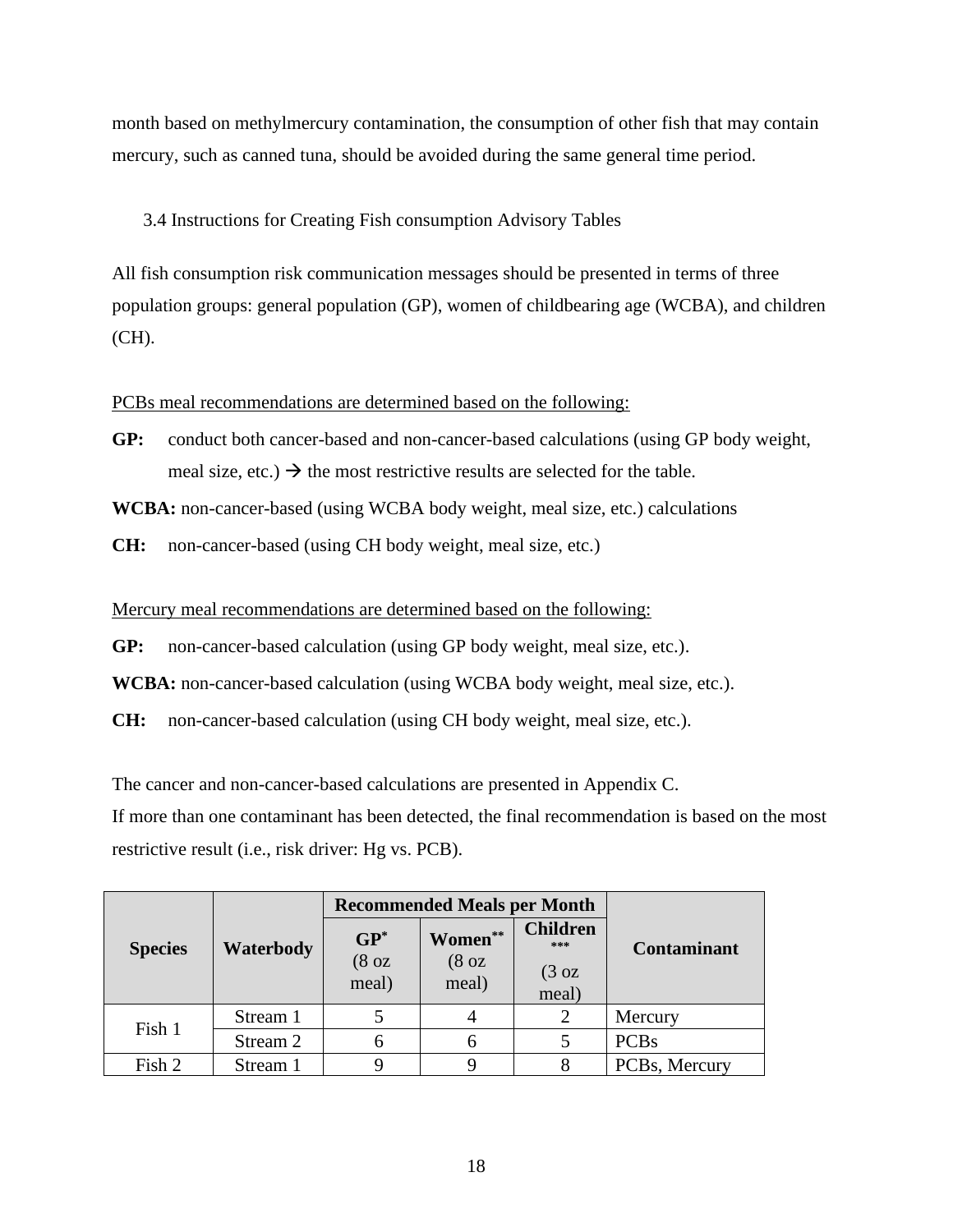- **\* GP** general population (men, women above childbearing age, children above 6-yearsold)
- **\*\* Women** women of childbearing age (women who are pregnant or may become pregnant, or are nursing)
- **\*\*\* Children** children 0-6 years-old.

# <span id="page-22-0"></span>**4.0 FISH CONSUMPTION ADVISORY OUTREACH PLAN AND RISK/BENEFIT COMMUNICATION**

In developing an outreach plan for fish consumption advisories, it is important to recall that "Understanding the [anglers'] perception of risk is important to fisheries and health planners because successful advisory dissemination depends on the ability to target information to the correct audience in the most appropriate manner" (Gibson and McClafferty, 2005). MDE benefits in this regard from the Chesapeake Bay Angler Interview study (Gibson and McClafferty, 2005) which provides information on fish consumption advisory outreach to a widely used waterbody in the State. The study found that:

- The majority of local fishermen interviewed were aware of the existence of fish consumption advisories. Such awareness however did not necessary result in any significant change in their behavior.
- The anglers desired advisories in different languages and posters that include graphics (e.g., pictures of the fish types).
- While television, signs at fishing locations, and newspapers were identified as the most common sources for this type of information, interpersonal communication and signs at fishing locations were considered to be the best way of disseminating advisories and the most effective modes for changing consumption behavior.

MDE has developed procedures for notifying the public about existing consumption advisories for recreationally-caught fish in Maryland waters. In the past, MDE has notified the public about fish consumption advisories through use of the following tools:

- Posters and signs (in English and Spanish) at fishing locations with the most restrictive fish consumption advisories
- Statewide and Baltimore Harbor brochures distributed by Women, Infants, and Children's (WIC) clinics and MDE employees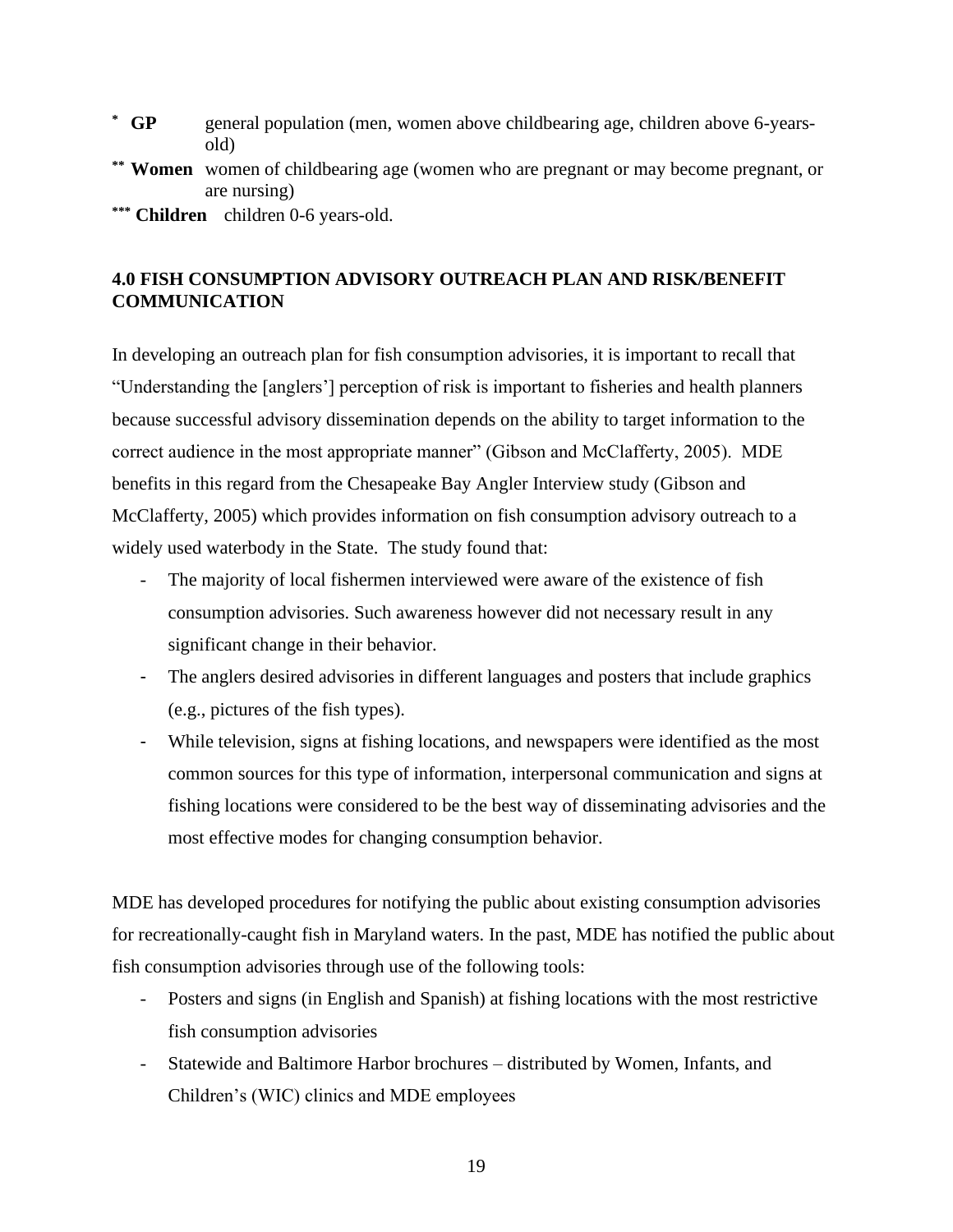#### - MDE website

[https://mde.maryland.gov/programs/Marylander/fishandshellfish/Pages/fishconsumptiona](https://mde.maryland.gov/programs/Marylander/fishandshellfish/Pages/fishconsumptionadvisory.aspx) [dvisory.aspx](https://mde.maryland.gov/programs/Marylander/fishandshellfish/Pages/fishconsumptionadvisory.aspx)

- Media events such as press releases and interviews.

MDE [https://mdewin64.mde.state.md.us/WSA/FCA/index.htmlM](https://mdewin64.mde.state.md.us/WSA/FCA/index.html)DE will continue using these methods and will place special emphasis on ensuring that advisories are posted in areas of highest concern. Additionally, MDE plans to continue issuing and distributing a Spanish version of its statewide brochure as well as involve local watershed groups and local health departments in its future outreach activities.

#### <span id="page-23-0"></span>4.1 Components of MDE's Outreach Plan

At the beginning of every fishing season, MDE posts advisory signs at fishing locations with the most restrictive fish consumption advisories. On a regular basis, MDE updates its fish advisory website, and, when possible, includes fish advisory information in Maryland Department of Natural Resources-issued fishing guidebooks. MDE now provides an interactive map that provides modernized, user-friendly information on fish consumption advisories. The map, which can be opened on web browsers, allows anglers to see what advisories are in effect in specific waterways. The map is optimized for mobile devices, with a widget that allows users to zoom to their exact location on the map with the press of a button. Additionally, MDE works to involve local governments and watershed groups in its outreach effort.

#### Sign Posting at Fishing Locations

The results of surveys and meetings with the regional stakeholders indicate that communicating with the public regarding Maryland's fish consumption advisories should be a continuous process. As signs are relatively cost-effective and valuable communication tools, MDE will continue posting signs at sites around Baltimore Harbor area (see Figure 1 for possible locations) and other areas of highest concern. MDE will also provide signs (in English and Spanish) to counties upon request. These signs will be customized for each specific county, and include a link to the MDE interactive map, or, for smaller bodies of water, a customized online brochure.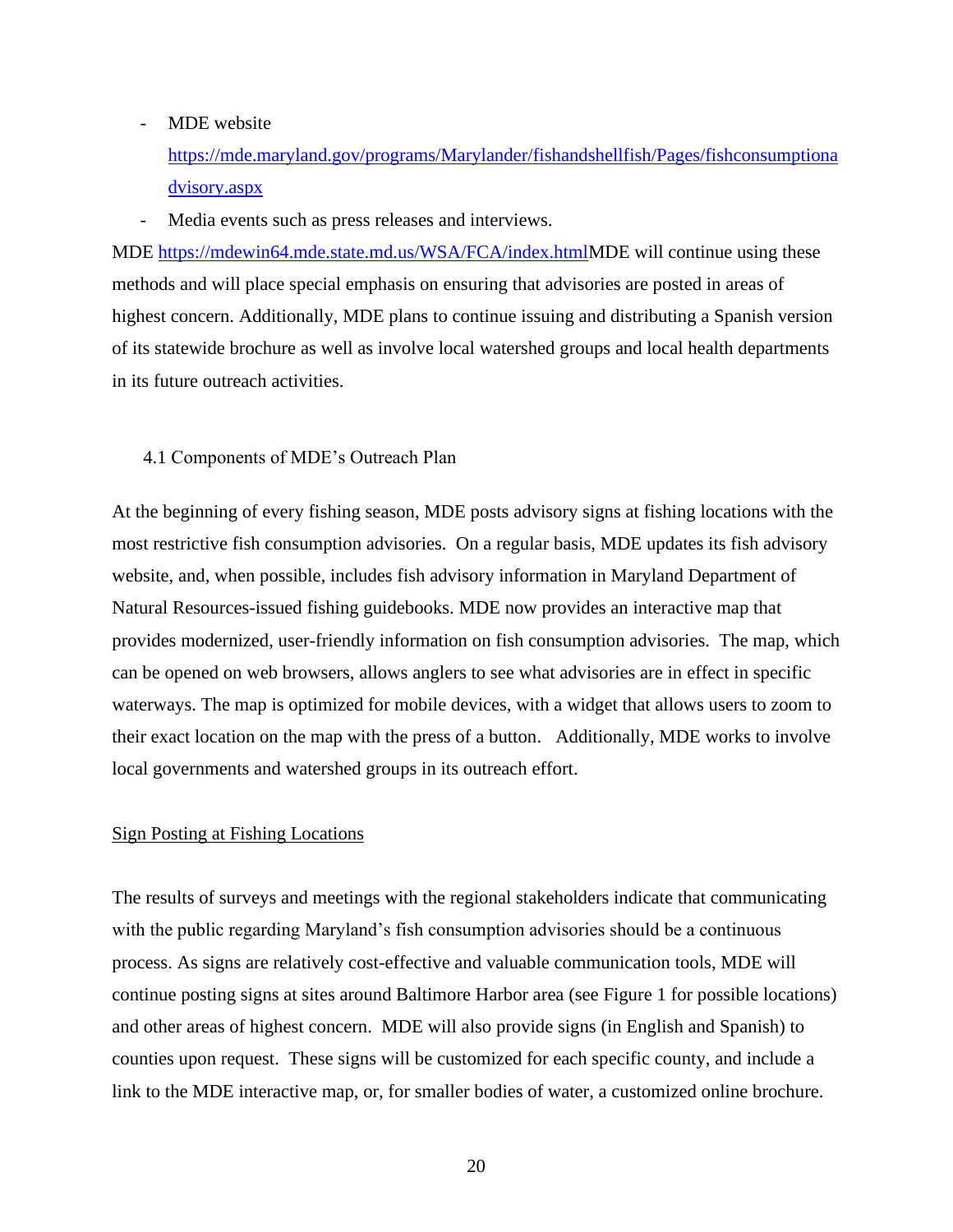MDE will continue working with local jurisdictions to help post signs and distribute brochures.



Figure 1: Example Fish Consumption Advisory Poster Sites

# Fish Consumption Brochures

In past years, MDE has distributed the following fish consumption advisory brochures:

- Guide to Safer Fish Consumption for Women and Children in Maryland,
- Patapsco River and Baltimore Harbor Guide to Safer Eating for Fisherman and Their Families.

These have been distributed to fishermen at Baltimore Harbor fishing locations (Figure 1), to new or expecting mothers visiting WIC clinics throughout Maryland, and to the general public inquiring about Maryland fish consumption advisories.

Fish Consumption Advisory Website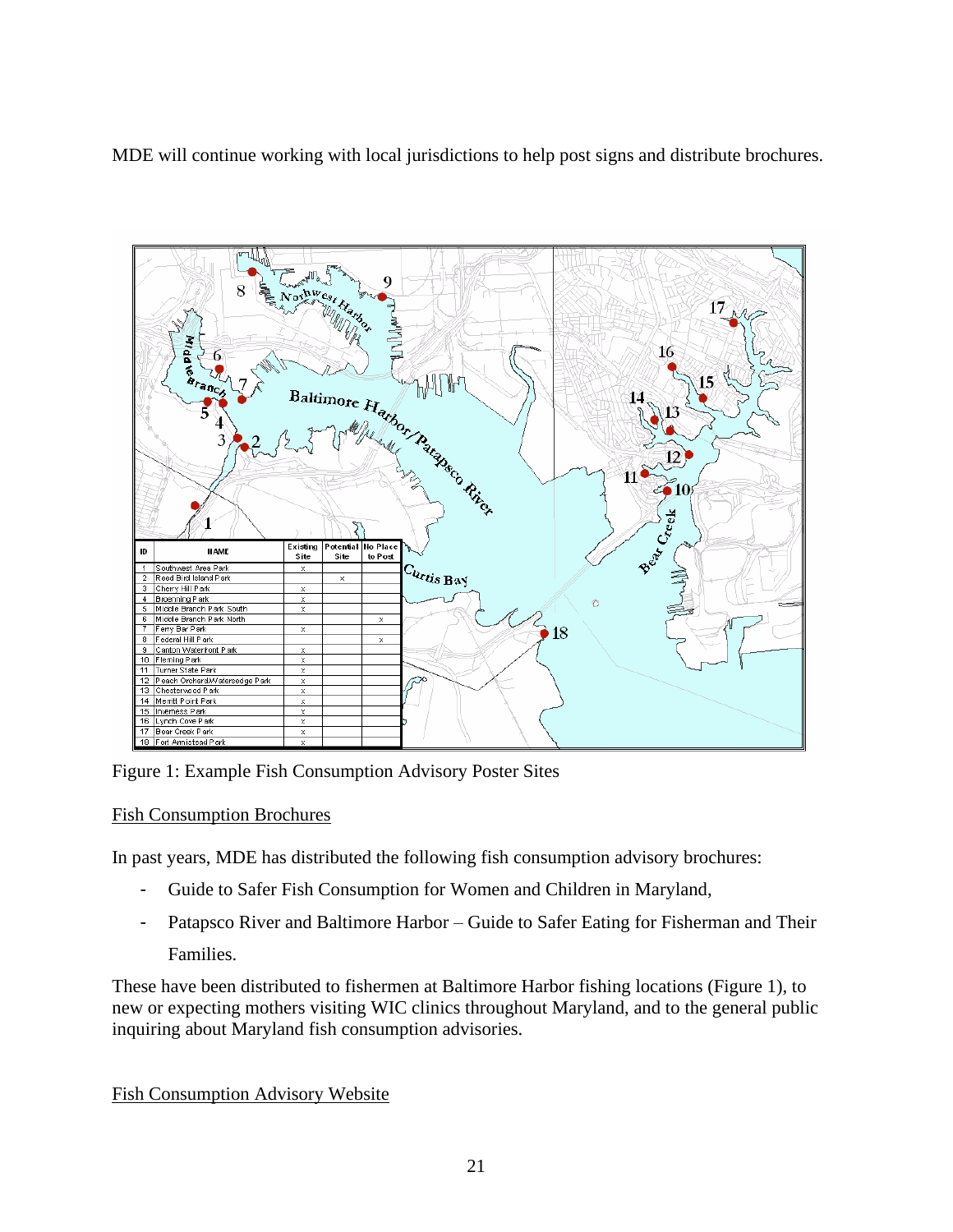#### MDE maintains a website

[\(https://mde.maryland.gov/programs/Marylander/fishandshellfish/Pages/fishconsumptionadvisor](https://mde.maryland.gov/programs/Marylander/fishandshellfish/Pages/fishconsumptionadvisory.aspx) [y.aspx\)](https://mde.maryland.gov/programs/Marylander/fishandshellfish/Pages/fishconsumptionadvisory.aspx) that informs the public about current recreational fish consumption advisories. This website provides the most up-to-date information about fish consumption advisories throughout Maryland, answers the most often asked questions, and gives links to related websites for EPA, FDA, and other states. The website also contains an electronic version of MDE's informational brochures and local fish consumption advisories broken down by a specific water body and fish species as well as an interactive map that provides modernized, user-friendly information on fish consumption advisories. The map, which can be opened on web browsers, allows anglers to see what advisories are in effect in specific waterways. The map is optimized for mobile devices, with a widget that allows users to zoom to their exact location on the map with the press of a button.

#### DNR Fishing Guide

#### MDE maintains a website

[\(https://mde.maryland.gov/programs/Marylander/fishandshellfish/Pages/fishconsumptionadvisor](https://mde.maryland.gov/programs/Marylander/fishandshellfish/Pages/fishconsumptionadvisory.aspx) [y.aspx\)](https://mde.maryland.gov/programs/Marylander/fishandshellfish/Pages/fishconsumptionadvisory.aspx) that informs the public about current recreational fish consumption advisories. This website provides the most up-to-date information about fish consumption advisories throughout Maryland, answers the most often asked questions, and gives links to related websites for EPA, FDA, and other states. The website also contains an electronic version of MDE's informational brochures and local fish consumption advisories broken down by a specific water body and fish species as well as an interactive map that provides modernized, user-friendly information on fish consumption advisories. The map, which can be opened on web browsers, allows anglers to see what advisories are in effect in specific waterways. The map is optimized for mobile devices, with a widget that allows users to zoom to their exact location on the map with the press of a button.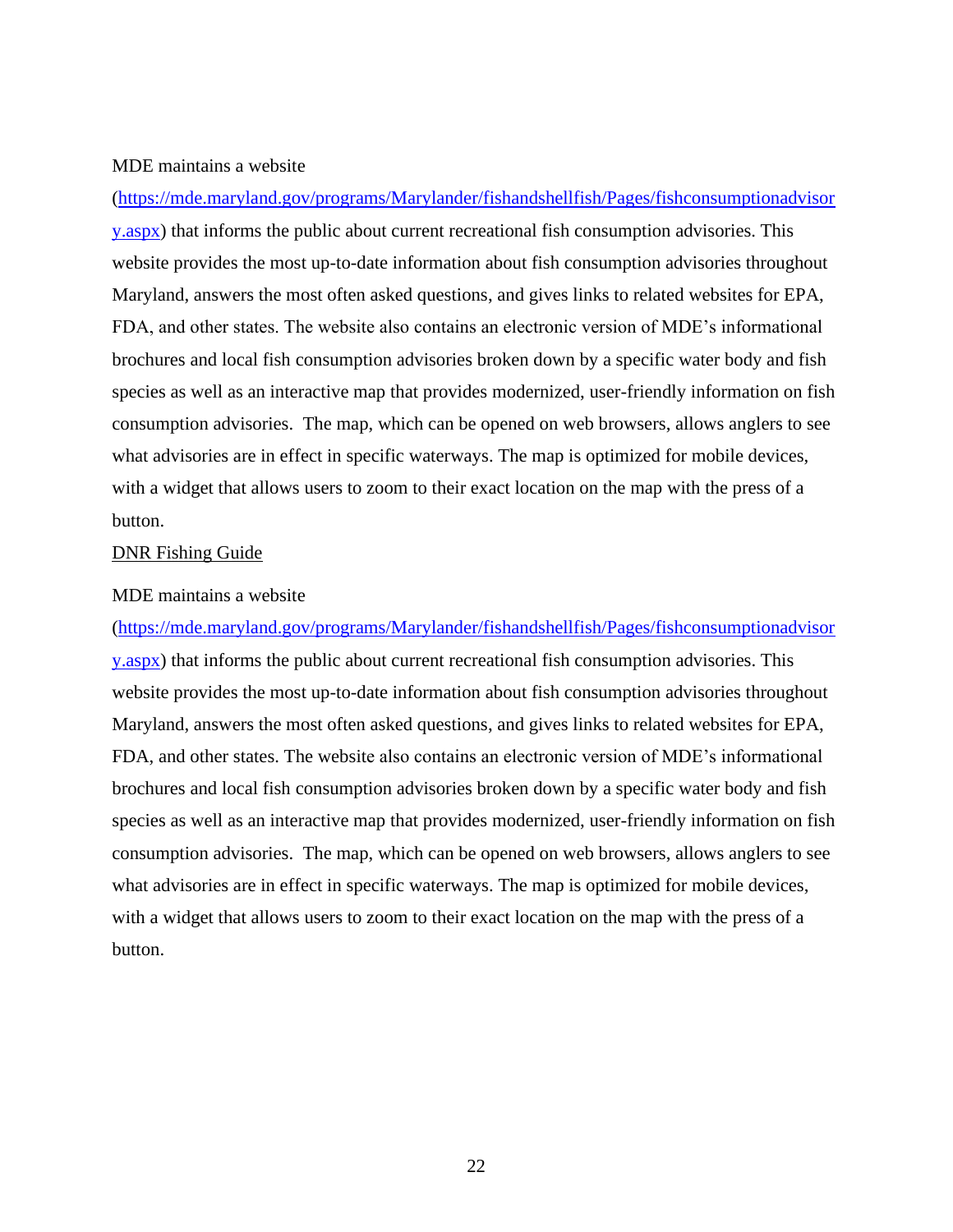An example timeline for an annual outreach program is shown in Table 2:

| o<br><b>Task</b>                      |                   | Months after laboratory data are received |   |  |   |  |  |  |
|---------------------------------------|-------------------|-------------------------------------------|---|--|---|--|--|--|
|                                       | 4                 | 5                                         | 6 |  | 8 |  |  |  |
| Update English version of the         |                   |                                           |   |  |   |  |  |  |
| statewide brochure in cooperation     |                   |                                           |   |  |   |  |  |  |
| with DHMH                             |                   |                                           |   |  |   |  |  |  |
| Work with DNR on text for Fishing     |                   |                                           |   |  |   |  |  |  |
| Guide                                 |                   |                                           |   |  |   |  |  |  |
| Translate and print statewide         |                   |                                           |   |  |   |  |  |  |
| brochure in Spanish                   |                   |                                           |   |  |   |  |  |  |
| Print Health Advisory signs           |                   |                                           |   |  |   |  |  |  |
| Distribute brochures to WIC clinics   |                   |                                           |   |  |   |  |  |  |
| Post Health Advisory signs            |                   |                                           |   |  |   |  |  |  |
| Distribute brochures to fishermen at  |                   |                                           |   |  |   |  |  |  |
| <b>Baltimore Harbor locations</b>     |                   |                                           |   |  |   |  |  |  |
| Establish working relations with      |                   |                                           |   |  |   |  |  |  |
| local watershed groups: posting       | Continuous effort |                                           |   |  |   |  |  |  |
| signs, brochure distribution, word of |                   |                                           |   |  |   |  |  |  |
| mouth                                 |                   |                                           |   |  |   |  |  |  |

# **Table 2: Generic Outreach Program Timeline**

# <span id="page-26-0"></span>4.2 Benefits of Fish Consumption

This TSD describes the procedures used by MDE to determine where, and for which fish and shellfish species, consumption advisories are needed. However, it is also important to note that consumption of fish is generally thought to confer health benefits including enhanced cardiovascular health and neurological benefits to the developing fetus. At the same time, contaminants in fish may be associated with certain types of adverse effects, such as cancer or neurodevelopment effects. Information on both the risks and the benefits of fish and shellfish consumption are important parts of communication associated with fish consumption advisories. Some example language from West Virginia's Sport Fish Consumption Advisory Guide (WV, 2005) is given here:

# **Benefits of Eating Fish**

Fish are nutritious and good to eat. Eating fish is part of a healthy diet. Fish is high in quality protein, low in saturated fats, and provides valuable vitamins and minerals. Fish contain omega-3 fatty acids which reduce blood clotting and plaque from forming in your arteries. Recent studies have shown eating as little as one meal of fish a week can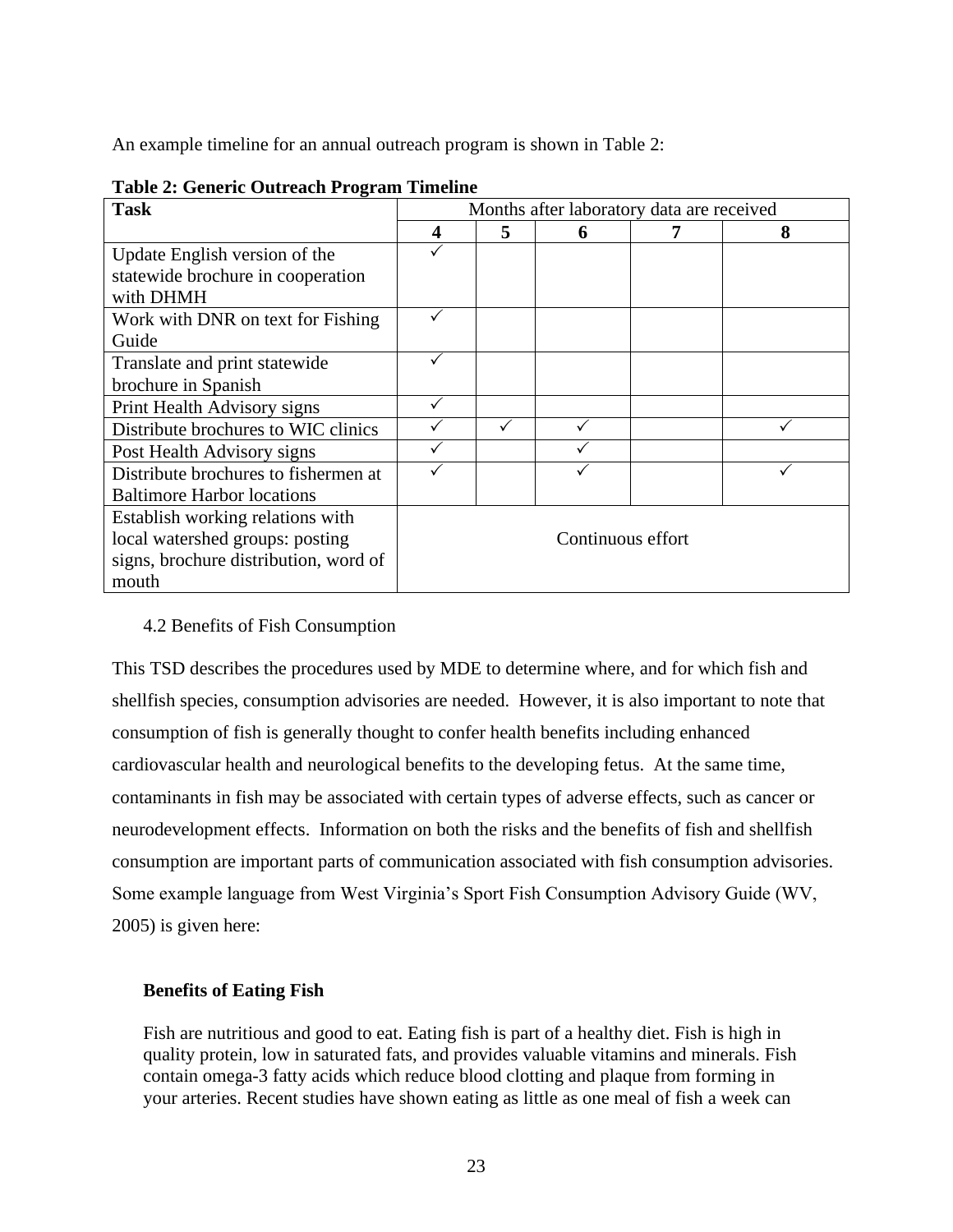significantly reduce the risk of a fatal heart attack. Many doctors suggest that eating 8 ounces of fish each week helps to prevent heart disease. When properly prepared, fish provide numerous health benefits. The American Heart Association recommends eating two to three fish meals each week. Another study linked a significantly lower risk of stroke for those who ate more than one meal of fish a week. Fish contain nutrients essential for proper development of infants. Eating fish may also lower lung disease in smokers and may help relieve symptoms of arthritis. Other benefits of eating fish include:

• Fish offer high-quality protein with fewer calories than a similar-sized portion of meat. For example, both catfish and ground beef are about 18 percent protein. But for an eight-ounce meal, catfish has 232 calories while the ground beef has 640 calories.

• Fish are low in sodium and are a good source of potassium, vitamins, and other minerals.

• Fish are generally low in cholesterol and saturated fats which have been associated with heart disease.

• While the health benefits of fish are still being studied, much of the current research is focused on various kinds of beneficial fats in fish, particularly omega- 3 fatty acids. Some studies have indicated that these fatty acids have favorable effects on health conditions such as hardening of the arteries and high cholesterol.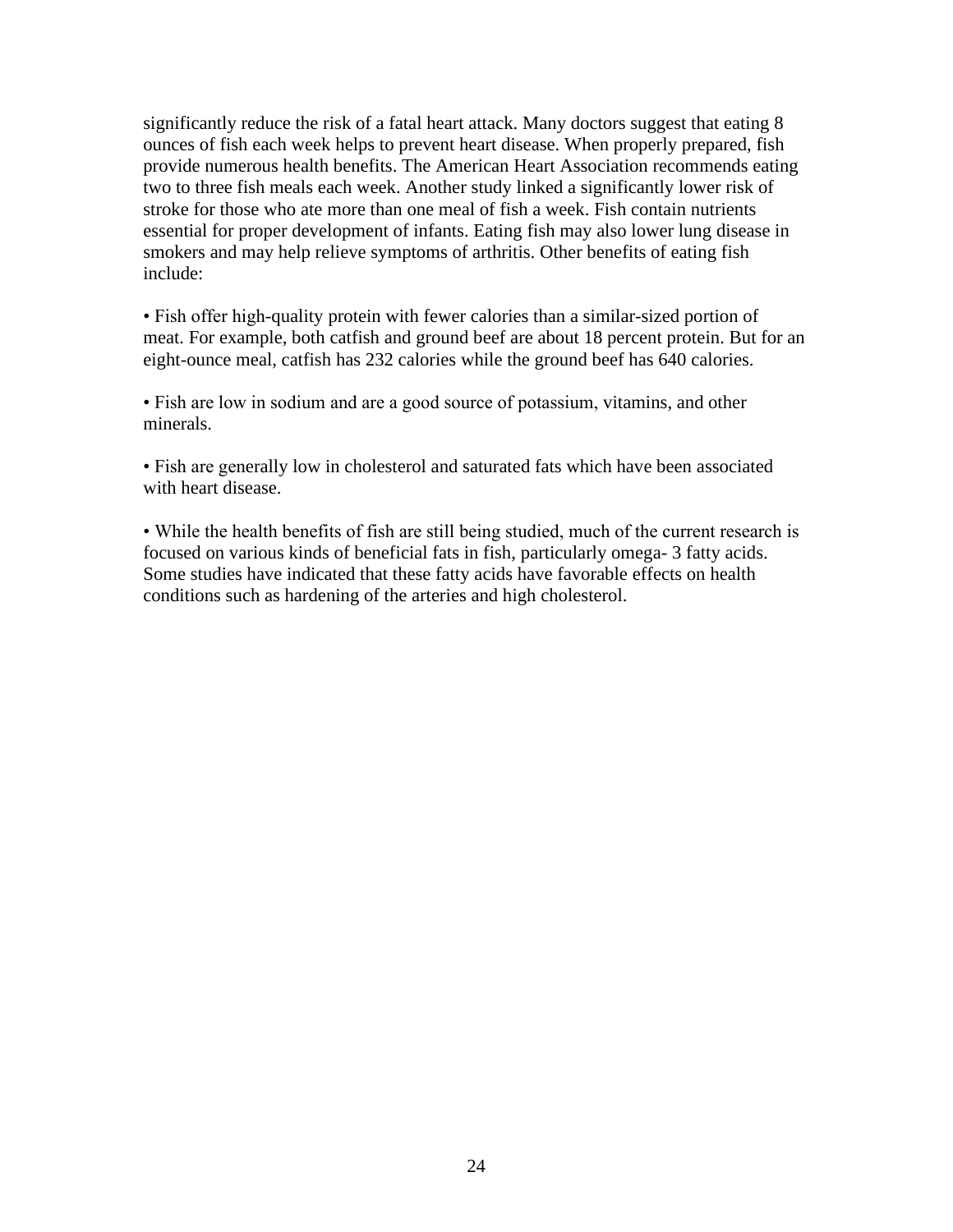# <span id="page-28-0"></span>**5.0 REFERENCES**

DNREC/DHSS. 2005. State Of Delaware Fish Contaminant Monitoring and Health Advisory Program Technical Procedures for Evaluating Human Health Risks Associated with the Consumption of Chemically Contaminated Fish and Shellfish January, 1999 (Original Issue Date) March, 2005 (Revision 1). DNREC and DHSS Delaware Fish Contaminants Committee.

Dourson ML, Clark JM. 1990. Fish consumption advisories: Toward a unified, scientificallycredible approach. Reg. Toxicol. Pharmacol. 12:161-178.

EPA. 1989a. Risk Assessment Guidance for Superfund Volume I. Human Health Evaluation Manual(Part A). Interim Final. EPA/540/1-89/002 December 1989. Office of Emergency and Remedial Response. U.S. Environmental Protection Agency. Washington, D.C.

EPA. 1989b. Exposure Factors Handbook (EPA/600/8-89/043). U.S. Environmental Protection Agency, Office of Health and Environmental Assessment, Office of Research and Development, Washington, D.C.

EPA. 2000a. Methodology for Deriving Ambient Water Quality Criteria for the Protection of Human Health. EPA Number 822B00004. October, 2000 http://www.epa.gov/waterscience/criteria/humanhealth/method/complete.pdf

EPA. 2000b. Guidance for Assessing Chemical Contamination Data for Use in Fish Advisories: Volume 2, Risk Assessment and Fish Consumption Limits Third Edition (EPA 823-B-00-008). U.S. Environmental Protection Agency, Office of Science and Technology, Office of Water, Washington D.C. [www.epa.gov/ost/fishadvice/volume2/index.html.](http://www.epa.gov/ost/fishadvice/volume2/index.html)

EPA. 2002. Child-Specific Exposure Factors Handbook. EPA-600-P-00-002B September 2002 Interim Report National Center for Environmental Assessment–Washington Office of Research and Development U.S. Environmental Protection Agency Washington, D.C. 20460

Ershow AG, Canter KP. 1989. Total water and tap water intake in the United States: populationbased estimates of quantities and sources. Life Sciences Research Office, Federation of American Societies for Experimental Biology, Bethesda, MD. (Prepared under NCI #263-MD-810264.)

Great Lakes Sport Fish Advisory Task Force. 1993. Protocol for a Uniform Great Lakes Sport Fish Consumption Advisory Great Lakes Sport Fish Advisory Task Force. September 1993. <http://fn.cfs.purdue.edu/fish4health/HealthRisks/TaskForce.pdf>

Gibson and McClafferty, 2005. Final Report for Chesapeake Bay Angler Interviews: Identifying Populations at Risk for Consuming Contaminated Fish in Three Regions of Concern, Prepared for the Chesapeake Bay Program by J.C. Gibson and J.A. McClafferty, VA Polytechnic Institute and State University, College of Natural Resources, Blacksburg VA, March 29, 2005. CMI-HDD-05-01.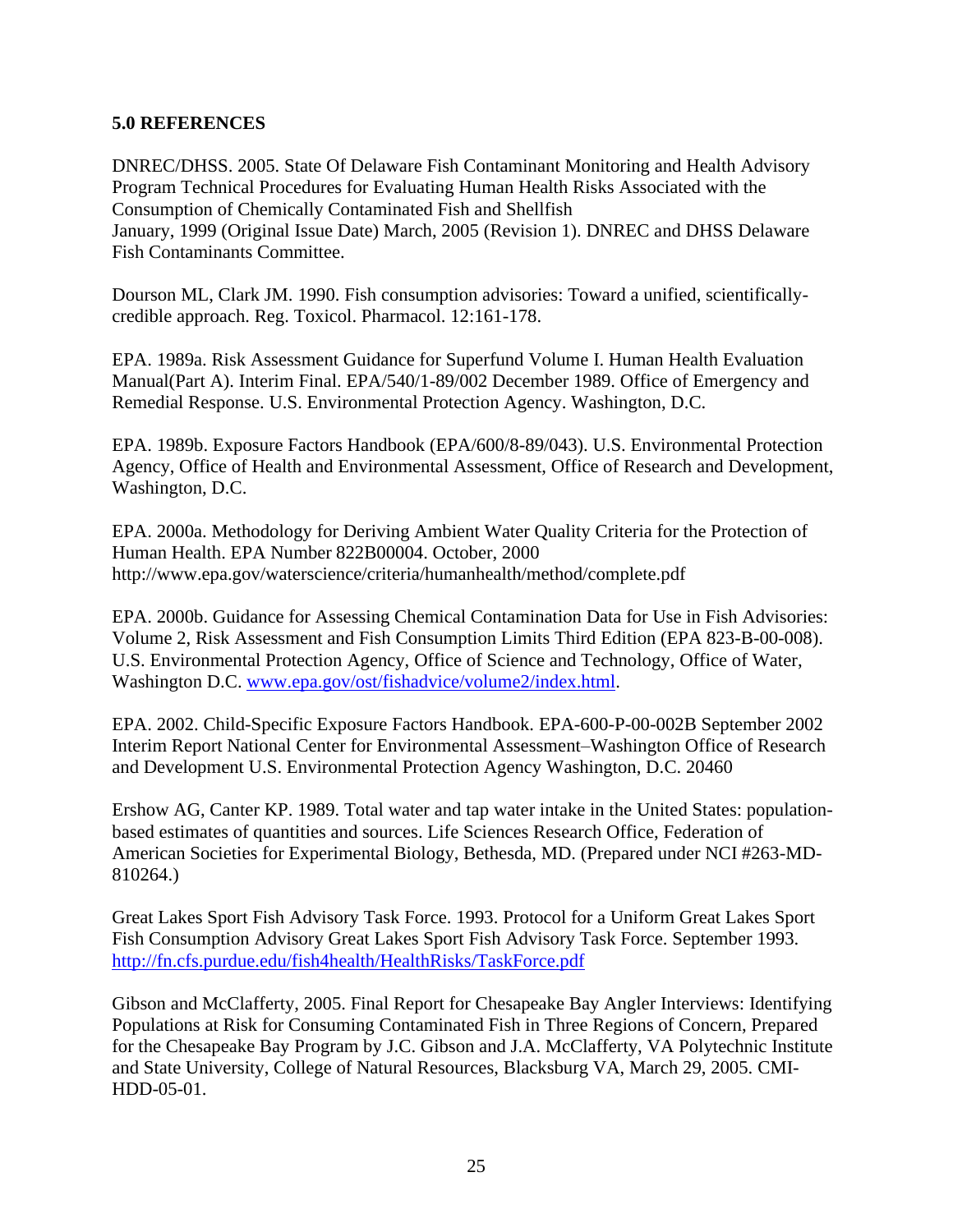Greene R. 2007. Polybrominated Diphenyl Ethers (PBDEs) in Fish from the Delaware River Drainage Basin. Delaware DNREC. Presentation: National Forum on Contaminants in Fish July 23, 2007.

NAS. 1983. Risk Assessment in the Federal Government: Managing the Process. National Academy Press, Washington, D.C.

Reinert RE, Knuth BA, Kamrin MA, Stober JQ. 1991. Risk assessment, risk management, and fish consumption advisories in the United States. Fisheries 6:5-12.

Staskal DF, Scott LLF, Haws LC, Luksemburg WJ, Birnbaum LS, Urban JD, Williams ES, Paustenbach DJ, Harris MA. 2008. Assessment of polybrominated diphenyl ether exposures and health risks associated with consumption of southern Mississippi catfish. Environ Sci Technol 42(17):6755-61.

USEPA. 2010. Guidance for Implementing the January 2001 Methylmercury Water Quality Criterion. EPA 823-R-10-001. U.S. Environmental Protection Agency, Office of Water, Washington, DC.

WV. 2005. West Virginia Sport Fish Consumption Advisory Guide 2<sup>nd</sup> Edition. Date: October 15, 2005. Revised: December 12, 2007 West Virginia Interagency Technical Committee West Virginia Department of Health and Human Resources Bureau for Public Health Office of Environmental Health Services. Charleston, West Virginia.

Zabik ME, Zabik ME, Humphrey H. 1993. Assessment of Contaminants in Five Species of Great Lakes Fish at the Dinner Table. Final Report to the Great Lakes Protection Fund, Grant # LOI6903004. March, 1993.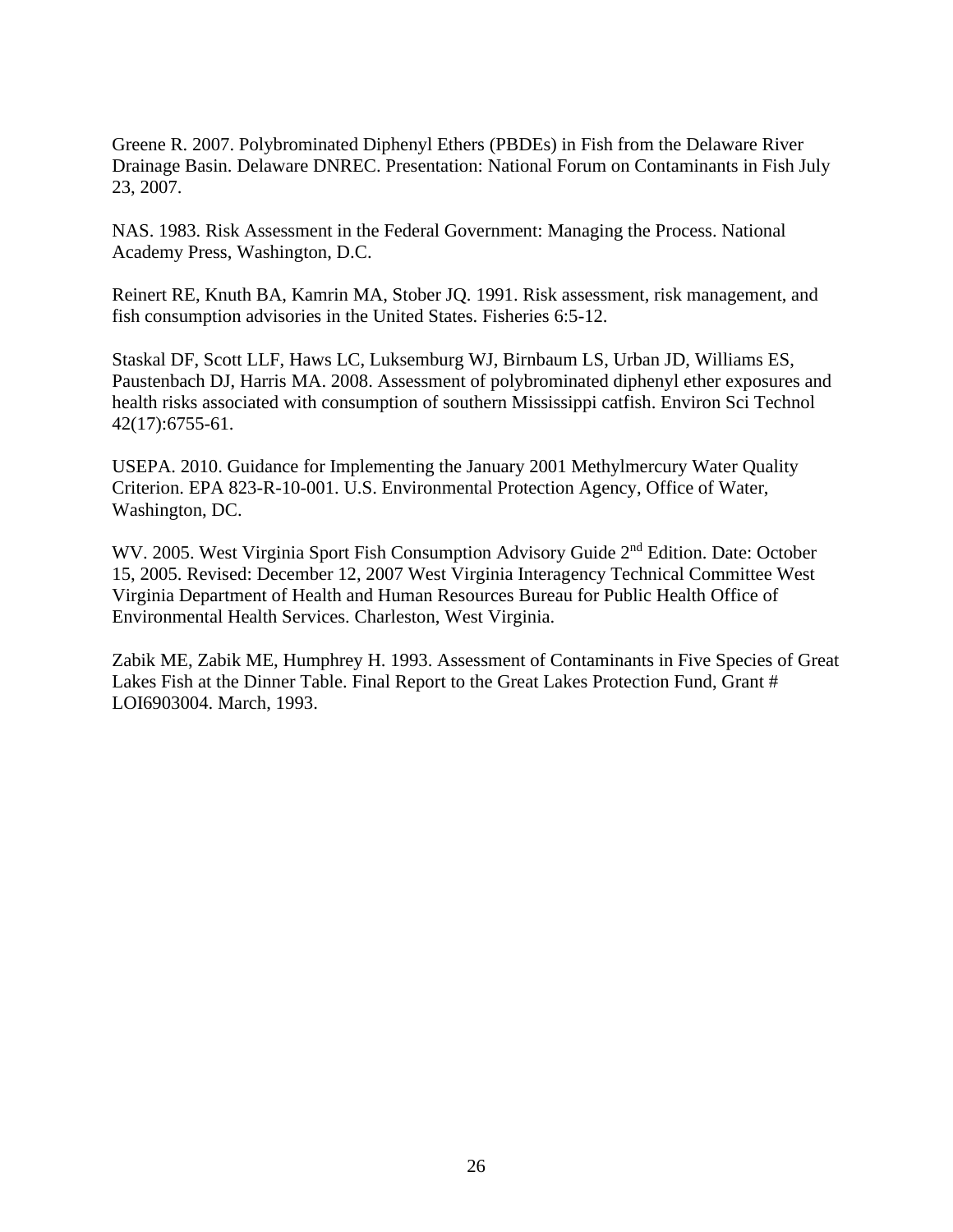# <span id="page-30-0"></span>**APPENDIX A: Example chemicals in MDE's current and past fish tissue monitoring programs**

# **Organics**

2,4,5,6-Tetrachloro-*m*-xylene Aldrin Arochlor Benfluralin (benefin) Chlordane Chlorpyrifos DDD DDE DDT Diazinon Dieldrin Endosulfan I, II Endrin Ethion HCB Heptachlor Heptachlor epoxide Hexachlorocyclohexane Kepone Methoxychlor Nonachlor Oxychlordane Oxyfluoren PBDEs PCBs Pendamethalin Polycyclic aromatic hydrocarbons Toxaphene Trifluralin

#### **Metals and organometals**

Aluminum Arsenic Cadmium Chromium Cobalt Copper Iron Lead Manganese Mercury Methylmercury Nickel Selenium Silver Tin Zinc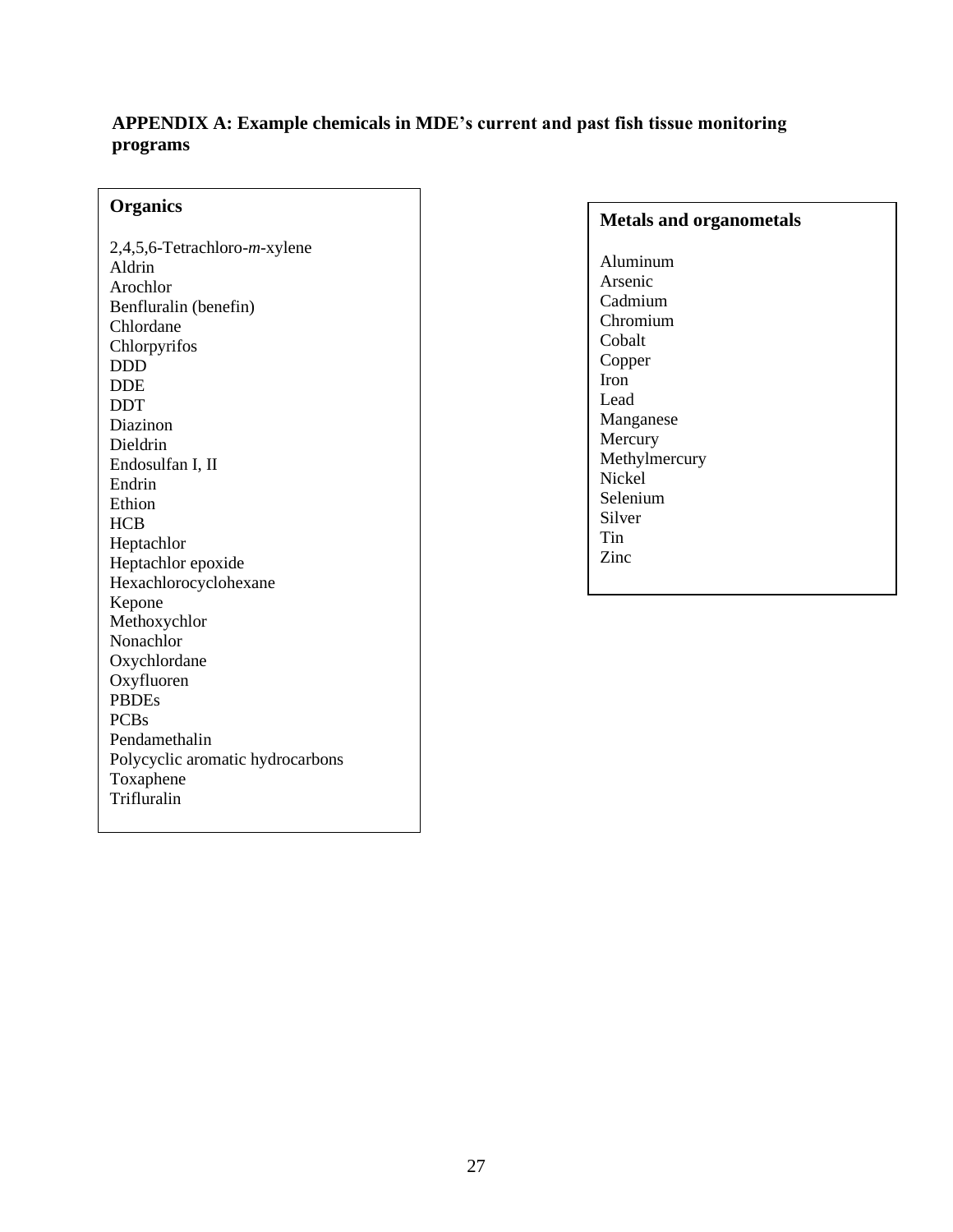# <span id="page-31-0"></span>**APPENDIX B: Chemical Summaries for Selected Contaminants**

In Maryland, fish consumption advisories tend to be issued based on fish tissue levels of one chemical – mercury – and one group of chemicals – polychlorinated biphenyls, or PCBs. Summary information for these chemicals was extracted from EPA's Guidance for Assessing Chemical Contaminant Data for Use in Fish Advisories (2000b), Section 5: Toxicological Profile Summaries for Target Analytes [\(https://www.epa.gov/sites/production/files/2015-](https://www.epa.gov/sites/production/files/2015-06/documents/volume2.pdf) [06/documents/volume2.pdf\)](https://www.epa.gov/sites/production/files/2015-06/documents/volume2.pdf) and EPA's Integrated Risk Information System. References shown in the information in this Appendix may be found in the original citations.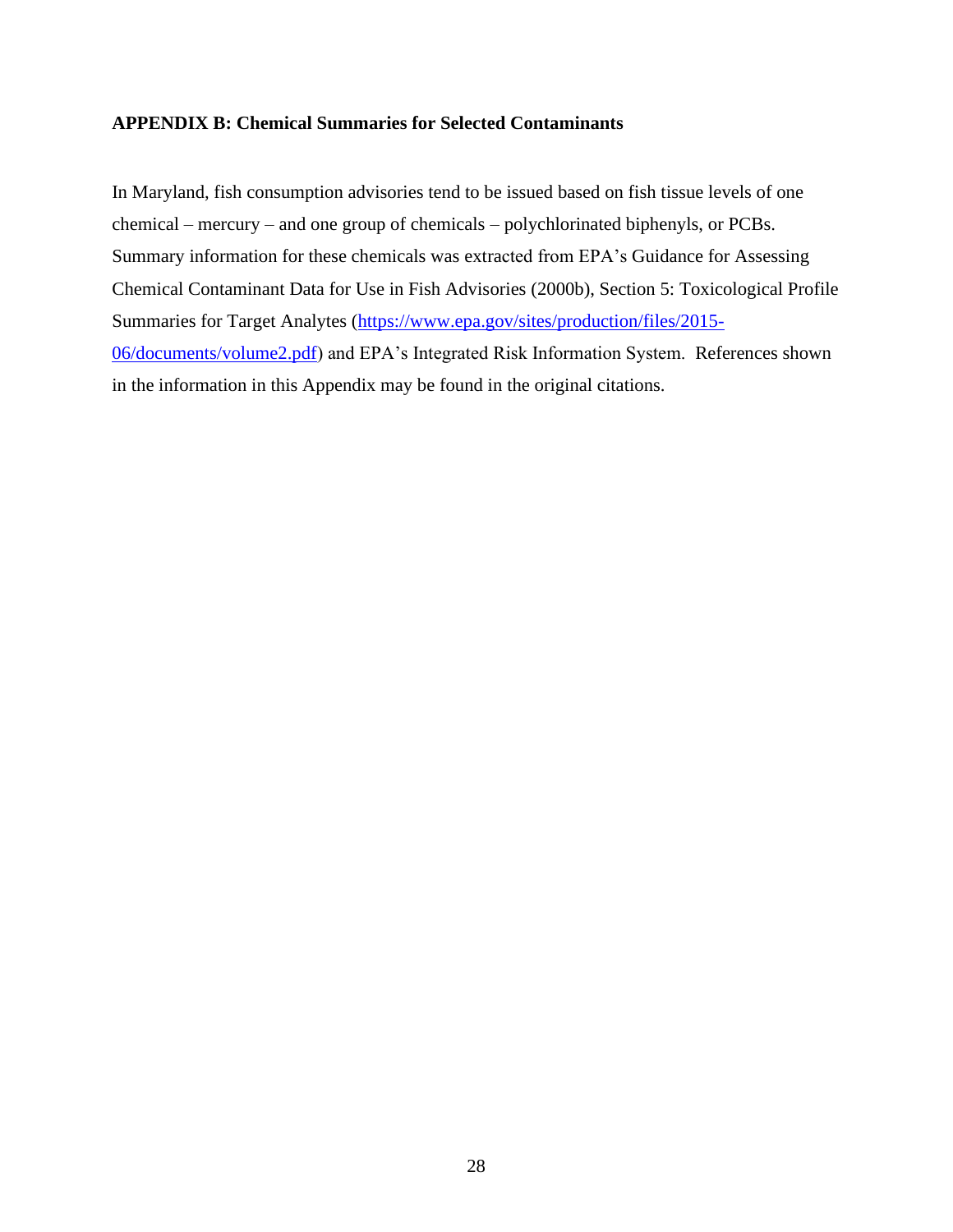# **Mercury**

(Excerpts are given here. For complete information and citations given in this section, see [http://www.epa.gov/iris/subst/0073.htm,](http://www.epa.gov/iris/subst/0073.htm) [https://www.epa.gov/sites/production/files/2019-](https://www.epa.gov/sites/production/files/2019-02/documents/guidance-implement-methylmercury-2001.pdf) [02/documents/guidance-implement-methylmercury-2001.pdf,](https://www.epa.gov/sites/production/files/2019-02/documents/guidance-implement-methylmercury-2001.pdf) and [www.epa.gov/ost/fishadvice/volume2/index.html\)](http://www.epa.gov/ost/fishadvice/volume2/index.html)

# **Background**

Mercury is widely distributed in the environment due to both natural and anthropogenic processes. It is released generally as elemental mercury  $(Hg0)$  or divalent mercury  $(Hg2+)$ . It can be converted between these forms and may form mercury compounds by chemical processes in air, water, and soil. Biological processes in other media, primarily soil and sediment, can convert inorganic mercury into organic, mostly methylmercury. In fish tissue, the majority of mercury is methylmercury. Generally, the amount of mercury in fish tissue increases with the age and the size of the fish. The accumulation of mercury in fish varies among species; for the most part, the fish-eating species of fish accumulate higher concentrations of mercury than do nonpiscivorousfish. Mercury is found in highest concentrations in organs and muscle.

Data on mercury toxicity have been reviewed for inclusion in IRIS. Currently there are both RfDs and cancer assessments in IRIS for elemental mercury, inorganic mercury (mercuric chloride), and methylmercury (interim RfD). EPA, in response to a mandate of the Clean Air Act Amendments of 1990, has prepared a multivolume *Mercury Study Report to Congress*. This has been peer reviewed extensively including a recent review by the Science Advisory Board (SAB). (U.S. EPA, 1997d). Methylmercury has also been the subject of evaluation by numerous states. Detailed analyses have been conducted in some specific areas, including evaluation of data regarding blood and hair mercury levels, toxic effects, and biological half-life values to estimate safe consumption levels of contaminated fish (Shubat, 1991, 1993; Stern, 1993). As discussed in previous sections, a total exposure assessment is beyond the scope of this document. Readers may wish to consult other sources to obtain information on background levels of methylmercury in the environment. Additional information on dietary sources of mercury is available in the FDA *Adult Total Diet Study*, conducted from October 1977 through September 1978, which contains information on total mercury content (not restricted to methylmercury), in a number of foods (Podrebarac, 1984). Readers are also referred to Volume III, *An Assessment of Exposure from Anthropogenic Mercury Emissions in the United States* of the *Mercury Study Report to Congress* (U.S. EPA, 1997d).

# **Pharmacokinetics**

Methylmercury is rapidly and nearly completely absorbed from the gastrointestinal tract; 90 to 100 percent absorption is estimated (WHO, 1990). Methylmercury is somewhat lipophilic, allowing it to pass through lipid membranes of cells and facilitating its distribution to all tissues, and it binds readily to proteins. Methylmercury in fish binds to amino acids in fish muscle tissue. The highest methylmercury levels in humans are generally found in the kidneys. Methylmercury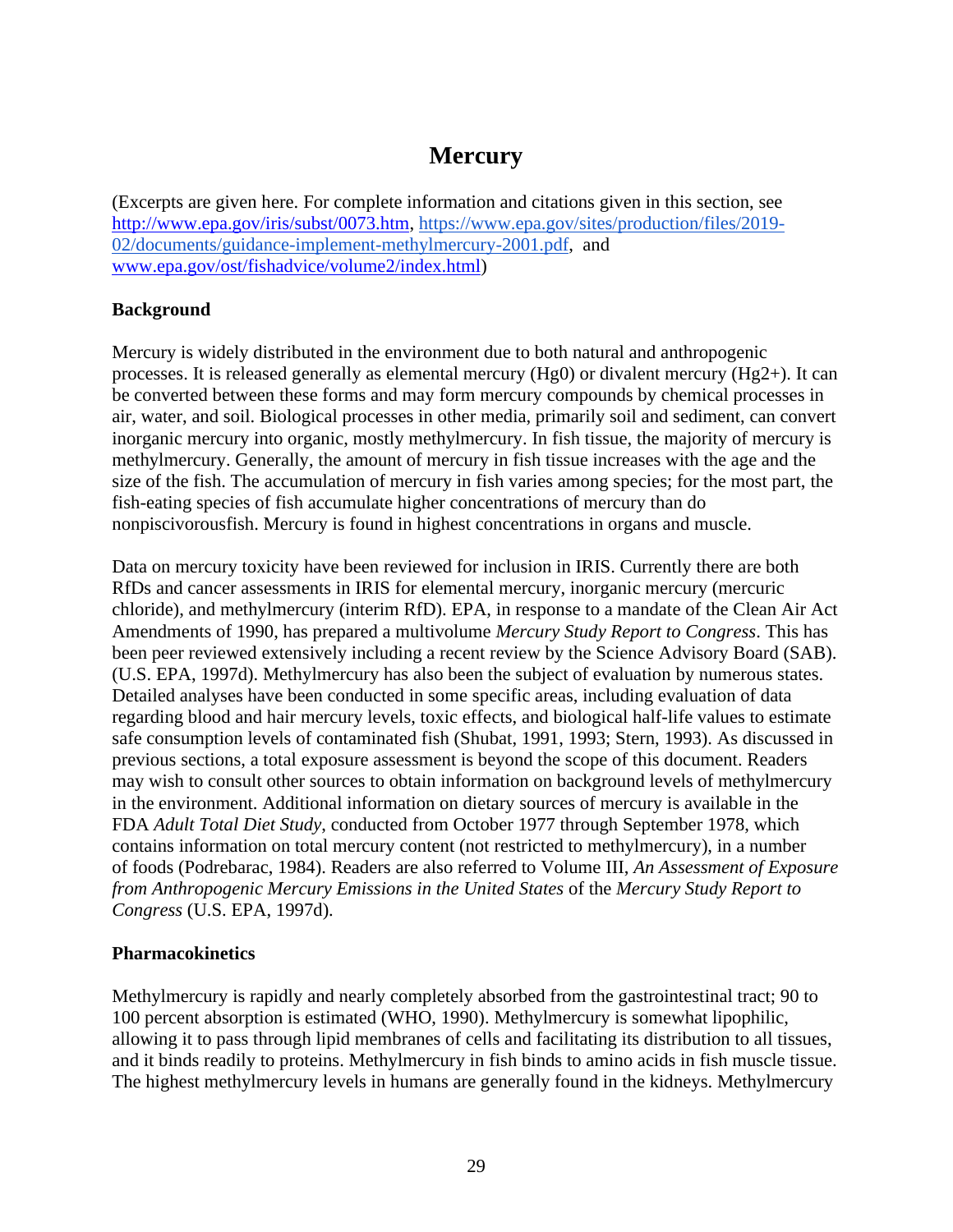in the body is considered to be relatively stable and is only slowly transformed to form other forms of mercury. Methylmercury readily crosses the placental and blood/ brain barriers.

# **Chronic Toxicity**

Although both elemental and methylmercury produce a variety of health effects at relatively high exposures, neurotoxicity is the effect of greatest concern. This is true whether exposure occurs to the developing embryo or fetus during pregnancy or to adults and children. Human exposure to methylmercury has generally been through consumption of contaminated food.

Recent studies have examined populations that are exposed to lower levels of methylmercury as a consequence of routine consumption of fish and marine mammals, including studies of populations around the Great Lakes and in New Zealand (Kjellstrom et al., 1986a, 1986b), the Amazon basin (e.g., Lebel et al., 1996; Marsh et al., 1995b), the Seychelles Islands (Marsh et al., 1995a), and the Faroe Islands (Dahl et al., 1996). The last two studies are of large populations of children presumably exposed to methylmercury in utero. Very sensitive measures of developmental neurotoxicity in these populations are still being analyzed and published. A 1998 workshop discussed these studies and concluded that they have provided valuable new information on the potential health effects of methylmercury. Significant uncertainties remain, however, because of issues related to exposure, neurobehavioral end points, confounders and statistics, and study design.

# **Reproductive and Developmental Toxicity**

Data are available on reproductive and developmental effects in rats, mice, guinea pigs, hamsters, and monkeys. Convincing data from a number of human studies (i.e., Minamata Japan) also indicate that methylmercury causes subtle to severe neurologic effects depending on dose and individual susceptibility. EPA considers methylmercury to have sufficient human and animal data to be classified as a developmental toxicant.

Methylmercury accumulates in body tissue; consequently, maternal exposure occurring prior to pregnancy can contribute to the overall maternal body burden and result in exposure to the developing fetus. In addition, infants may be exposed to methlymercury through breast milk. Therefore, it is advisable to reduce methylmercury exposure to women with childbearing potential to reduce overall body burden.

# **Special Susceptibilities**

The developing fetus is at greater risk from methylmercury exposure than are adults. Data on children exposed only after birth are insufficient to determine if this group has increased susceptibility to central nervous system effects of methlymercury. In addition, children are considered to be at increased risk of methylmercury exposure by virtue of their greater food consumption (mg food/kg body weight) by comparison to adult exposures. Additional risk from higher mercury ingestion rates may also result from the apparently decreased ability of children's bodies to eliminate mercury.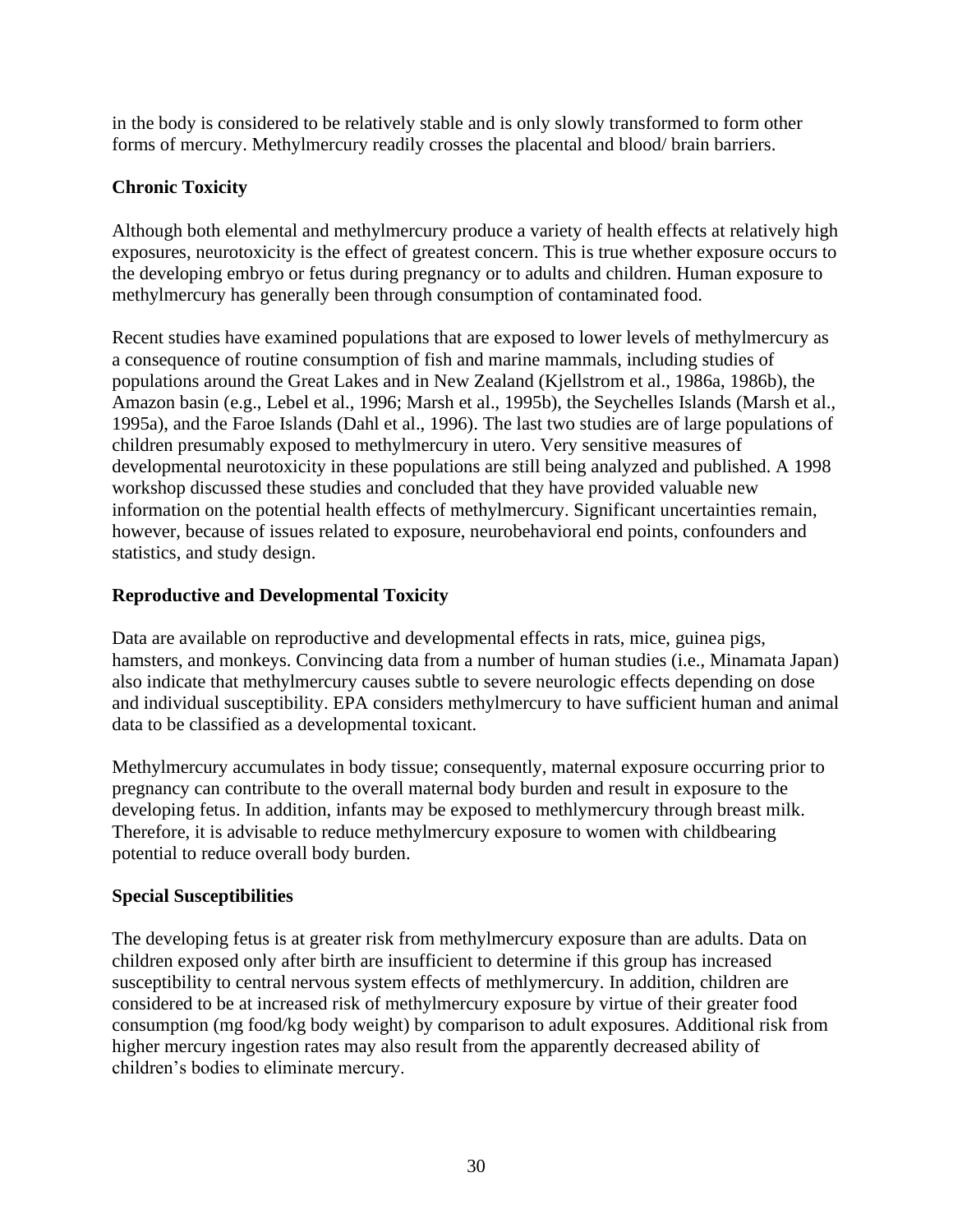al., 1999a)

| <b>Oral RfD Summary</b>                                                         |                                                                                                                                                                  |    |       |                           |
|---------------------------------------------------------------------------------|------------------------------------------------------------------------------------------------------------------------------------------------------------------|----|-------|---------------------------|
| <b>Critical Effect</b>                                                          | <b>Experimental Doses*</b>                                                                                                                                       |    | UF MF | <b>RfD</b>                |
| Developmental<br>neuropsychological<br>impairment                               | Benchmark Dose: BMDL <sub>05</sub><br>range of 46-79 ppb in<br>maternal blood for different<br>neuropsychological effects in the<br>offspring at 7 years of age, | 10 | -1    | $1E^{-4}$<br>$mg/kg$ -day |
| Human epidemiological<br>studies (Grandjean et al.,<br>1997; Budtz-Jørgensen et | corresponding to a range of<br>maternal daily intakes of<br>$0.857 - 1.472 \mu g/kg$ -day                                                                        |    |       | (0.0001)<br>$mg/kg$ -day) |

\*Conversion Factors and Assumptions —Maternal daily dietary intake levels were used as the dose surrogate for the observed developmental effects in the children exposed in utero. The daily dietary intake levels were calculated from blood concentrations measured in the mothers with supporting additional values based on their hair concentrations. A benchmark dose approach (BMD) was used rather than a no-observed-adverse-effect level/lowest-observed-adverse-effect level (NOAEL/LOAEL) approach to analyze the neurological effects in children as the response variable.

This assessment updates the 1995 RfD assessment on IRIS and is the same as the RfD that was based on the study of a poisoning episode in Iraq in which developmental neurotoxicity was observed following ingestion of methylmercury-treated grain (Marsh et al., 1987).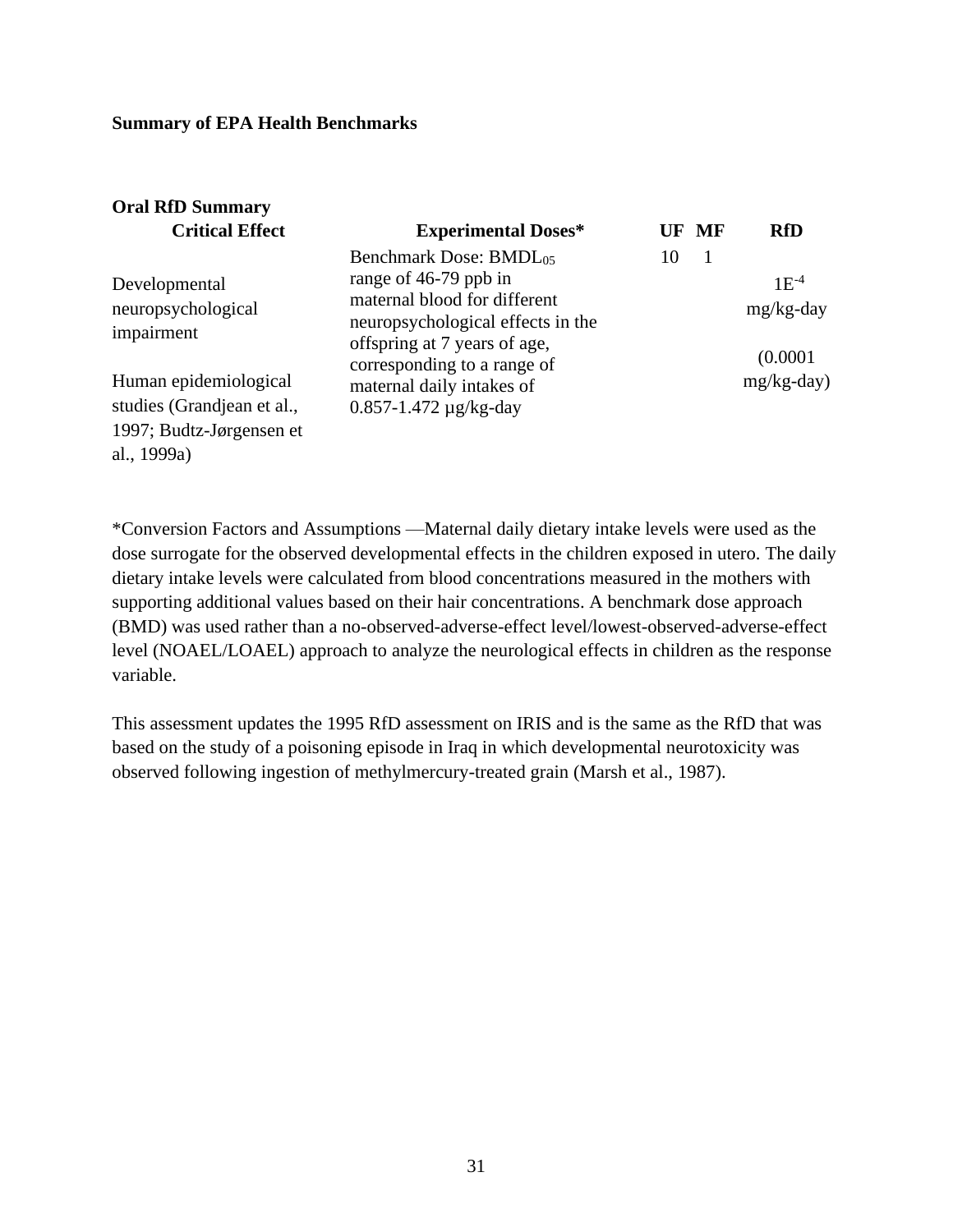# **Polychlorinated Biphenyls (PCBs)**

(Excerpts are given here. For complete information and citations given in this section, see [www.epa.gov/ost/fishadvice/volume2/index.html\)](http://www.epa.gov/ost/fishadvice/volume2/index.html)

Polychlorinated biphenyls (PCBs) are a mixture of chlorinated biphenyl chemicals comprised of various chlorine substitution patterns. There are 209 possible PCB congeners. Mixtures of PCBs were marketed in the United States under the trade name Aroclor, with a numeric designation that indicated their chlorine content. Although production and use of PCBs were banned in 1979, this chemical group is extremely persistent in the environment and bioaccumulates through the food chain. However, environmental mixtures of PCBs differ from the commercial mixtures because of partitioning, transformation, and bioaccumulation. There is evidence that some of the more toxic PCB congeners preferentially accumulate in higher organisms (Aulerich et al., 1986). Consequently, the aggregate toxicity of a PCB mixture may increase as it moves up the food chain (U.S. EPA, 1993a). PCB exposure is associated with a wide array of adverse health effects in experimental animals, but the effects of PCB exposure in humans are less clear. Many effects have only recently been investigated (e.g., endocrine effects), and the implications of newer studies are not fully known. The health effects of PCBs are still under active evaluation and currently there is not sufficient information on the specific congeners to develop congenerspecific quantitative estimates of health risk (ATSDR, 1998c; U.S. EPA, 1993a). Aroclor mixtures, rather than environmental mixtures or bioconcentrated PCB mixtures, have been used in laboratory animal studies to determine toxicity. The preferable studies would be those that utilize human dose-response data from populations who have consumed PCBs via fish or who have been exposed to PCBs in occupational settings. Because sufficient human data are lacking, animal data were used to develop RfDs and CSFs for PCBs. The Office of Water recommends that total PCBs, calculated as the sum of the concentrations of the congeners or homologue groups, be reported. Aroclor analysis is not recommended, except for screening studies, because environmental PCB mixtures cannot be characterized by any commercial Aroclor mixture (Cogliano, 1998).

# **Pharmacokinetics**

PCBs are absorbed through the GI tract and distributed throughout the body. Studies of individual chlorobiphenyl congeners indicate, in general, that PCBs are readily absorbed, with an oral absorption efficiency of 75 percent to greater than 90 percent (ATSDR, 1998b). Because of their lipophilic nature, PCBs, especially the more highly chlorinated congeners (tetra- through hexachlorobiphenyl), tend to accumulate in lipid-rich tissues. Greater relative amounts of PCBs are usually found in the liver, adipose tissue, skin, and breast milk. It has been shown that absorption of tetra- and higher chlorinated congeners from breast milk by nursing infants ranges from 90 to 100 percent of the dose (ATSDR, 1998b). Offspring can also be exposed to PCBs through placental transfer. PCBs have also been measured in other body fluids including plasma, follicular fluid, and sperm fluid. The retention of PCBs in fatty tissues is linked to the degree of chlorination and also to the position of the chlorine atoms in the biphenyl ring. In general, higher chlorinated PCBs persist for longer periods of time. Pharmacokinetics modeling of PCB disposition indicates that PCB movement in the body is a dynamic process, with exchanges between various tissues that depend on fluctuating exposure levels to specific congeners. The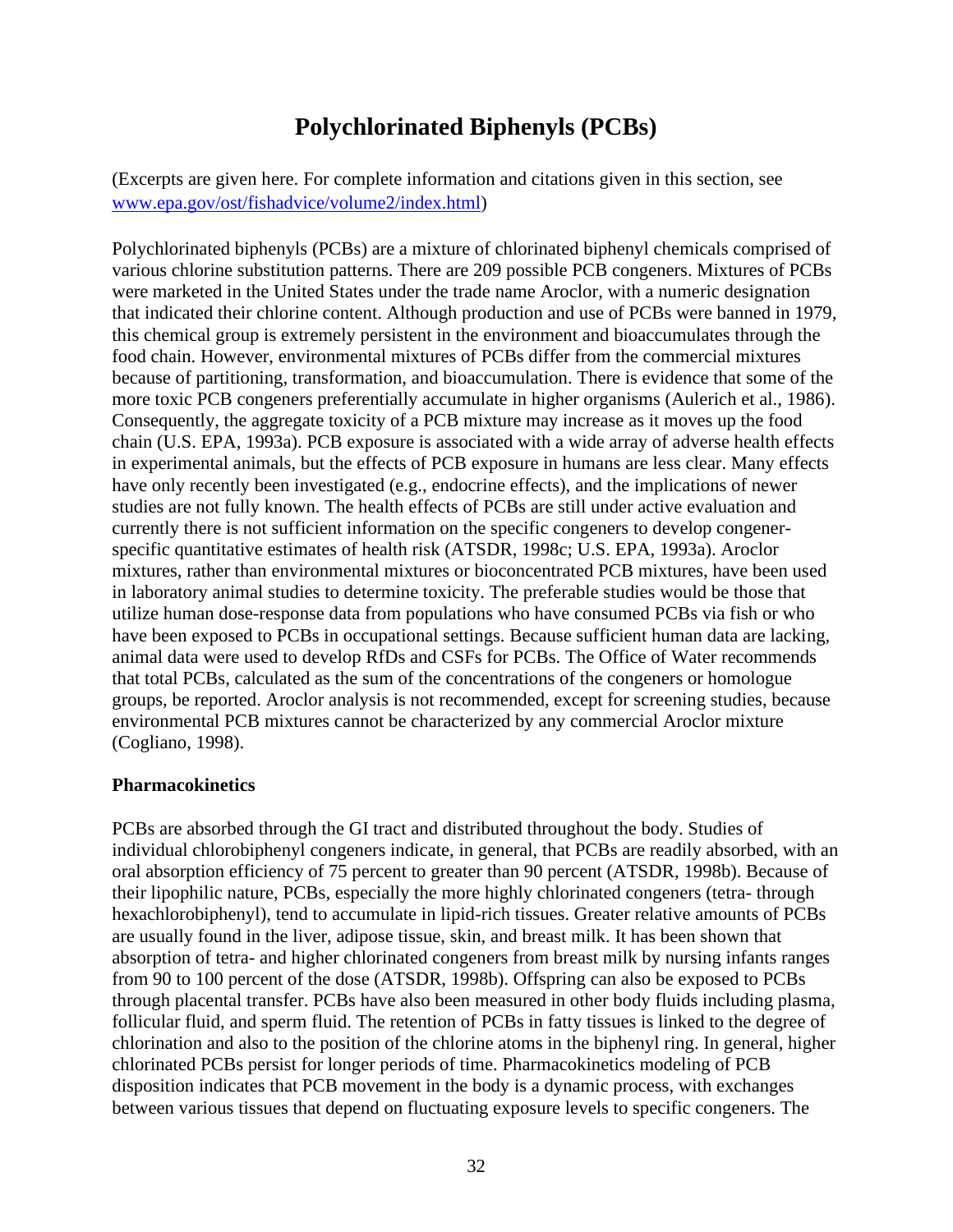result is elimination of congeners that are more easily metabolized and retention of those that resist metabolism (ATSDR, 1998c).

# **Chronic Toxicity**

In animal studies, numerous effects have been documented, including hepatic, gastrointestinal, hematological, dermal, body weight changes, endocrine, immunological, neurological, and reproductive effects (ATSDR, 1998b). Most of the studies have involved oral exposure. Despite the variety of adverse effects observed in animals exposed to PCBs, overt adverse effects in humans have been difficult to document. This has been attributed to the fact that, in most cases, the dosages tested in animals were considerably higher than those found in occupational exposures and to the difficulties with interpreting epidemiological studies (James et al., 1993; Kimbrough, 1995). These include multiple confounding factors, uncertain exposure estimates, and statistical limitations. Skin rashes and a persistent and severe form of acne (chloracne) have been reported following exposures to PCBs. Occupational and accidental exposures have indicated that PCBs may affect many organs including the gastrointestinal, respiratory, immune, central nervous, and cardiovascular systems.

EPA has derived an RfD of  $2 \times 10^{-5}$  mg/kg-d for Aroclor 1254 (IRIS, 1999). The RfD was based on a LOAEL of 0.005 mg/kg-d for ocular and immunological effects in monkeys. The study reported ocular exudate and inflamed Meibomian glands, distorted growth of finger and toenails, and decreased antibody response (IgM and IgG) to injected sheep red blood cells at the lowest dose tested. Uncertainty factors of 10 for sensitive individuals, 3 for extrapolation from monkeys to humans, 3 for extrapolation from a subchronic exposure to a chronic RfD, and 3 for use of a minimal LOAEL were applied, resulting in a total uncertainty factor of 300. An uncertainty factory of 3 (rather than 10) for extrapolation from subchronic to chronic exposure was used, because the duration of the critical study continued for approximately 25 percent of the lifespan of monkeys, and the immunologic and clinical changes observed did not appear to be dependent upon duration.

EPA has medium confidence in the study used as the basis for the RfD for Aroclor 1254, in the database, and in the RfD. EPA based this rating on the fact that the database consisted of a large number of laboratory animal and human studies; however, there were some inconsistencies in the effect levels for reproductive toxicity and the results of an unpublished study were considered (IRIS, 1999).

# **Developmental Toxicity**

PCB mixtures have been shown to cause adverse developmental effects in experimental animals (ATSDR, 1998c). Some human studies have also suggested that PCB exposure may cause adverse effects in children and in developing fetuses while other studies have not shown effects (U.S. EPA, 1999a). Reported effects include lower IQ scores (Jacobson and Jacobson, 1996), low birth weight (Rylander et al., 1998), and lower behavior assessment scores (Lonky et al., 1996). However, study limitations, including lack of control for confounding variables, and deficiencies in the general areas of exposure assessment, selection of exposed and control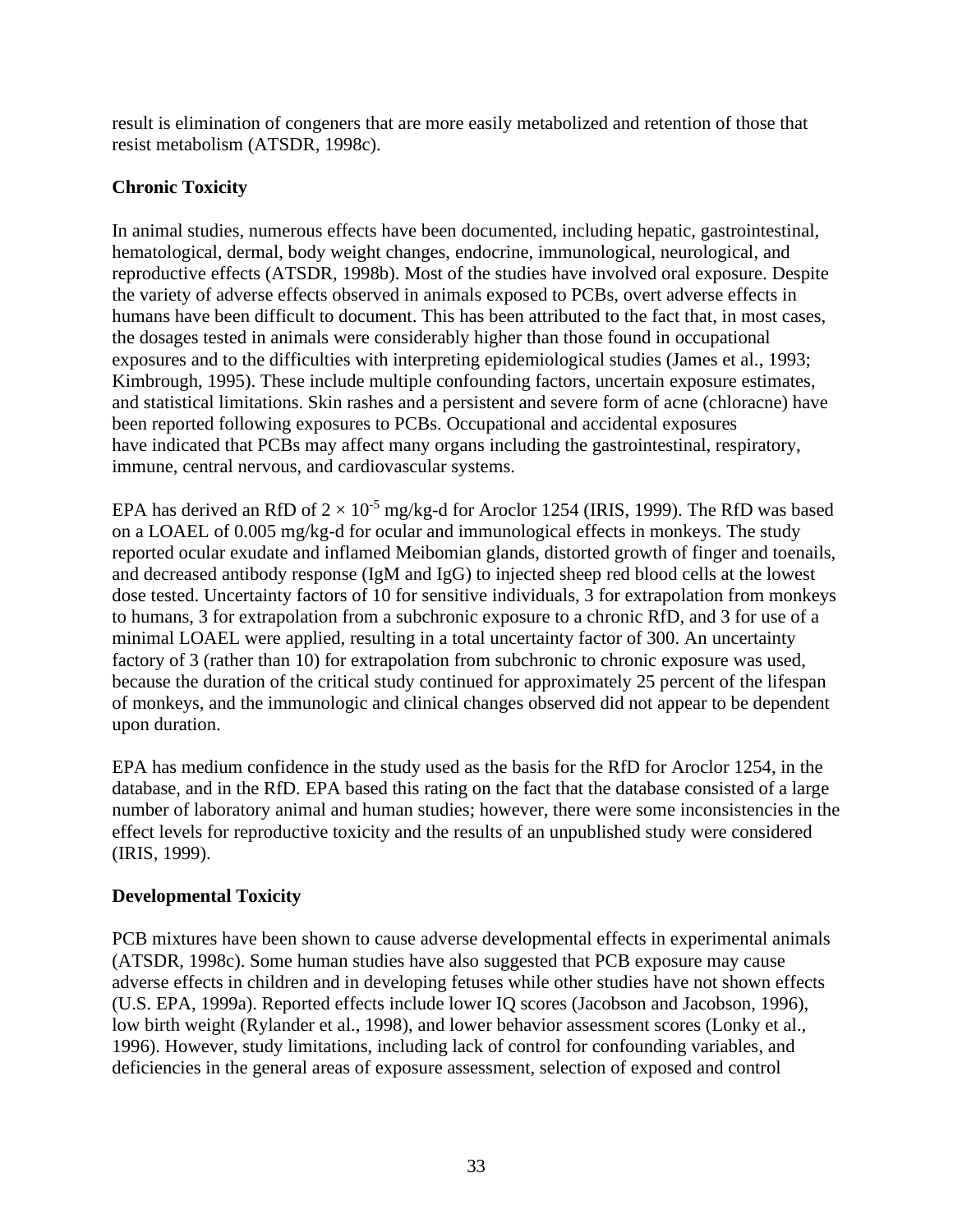subjects, and the comparability of exposed and control samples. Different findings from different studies provide inconclusive evidence that PCBs cause developmental effects in humans (ATSDR, 1998b).

The RfD for Aroclor 1016 is based on reduced birth weights observed in monkeys in a 22-month study (discussed below under longer-term developmental studies). This study established a NOAEL of 0.007 mg/kg-d. Applying an uncertainty factor of 100 (3 for sensitive individuals [infants exposed transplacentally], 3 for interspecies extrapolation, 3 for database limitations [male reproductive effects are not directly addressed and two-generation reproductive studies are not available], and 3 for extrapolation from subchronic to chronic) to the NOAEL yields an RfD of  $7 \times 10^{-5}$  mg/kg-d (IRIS, 1999). However, since the RfD for Aroclor 1254 is more conservative  $(2 \times 10^{-5}$  mg/kg-d) and protects against adult toxicity concerns as well as the risk to the fetus and children, this RfD will be used to calculate the consumption limits for all populations (adults, women of reproductive age, and children).

EPA has medium confidence in the study, in the database, and in the RfD for Aroclor 1016. EPA based this rating on the fact that the critical study was well conducted in a sensitive animal species and the database for PCBs in general is extensive; however, since mixtures of PCBs found in the environment do not match the pattern of congeners found in Aroclor 1016, EPA felt that only a medium confidence ranking could be given. For those particular environmental applications where it is known that Aroclor 1016 is the only form of PCB contamination, EPA stated that the RfD could be considered to have a high confidence rating (IRIS, 1999).

A study was conducted of pregnancy outcomes in women who had consumed PCB-contaminated fish from Lake Michigan over an average of 16 years (exposure both prior to and during pregnancy). Consumption of contaminated fish and levels of total PCBs in cord serum correlated with lower birth weight, smaller head circumference, and shorter gestational age. Fish consumption, however, was correlated with delayed neuromuscular maturity, and, at 7 months, the children had subnormal visual recognition memory. Children from this cohort were examined at age 4 and 11 years. At age 4, cord serum PCB levels were associated with impaired short-term memory. Activity level was inversely related to 4-year serum PCB level and also to maternal milk PCB level. At age 11, prenatal exposure to PCBs was associated with lower full-scale and verbal IQ scores after controlling for potential confounding variables, such as Socioeconomic status. The results from this series of studies were confounded by possible maternal exposure to other chemicals and by the fact that the exposed group, on average, drank more alcohol and caffeine, prior to and during pregnancy, weighed more, and took more cold medications during pregnancy, than the nonexposed group (Fein et al., 1984a, 1984b). Other relevant studies generally found no significant differences between control groups and exposed groups concerning stillbirths, multiple births, preterm births, congenital anomalies, and low birth weight. Information on chronic developmental toxicity is available from studies in Rhesus monkeys (ATSDR, 1998b). Exposure periods ranged from 12 to 72 months. Inflammation of tarsal glands, nail lesions, and gum recession were noted in offspring of monkeys exposed to Aroclor 1254. Adverse neurobehavioral effects were reported following exposure to Aroclor 1016 and Aroclor 1248. Other observed effects included reduction in birth weight and increased infant death for Aroclor 1248.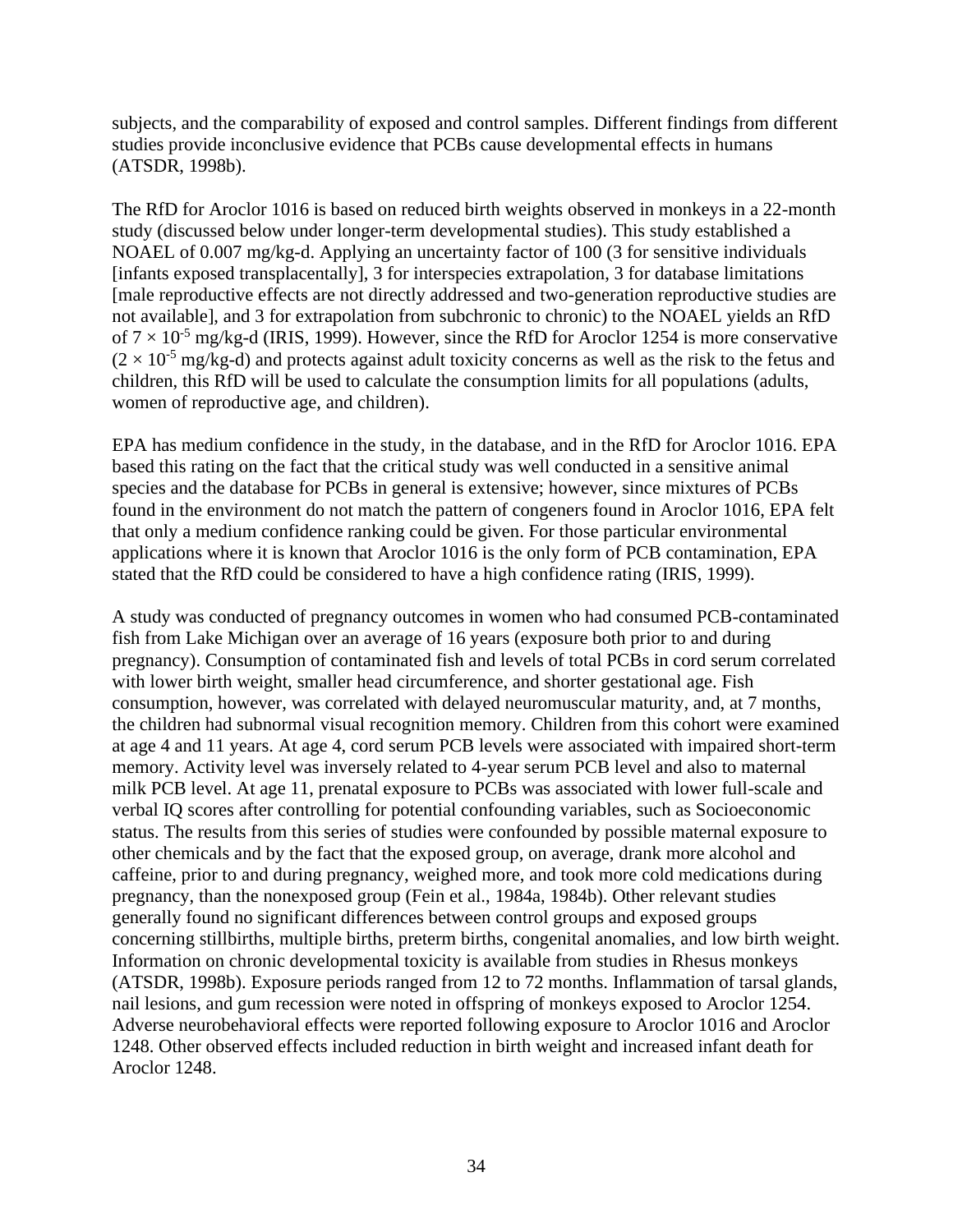Exposure via lactation is a significant concern for neonates because PCBs concentrate in milk fat. Animal studies indicate that lactational exposure, in some cases, can be more significant than transplacental transfer. In monkeys, signs of intoxication have been observed in offspring exposed to PCBs in maternal milk (ATSDR, 1998b).

In summary, the results from some studies in humans suggest that exposure to PCBs may cause developmental effects. However, limitations of these studies diminished the validity of the results. Animal studies indicate that PCBs can cause some developmental effects following prenatal or postnatal exposure.

# **Mutagenicity**

The majority of mutagenicity assays of PCBs have been negative (IRIS, 1999). However, an increase in the percentage of chromosomal aberrations in peripheral lymphocytes and an increase in the sister chromatid exchange rate were reported in a study of workers manufacturing PCBs for 10 to 25 years. Although workers and controls were matched for smoking and drinking, concurrent exposure to other known human genotoxic chemicals occurred (ATSDR, 1998b). Another study found an increased incidence of chromatid exchanges in lymphocytes from workers exposed to PCBs in an electric power substation fire compared to unexposed controls. It is possible that toxic chlorinated dioxins and/or furans generated during the fire may have been responsible for the effects. The weight of evidence from the in vitro and in vivo genotoxicity studies suggests that PCBs are not likely to be genotoxic to humans. However, exposure to PCBs may enhance the genotoxic activity of other chemicals (ATSDR, 1998b).

# **Carcinogenicity**

PCBs are classified by EPA as Group B2; probable human carcinogens . This is based on studies that have found liver tumors in rats exposed to Aroclors 1260, 1254, 1242, and 1016. Evaluation of the animal data indicates that PCBs with 54 percent chlorine content induces a higher yield of liver tumors in rats than other PCB mixtures.

Human epidemiological studies of PCBs have not yielded conclusive results (Silberhorn et al.,1990). There is some suggestive evidence that xenoestrogens, including PCBs, may play a role in breast cancer induction (ATSDR, 1998c). Some studies have indicated an excess risk of several cancers, including: liver, biliary tract, gallbladder, gastrointestinal tract, pancreas, melanoma, and non-Hodgkin's lymphoma (IRIS, 1999, ATSDR, 1998c). As with all epidemiological studies, it is very difficult to obtain unequivocal results because of the long latency period required for cancer induction and the multiple confounders arising from concurrent exposures, lifestyle differences, and other factors. The currently available human evidence is considered inadequate but suggestive that PCBs may cause cancer in humans (IRIS, 1999).

The Agency's recent peer-reviewed reassessment published in a final report, *PCBs: Cancer Dose-Response Assessment and Application to Environmental Mixtures* (U.S. EPA, 1996c), adopts an innovative approach that distinguishes among PCB mixtures by using information on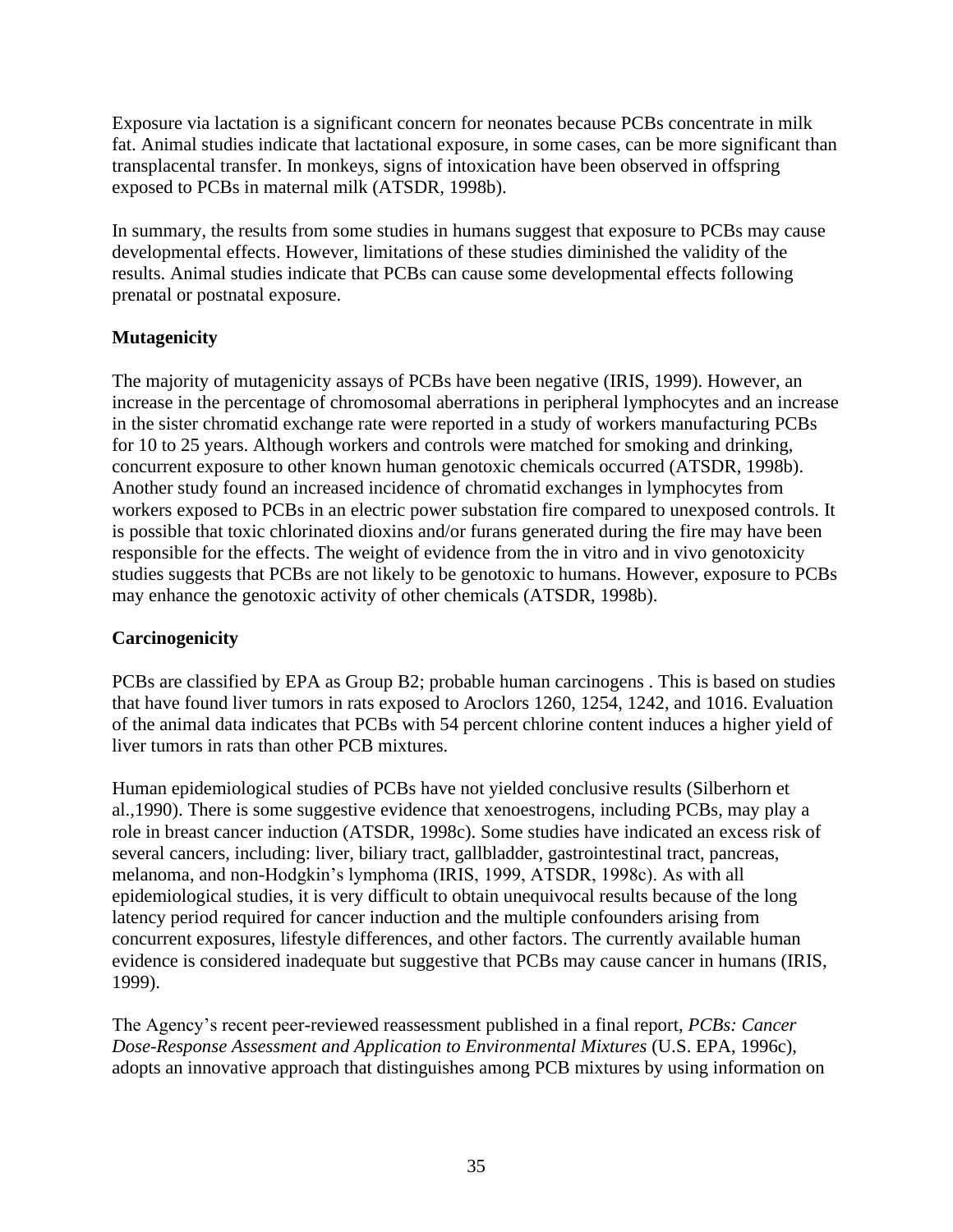environmental processes. It considers all cancer studies (which used commercial mixtures only) to develop a range of cancer slope factors, then uses information on environmental processes to provide guidance on choosing an appropriate slope factor for representative classes of environmental mixtures and different pathways. Depending on the specific application, either central estimates or upper bound estimates can be appropriate. Central estimates describe a typical individual's risk, while upper bounds provide greater assurance that the true risk is not likely to be underestimated. Central estimates are used for comparing or ranking environmental hazards, while upper bounds provide information about the precision of the comparison or ranking. In this reassessment, the use of the upper bound values was found to increase cancer potency estimates by only two or threefold over those using central tendency. Upper bounds are useful for estimating risks or setting exposure-related standards to protect public health and are used by EPA in quantitative cancer risk assessment. Thus, the cancer potency of PCB mixtures is determined using a tiered approach based on environmental exposure routes with upper-bound slope factors ranging from 0.07 to 2 per mg/kg-d for average lifetime exposures to PCBs. It is noteworthy that bioaccumulated PCBs appear to be more toxic than commercial PCBs and appear to be more persistent in the body (IRIS, 1999). In addition, there is evidence that early-life exposures may result in an increased risk (U.S. EPA, 1996c). Therefore, the highest cancer slope factor is recommended for the following conditions: food chain exposure; sediment and soil ingestion; inhalation of dust or aerosols; dermal exposure (if an absorption factor has been applied); presence of dioxin-like, tumor- promoting, or persistent congeners; and early-life exposure. Alternatively, if site-specific congener concentrations are available, the risk assessment can be supplemented by determining the dioxin-like toxicity (U.S. EPA, 1996c; Cogliano, 1998).

# **Special Susceptibilities**

There is evidence that embryos, fetuses, and neonates are more susceptible to PCBs due to their underdeveloped enzymatic systems, which may lead to increased PCB accumulation in the body. Breast-fed infants may have an increased risk because of bioconcentration of PCBs in breast milk and high intake rates relative to body weights. In addition, there is evidence that a steroid present in human milk inhibits glucuronyl transferase activity, which could, in turn, inhibit glucuronidation and excretion of PCB metabolites. Other individuals with potentially greater risk include those with liver and blood diseases or those with syndromes associated with impairment to the metabolic systems that help eliminate PCBs from the body.

# **Summary of EPA Health Benchmarks**

Chronic Toxicity:  $2 \times 10^{-5}$  mg/kg-d based on Aroclor 1254

Carcinogenicity: 2.0 per mg/kg-d based on mixed PCBs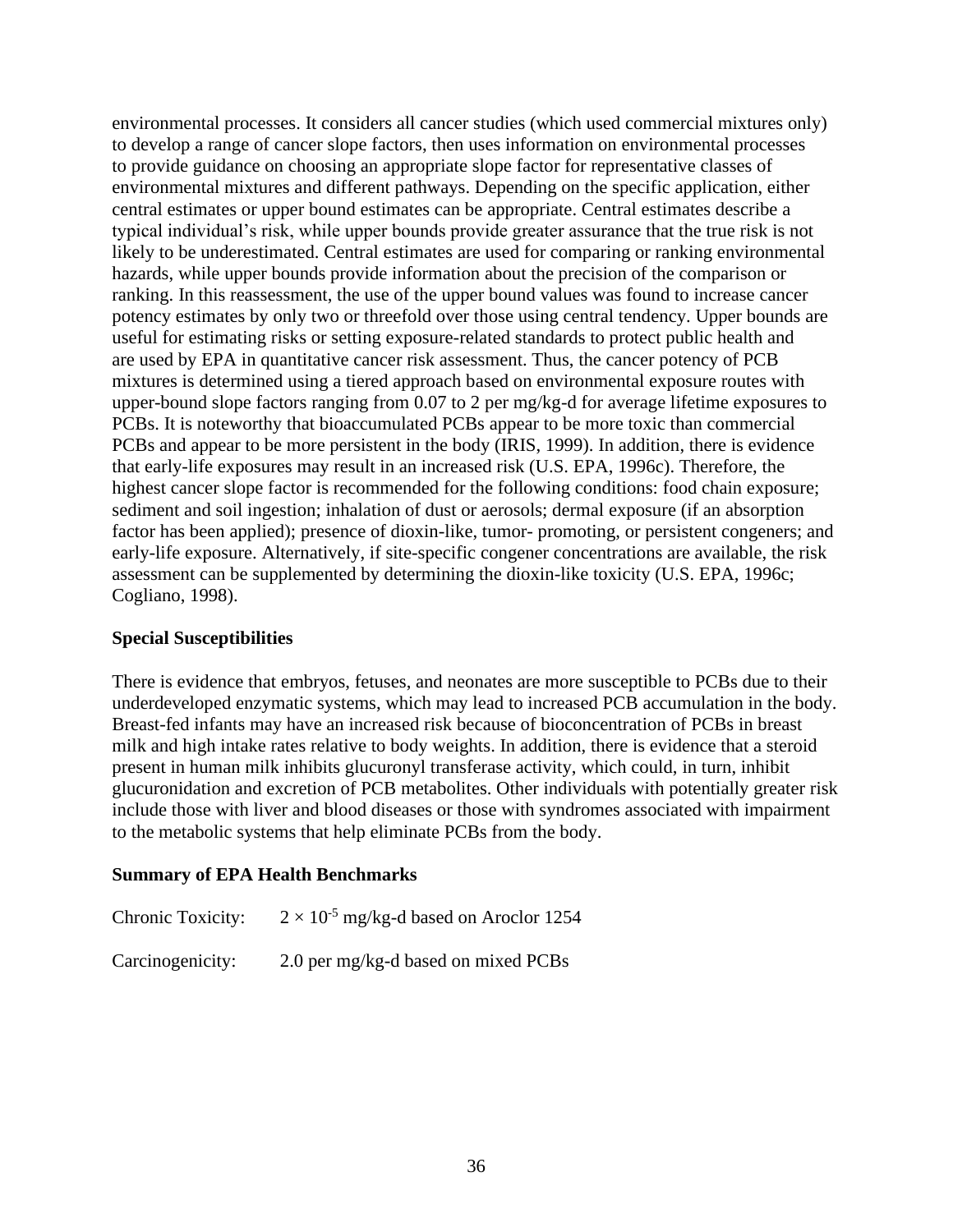## **APPENDIX C: SPREADSHEET INSTRUCTIONS FOR CALCULATING MEAL FREQUENCIES**

#### **1. Instructions**

#### **FISH CONSUMPTION ADVISORY WORKSHEETS**

#### **PLEASE READ CAREFULLY BEFORE PROCEEDING!!**

The following worksheets contain equations for calculating fish meal frequencies on a monthly or yearly basis.

Each worksheet pertains to an individual chemical for either cancer of non-cancer endpoints

For carcinogens, meal frequencies are assessed for general population only unless otherwise indicated.

<span id="page-40-0"></span>For non-carcinogens, 3 separate meal frequencies are estimated: general population, children ages 0-6 yr, and women of child-bearing age

#### **INSTRUCTIONS**

- 1. The inputs for parameters (body weight, meal size, exposure duration, cooking reduction, averaging time) are given in the TSD.
- 2. A cancer risk level of 10-5 and a hazard index of 1 are set by MDE policy.

#### **3. The above inputs should not be altered without permission.**

- 4. With each successive fish sampling and analysis program, new fish tissue levels will be made available for waterways in MD.
- 5. The parameter "Cf" represents the fish tissue level for a waterbody where an advisory is under consideration.
- 6. "Cf" is the median value for that waterbody.

**7. "Cf" may be adjusted as new data become available to estimate the recommended maximum meal frequency using the following procedure:**

- 8. Insert a new Worksheet
- 9. Label new worksheet with chemical name, endpoint (cancer or non-cancer), and year.
- 10. Copy relevant existing worksheet into new worksheet and modify **new worksheet only**.
- 11. Enter new data for Cf to estimate new meal frequency.
- 12. This new Worksheet should contain information for all waterbodies being assessed for the given chemical and endpoint.
- 13. Each worksheet may also contain fish/crab-specific estimates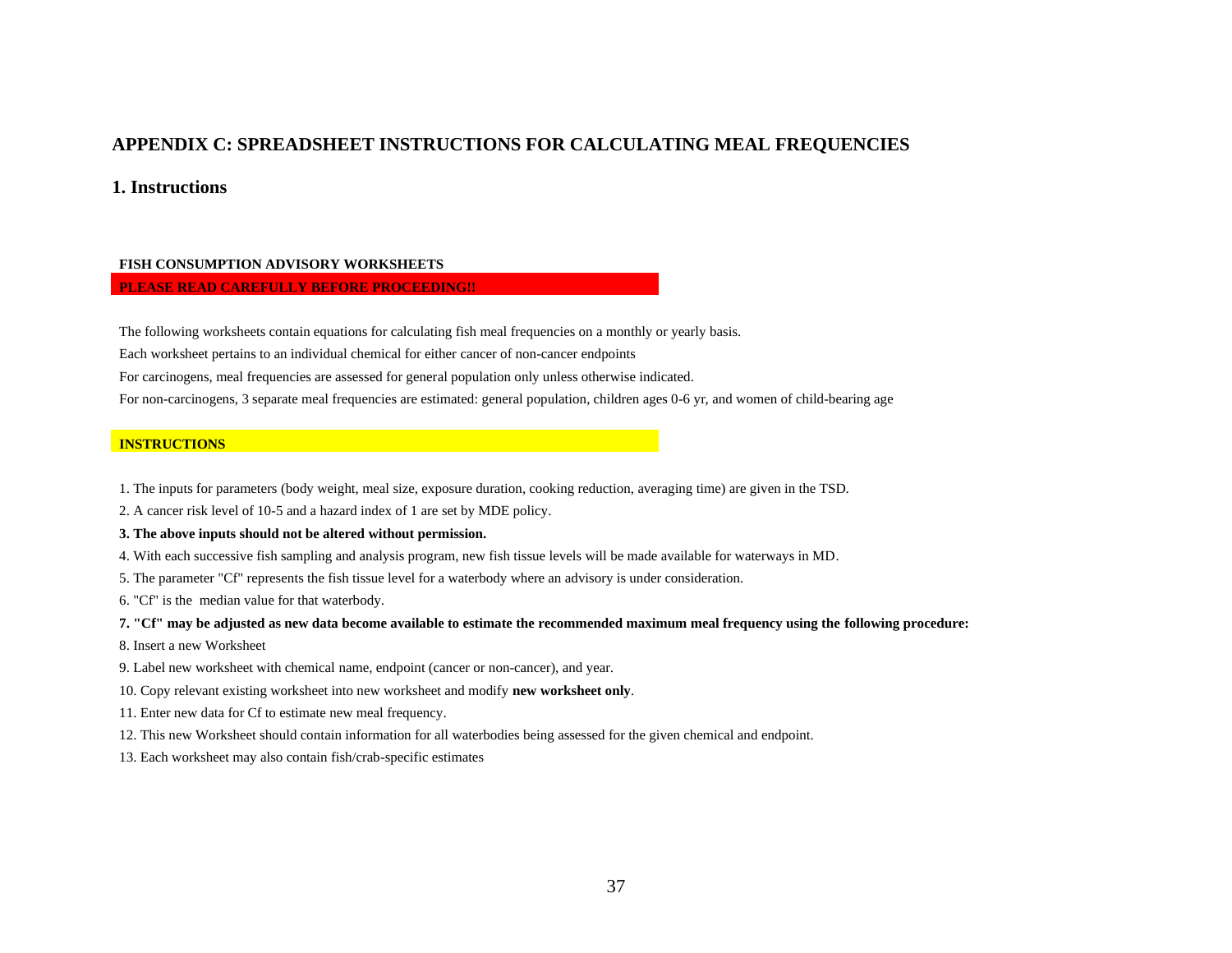| <b>General population – MeHg</b> |                                             |    |         |        |                                |                                                                                              |    |                                                                                                                           |  |  |  |
|----------------------------------|---------------------------------------------|----|---------|--------|--------------------------------|----------------------------------------------------------------------------------------------|----|---------------------------------------------------------------------------------------------------------------------------|--|--|--|
| $MF =$                           | HIxBWxATxRfD/CfxMSx(100-RF/100)xED          |    |         |        |                                |                                                                                              |    |                                                                                                                           |  |  |  |
|                                  |                                             |    |         |        |                                |                                                                                              |    |                                                                                                                           |  |  |  |
| MF                               | HI                                          | BW | AT      | RfD    | <b>Cf</b>                      | MS                                                                                           | RF | ED                                                                                                                        |  |  |  |
| 0.14                             |                                             | 76 | 10957.5 | 0.0001 | 0.235                          | 0.227                                                                                        |    | 10957.5                                                                                                                   |  |  |  |
|                                  |                                             |    |         |        |                                |                                                                                              |    |                                                                                                                           |  |  |  |
| MF                               | $=$ meal frequency (meal/day)               |    |         |        |                                |                                                                                              |    |                                                                                                                           |  |  |  |
| HI                               | $=$ hazard index (unit less; 1)             |    |         |        |                                |                                                                                              |    |                                                                                                                           |  |  |  |
| BW                               | $=$ body weight (kg)                        |    |         |        |                                |                                                                                              |    |                                                                                                                           |  |  |  |
|                                  | $=$ averaging time                          |    |         |        |                                |                                                                                              |    |                                                                                                                           |  |  |  |
| AT                               | (days)                                      |    |         |        |                                |                                                                                              |    |                                                                                                                           |  |  |  |
| RfD                              | $=$ Reference Dose (mg/kg-day)              |    |         |        |                                |                                                                                              |    |                                                                                                                           |  |  |  |
| $C_f$                            |                                             |    |         |        |                                | $=$ median concentration of the contaminant in the edible portion of the fish (mg/kg or ppm) |    |                                                                                                                           |  |  |  |
|                                  |                                             |    |         |        | $8 \text{ oz}$ meal = 0.226796 |                                                                                              |    | 3 oz meal $= 0.085049$                                                                                                    |  |  |  |
| MS                               | $=$ meal size in ounces x 0.02835 (kg/meal) |    |         |        | kg                             |                                                                                              |    | kg                                                                                                                        |  |  |  |
| RF                               |                                             |    |         |        |                                |                                                                                              |    | $=$ percent reduction in contaminant concentration in the fish due to trimming and cooking losses (%) given as 100-RF/100 |  |  |  |
| ED                               | $=$ exposure duration (days)                |    |         |        |                                |                                                                                              |    |                                                                                                                           |  |  |  |
|                                  |                                             |    |         |        |                                |                                                                                              |    |                                                                                                                           |  |  |  |

# **2. Methylmercury calculations for the general population, children, and women of child bearing age**

**\*\*Meals per month = 4**

\*\*Fractional numbers of MF are treated as follows:

1. Use traditional method for rounding to the nearest whole number of meals (e.g., 1.0 to 1.4 = 1; 1.5 to 2.0 = 2).

2. For  $MF < 1$  meal/month, but  $\ge 0.5$  meal/month, recommendation is to limit consumption to 1 meal every other month.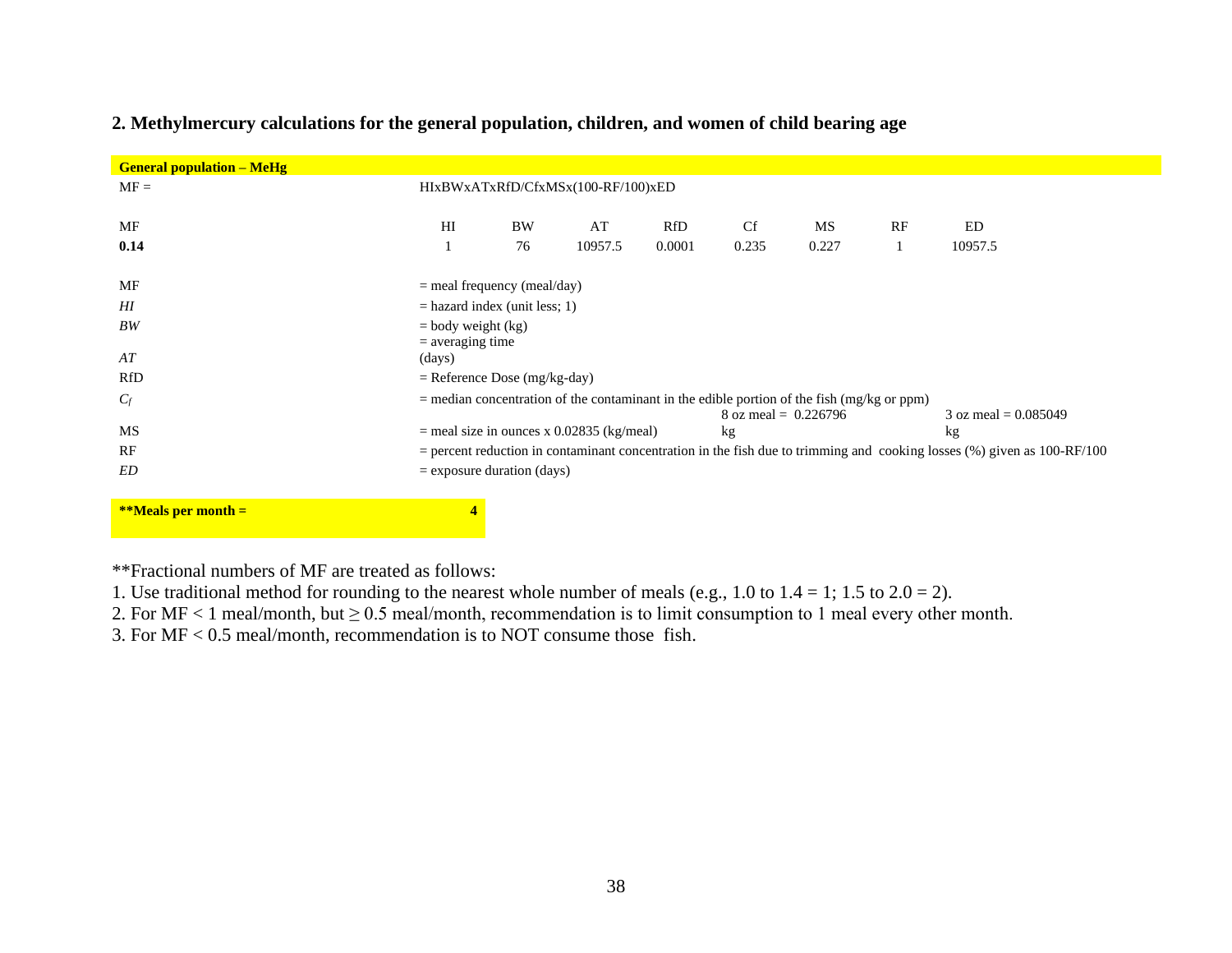| Children ages 0-6 (separate calc for children<br>due to neurodevelopmental effects) MeHg |                                                            |      |        |        |       |                                                                                                                         |   |                                                                                                                             |  |  |
|------------------------------------------------------------------------------------------|------------------------------------------------------------|------|--------|--------|-------|-------------------------------------------------------------------------------------------------------------------------|---|-----------------------------------------------------------------------------------------------------------------------------|--|--|
| $MF =$                                                                                   | HIxBWxATxRfD/CfxMSx(100-RF/100)xED                         |      |        |        |       |                                                                                                                         |   |                                                                                                                             |  |  |
| MF                                                                                       | H<br>AT<br>RF<br><b>BW</b><br><b>Cf</b><br>MS<br>ED<br>RfD |      |        |        |       |                                                                                                                         |   |                                                                                                                             |  |  |
| 0.07                                                                                     |                                                            | 14.5 | 2191.5 | 0.0001 | 0.235 | 0.085049                                                                                                                | 1 | 2191.5                                                                                                                      |  |  |
| MF                                                                                       | $=$ meal frequency (meal/day)                              |      |        |        |       |                                                                                                                         |   |                                                                                                                             |  |  |
| H                                                                                        | $=$ hazard index (unitless; 1)                             |      |        |        |       |                                                                                                                         |   |                                                                                                                             |  |  |
| BW                                                                                       | $=$ body weight (kg)                                       |      |        |        |       |                                                                                                                         |   |                                                                                                                             |  |  |
| AT                                                                                       | $=$ averaging time<br>(days)                               |      |        |        |       |                                                                                                                         |   |                                                                                                                             |  |  |
| RfD                                                                                      | $=$ Reference Dose (mg/kg-day)                             |      |        |        |       |                                                                                                                         |   |                                                                                                                             |  |  |
| $C_f$                                                                                    |                                                            |      |        |        |       | $=$ concentration of the contaminant in the edible portion of the fish (mg/kg or ppm)<br>$8 \text{ oz}$ meal = 0.226796 |   | 3 oz meal $= 0.085049$                                                                                                      |  |  |
| MS                                                                                       | $=$ meal size in ounces x 0.02835 (kg/meal)                |      |        |        | kg    |                                                                                                                         |   | kg                                                                                                                          |  |  |
| RF                                                                                       |                                                            |      |        |        |       |                                                                                                                         |   | $=$ percent reduction in contaminant concentration in the fish due to trimming and cooking losses $%$ ) given as 100-RF/100 |  |  |
| <b>ED</b>                                                                                | $=$ exposure duration (days)                               |      |        |        |       |                                                                                                                         |   |                                                                                                                             |  |  |
| Meals per month $=$                                                                      | $\mathbf{2}$                                               |      |        |        |       |                                                                                                                         |   |                                                                                                                             |  |  |

\*\*Fractional numbers of MF are treated as follows:

1. Use traditional method for rounding to the nearest whole number of meals (e.g., 1.0 to  $1.4 = 1$ ; 1.5 to  $2.0 = 2$ ).

2. For  $MF < 1$  meal/month, but  $\ge 0.5$  meal/month, recommendation is to limit consumption to 1 meal every other month.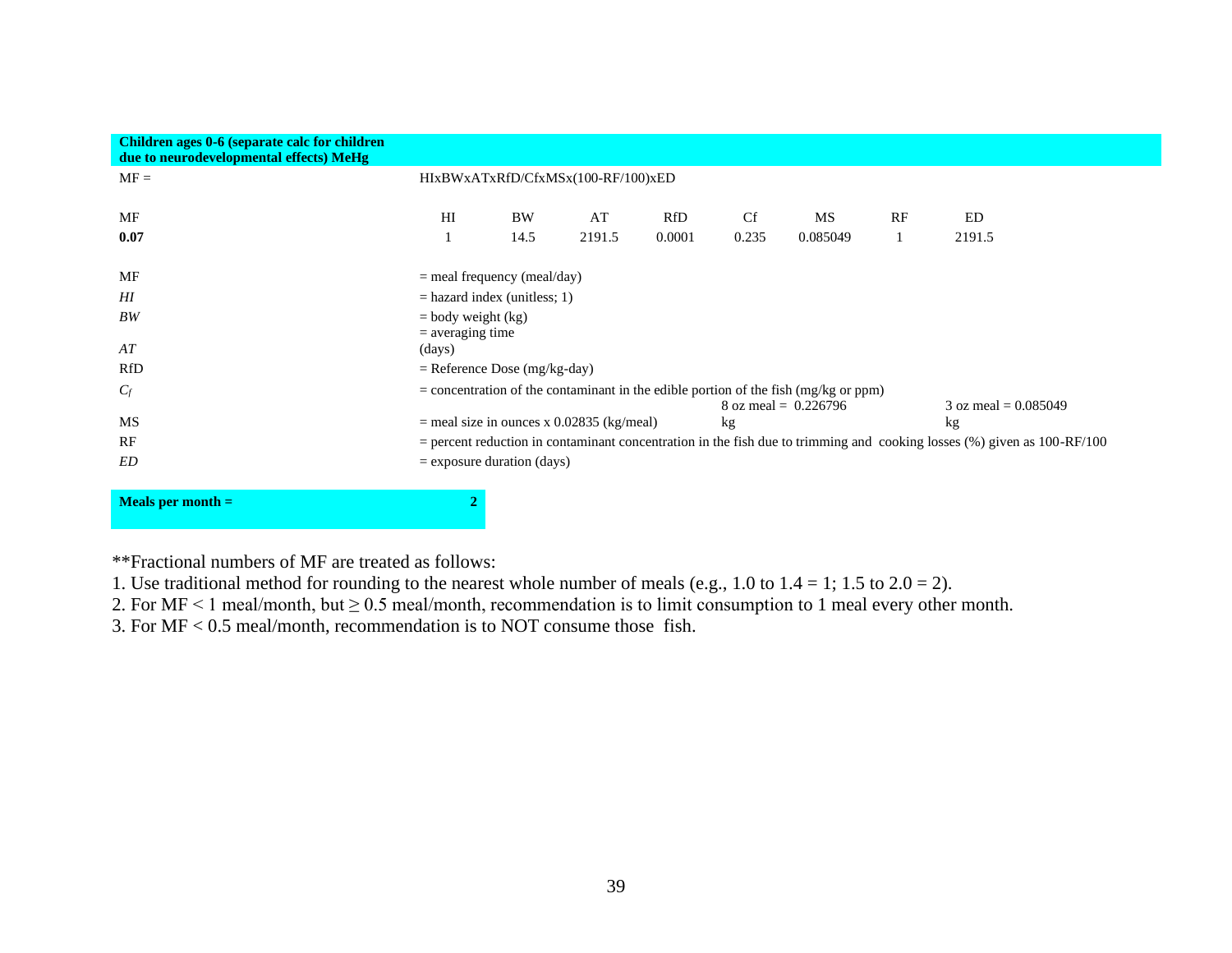| Women of child-bearing age - MeHg |                                                                                              |    |         |        |                                |       |  |                                                                                                                             |  |  |  |
|-----------------------------------|----------------------------------------------------------------------------------------------|----|---------|--------|--------------------------------|-------|--|-----------------------------------------------------------------------------------------------------------------------------|--|--|--|
| $MF =$                            | HIxBWxATxRfD/CfxMSx(100-RF/100)xED                                                           |    |         |        |                                |       |  |                                                                                                                             |  |  |  |
|                                   |                                                                                              |    |         |        |                                |       |  |                                                                                                                             |  |  |  |
| MF                                | Cf<br>H I<br><b>BW</b><br>AT<br>MS<br>RF<br>RfD<br>ED                                        |    |         |        |                                |       |  |                                                                                                                             |  |  |  |
| 0.13                              |                                                                                              | 67 | 10957.5 | 0.0001 | 0.235                          | 0.227 |  | 10957.5                                                                                                                     |  |  |  |
|                                   |                                                                                              |    |         |        |                                |       |  |                                                                                                                             |  |  |  |
| MF                                | $=$ meal frequency (meal/day)                                                                |    |         |        |                                |       |  |                                                                                                                             |  |  |  |
| H                                 | $=$ hazard index (unitless; 1)                                                               |    |         |        |                                |       |  |                                                                                                                             |  |  |  |
| BW                                | $=$ body weight $(kg)$                                                                       |    |         |        |                                |       |  |                                                                                                                             |  |  |  |
|                                   | $=$ averaging time                                                                           |    |         |        |                                |       |  |                                                                                                                             |  |  |  |
| AT                                | (days)                                                                                       |    |         |        |                                |       |  |                                                                                                                             |  |  |  |
| <b>RfD</b>                        | $=$ Reference Dose (mg/kg-day)                                                               |    |         |        |                                |       |  |                                                                                                                             |  |  |  |
| $C_f$                             | $=$ median concentration of the contaminant in the edible portion of the fish (mg/kg or ppm) |    |         |        |                                |       |  |                                                                                                                             |  |  |  |
|                                   |                                                                                              |    |         |        | $8 \text{ oz}$ meal = 0.226796 |       |  | 3 oz meal $= 0.085049$                                                                                                      |  |  |  |
| MS                                | $=$ meal size in ounces x 0.02835 (kg/meal)                                                  |    |         |        | kg                             |       |  | kg                                                                                                                          |  |  |  |
| RF                                |                                                                                              |    |         |        |                                |       |  | $=$ percent reduction in contaminant concentration in the fish due to trimming and cooking losses $%$ ) given as 100-RF/100 |  |  |  |
| <b>ED</b>                         | $=$ exposure duration (days)                                                                 |    |         |        |                                |       |  |                                                                                                                             |  |  |  |
|                                   |                                                                                              |    |         |        |                                |       |  |                                                                                                                             |  |  |  |
| **Meals per month $=$             |                                                                                              |    |         |        |                                |       |  |                                                                                                                             |  |  |  |

\*\*Fractional numbers of MF are treated as follows:

1. Use traditional method for rounding to the nearest whole number of meals (e.g., 1.0 to  $1.4 = 1$ ; 1.5 to  $2.0 = 2$ ).

2. For  $MF < 1$  meal/month, but  $\ge 0.5$  meal/month, recommendation is to limit consumption to 1 meal every other month.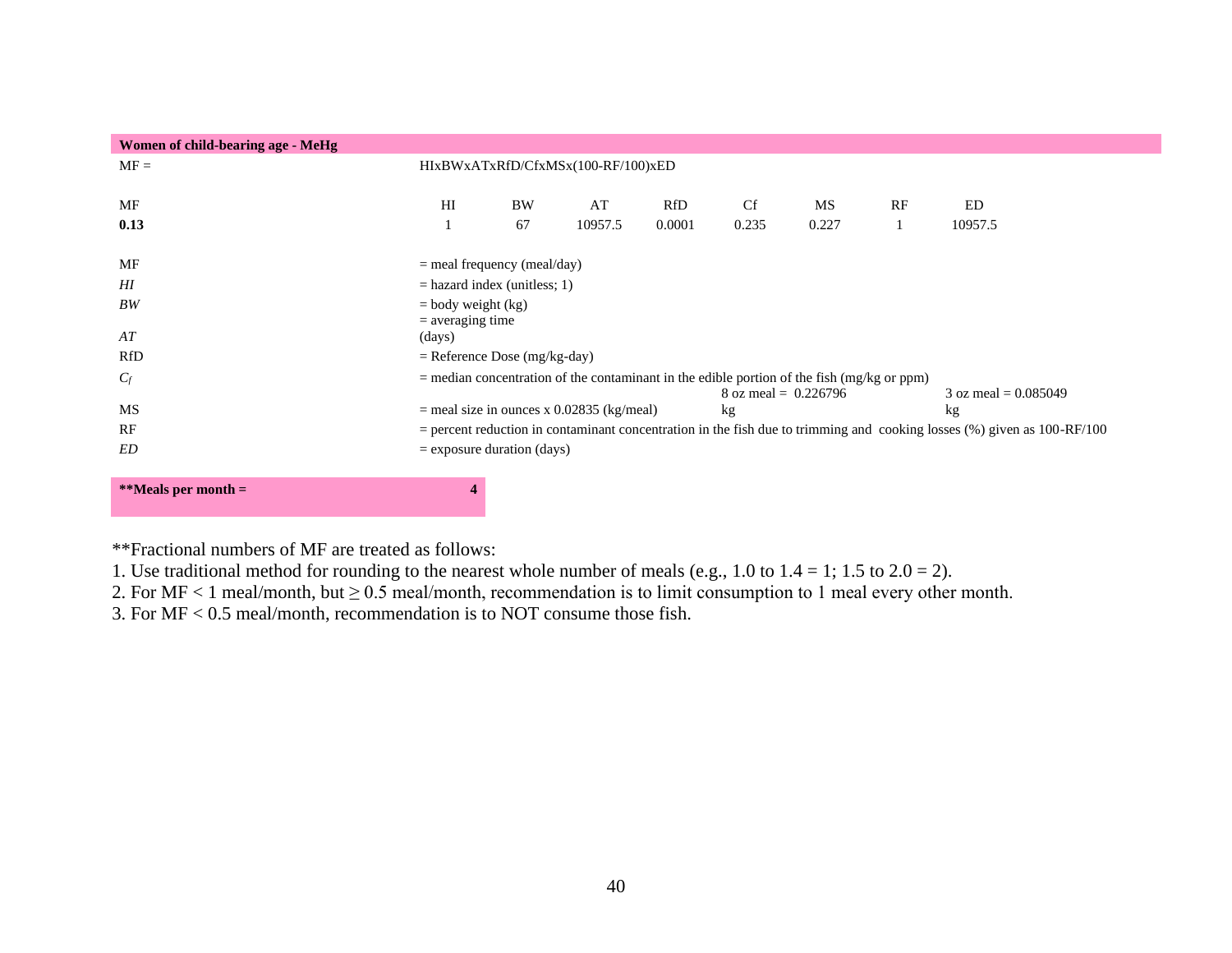| <b>General population – PCBs - non-cancer</b> |                                    |           |                                                                                              |         |                        |       |     |                                                                                                                       |  |  |
|-----------------------------------------------|------------------------------------|-----------|----------------------------------------------------------------------------------------------|---------|------------------------|-------|-----|-----------------------------------------------------------------------------------------------------------------------|--|--|
| $MF =$                                        | HIxBWxATxRfD/CfxMSx(100-RF/100)xED |           |                                                                                              |         |                        |       |     |                                                                                                                       |  |  |
|                                               |                                    |           |                                                                                              |         |                        |       |     |                                                                                                                       |  |  |
| MF                                            | HI                                 | <b>BW</b> | AT                                                                                           | RfD     | <b>Cf</b>              | MS    | RF  | ED                                                                                                                    |  |  |
| 0.25                                          |                                    | 76        | 10957.5                                                                                      | 0.00002 | 0.039                  | 0.227 | 0.7 | 10957.5                                                                                                               |  |  |
|                                               |                                    |           |                                                                                              |         |                        |       |     |                                                                                                                       |  |  |
| MF                                            | $=$ meal frequency (meal/day)      |           |                                                                                              |         |                        |       |     |                                                                                                                       |  |  |
| $H\!I$                                        | $=$ hazard index (unitless; 1)     |           |                                                                                              |         |                        |       |     |                                                                                                                       |  |  |
| BW                                            | $=$ body weight (kg)               |           |                                                                                              |         |                        |       |     |                                                                                                                       |  |  |
| AT                                            | $=$ averaging time (days)          |           |                                                                                              |         |                        |       |     |                                                                                                                       |  |  |
| <b>RfD</b>                                    | $=$ Reference Dose (mg/kg-day)     |           |                                                                                              |         |                        |       |     |                                                                                                                       |  |  |
| $C_{fish}$                                    |                                    |           | $=$ median concentration of the contaminant in the edible portion of the fish (mg/kg or ppm) |         |                        |       |     |                                                                                                                       |  |  |
|                                               | $=$ meal size in ounces x 0.02835  |           |                                                                                              |         | 8 oz meal = $0.226796$ |       |     | 3 oz meal = $0.085049$                                                                                                |  |  |
| MS                                            | (kg/meal)                          |           |                                                                                              |         | kg                     |       |     | $k$ g                                                                                                                 |  |  |
| RF                                            | RF/100                             |           |                                                                                              |         |                        |       |     | $=$ percent reduction in contaminant concentration in the fish due to trimming and cooking losses $(*)$ given as 100- |  |  |
|                                               | $=$ exposure duration (days)       |           |                                                                                              |         |                        |       |     |                                                                                                                       |  |  |
| ED                                            |                                    |           |                                                                                              |         |                        |       |     |                                                                                                                       |  |  |
| **Meals per month $=$                         | $7\phantom{.}$                     |           |                                                                                              |         |                        |       |     |                                                                                                                       |  |  |

# **3. PCBs calculations (non-cancer) for the general population, children, and women of child bearing age**

\*\*Fractional numbers of MF are treated as follows:

- 1. Use traditional method for rounding to the nearest whole number of meals (e.g., 1.0 to 1.4 = 1; 1.5 to 2.0 = 2).
- 2. For  $MF < 1$  meal/month, but  $\ge 0.5$  meal/month, recommendation is to limit consumption to 1 meal every other month.
- 3. For MF < 0.5 meal/month, recommendation is to NOT consume those fish.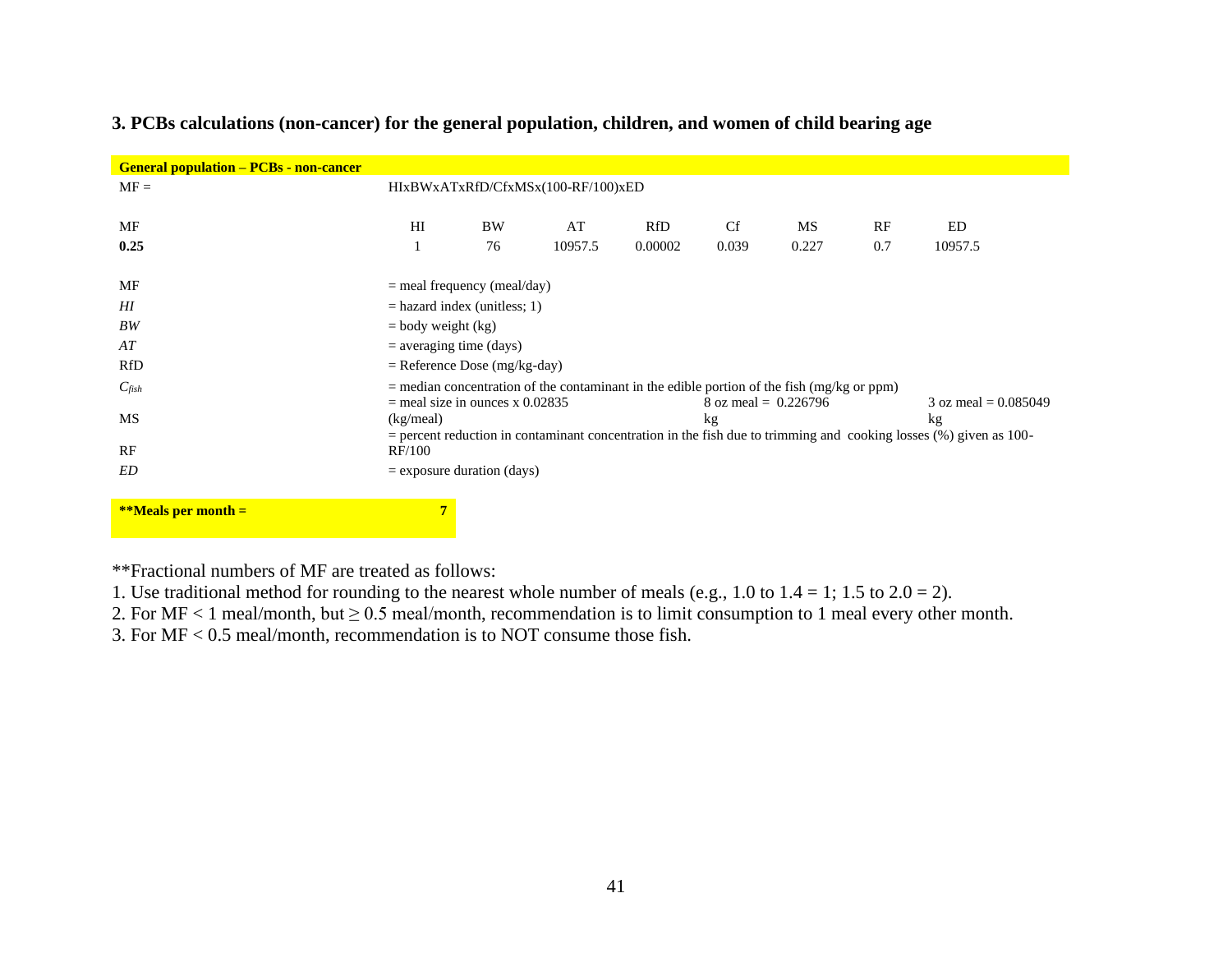| Children ages 0-6 (although the RfD is not based on neurodevelopmental effects, many scientists believe this<br>effect to be important – thus a separate calculation for children is included here) - PCBs |                                                                                                                                                                                       |                              |        |         |       |          |     |        |  |  |
|------------------------------------------------------------------------------------------------------------------------------------------------------------------------------------------------------------|---------------------------------------------------------------------------------------------------------------------------------------------------------------------------------------|------------------------------|--------|---------|-------|----------|-----|--------|--|--|
| $MF =$                                                                                                                                                                                                     | HIxBWxATxRfD/CfxMSx(100-RF/100)xED                                                                                                                                                    |                              |        |         |       |          |     |        |  |  |
| MF                                                                                                                                                                                                         | <b>BW</b><br>AT<br><b>Cf</b><br>HI<br>RfD<br>MS<br>RF<br>ED                                                                                                                           |                              |        |         |       |          |     |        |  |  |
| 0.12                                                                                                                                                                                                       |                                                                                                                                                                                       | 14.5                         | 2191.5 | 0.00002 | 0.039 | 0.085049 | 0.7 | 2191.5 |  |  |
| MF                                                                                                                                                                                                         | $=$ meal frequency (meal/day)                                                                                                                                                         |                              |        |         |       |          |     |        |  |  |
| $H\!I$                                                                                                                                                                                                     | $=$ hazard index (unitless; 1)                                                                                                                                                        |                              |        |         |       |          |     |        |  |  |
| BW                                                                                                                                                                                                         | $=$ body weight (kg)<br>$=$ averaging time                                                                                                                                            |                              |        |         |       |          |     |        |  |  |
| AT                                                                                                                                                                                                         | (days)                                                                                                                                                                                |                              |        |         |       |          |     |        |  |  |
| RfD                                                                                                                                                                                                        | $=$ Reference Dose (mg/kg-day)                                                                                                                                                        |                              |        |         |       |          |     |        |  |  |
| $C_{fish}$                                                                                                                                                                                                 | $=$ median concentration of the contaminant in the edible portion of the fish (mg/kg or ppm)<br>$=$ meal size in ounces x 0.02835<br>3 oz meal $= 0.085049$<br>8 oz meal = $0.226796$ |                              |        |         |       |          |     |        |  |  |
| MS                                                                                                                                                                                                         | (kg/meal)<br>kg<br>kg<br>$=$ percent reduction in contaminant concentration in the fish due to trimming and cooking losses (%) given as 100-                                          |                              |        |         |       |          |     |        |  |  |
| RF                                                                                                                                                                                                         | RF/100                                                                                                                                                                                |                              |        |         |       |          |     |        |  |  |
| ED                                                                                                                                                                                                         |                                                                                                                                                                                       | $=$ exposure duration (days) |        |         |       |          |     |        |  |  |

**\*\*Meals per month = 4**

\*\*Fractional numbers of MF are treated as follows:

1. Use traditional method for rounding to the nearest whole number of meals (e.g., 1.0 to  $1.4 = 1$ ; 1.5 to  $2.0 = 2$ ).

2. For  $MF < 1$  meal/month, but  $\ge 0.5$  meal/month, recommendation is to limit consumption to 1 meal every other month.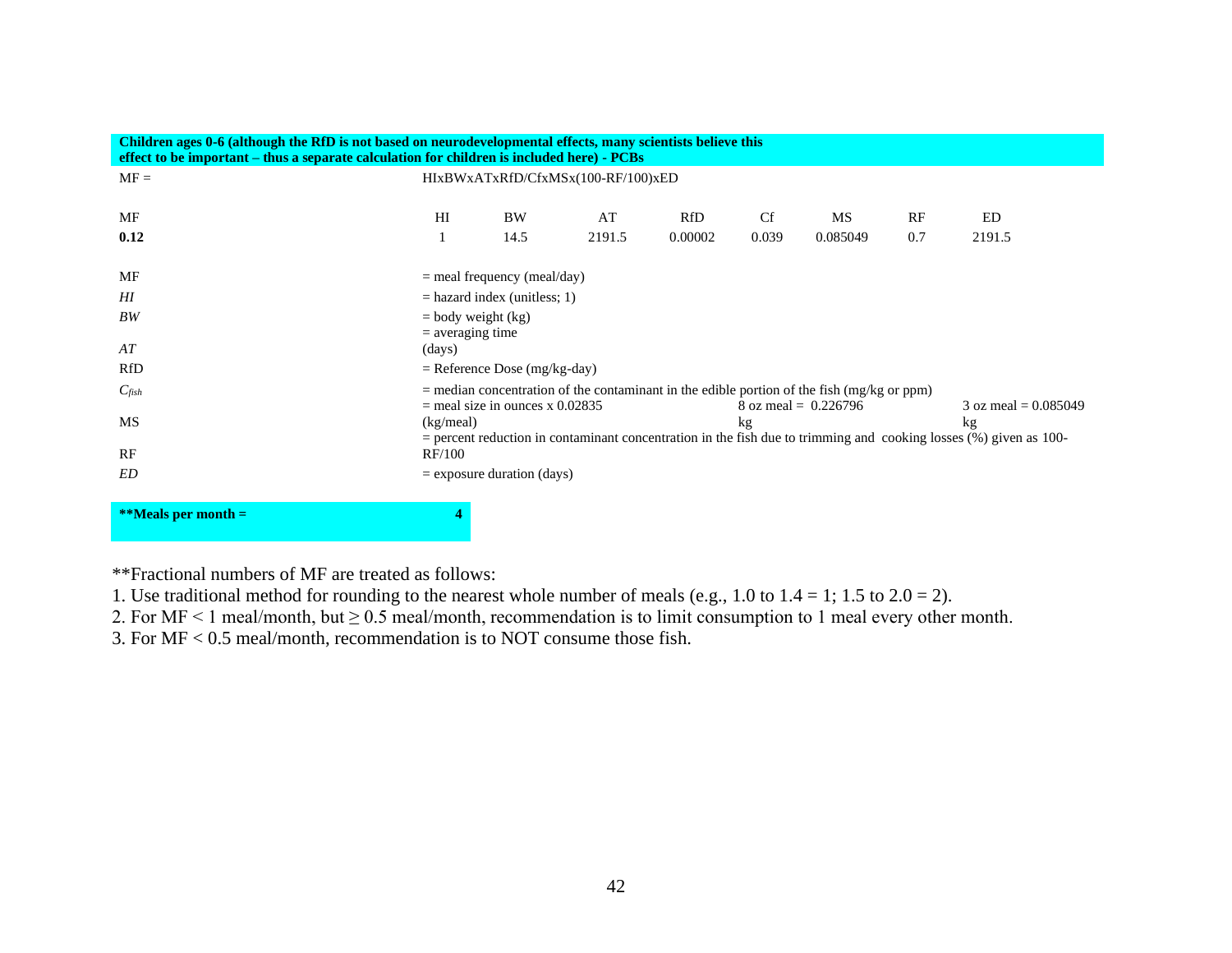| Women of child-bearing age - PCBs -<br>non-cancer |                                                                                                                                                                                       |                              |         |         |           |       |     |         |  |
|---------------------------------------------------|---------------------------------------------------------------------------------------------------------------------------------------------------------------------------------------|------------------------------|---------|---------|-----------|-------|-----|---------|--|
| $MF =$                                            | HIxBWxATxRfD/CfxMSx(100-RF/100)xED                                                                                                                                                    |                              |         |         |           |       |     |         |  |
| MF                                                | HI                                                                                                                                                                                    | <b>BW</b>                    | AT      | RfD     | <b>Cf</b> | MS    | RF  | ED      |  |
| 0.22                                              |                                                                                                                                                                                       | 67                           | 10957.5 | 0.00002 | 0.039     | 0.227 | 0.7 | 10957.5 |  |
| MF                                                | $=$ meal frequency (meal/day)                                                                                                                                                         |                              |         |         |           |       |     |         |  |
| $H\!I$                                            | $=$ hazard index (unitless; 1)                                                                                                                                                        |                              |         |         |           |       |     |         |  |
| BW                                                | $=$ body weight (kg)                                                                                                                                                                  |                              |         |         |           |       |     |         |  |
| AT                                                | $=$ averaging time (days)                                                                                                                                                             |                              |         |         |           |       |     |         |  |
| <b>RfD</b>                                        | $=$ Reference Dose (mg/kg-day)                                                                                                                                                        |                              |         |         |           |       |     |         |  |
| $C_{fish}$                                        | $=$ median concentration of the contaminant in the edible portion of the fish (mg/kg or ppm)<br>$=$ meal size in ounces x 0.02835<br>8 oz meal = $0.226796$<br>3 oz meal $= 0.085049$ |                              |         |         |           |       |     |         |  |
| MS.                                               | (kg/meal)<br>kg<br>kg<br>$=$ percent reduction in contaminant concentration in the fish due to trimming and cooking losses $(\%)$ given as 100-                                       |                              |         |         |           |       |     |         |  |
| RF                                                | RF/100                                                                                                                                                                                |                              |         |         |           |       |     |         |  |
| ED                                                |                                                                                                                                                                                       | $=$ exposure duration (days) |         |         |           |       |     |         |  |
| **Meals per month $=$                             | 7                                                                                                                                                                                     |                              |         |         |           |       |     |         |  |

\*\*Fractional numbers of MF are treated as follows:

1. Use traditional method for rounding to the nearest whole number of meals (e.g., 1.0 to  $1.4 = 1$ ; 1.5 to  $2.0 = 2$ ).

2. For  $MF < 1$  meal/month, but  $\ge 0.5$  meal/month, recommendation is to limit consumption to 1 meal every other month.